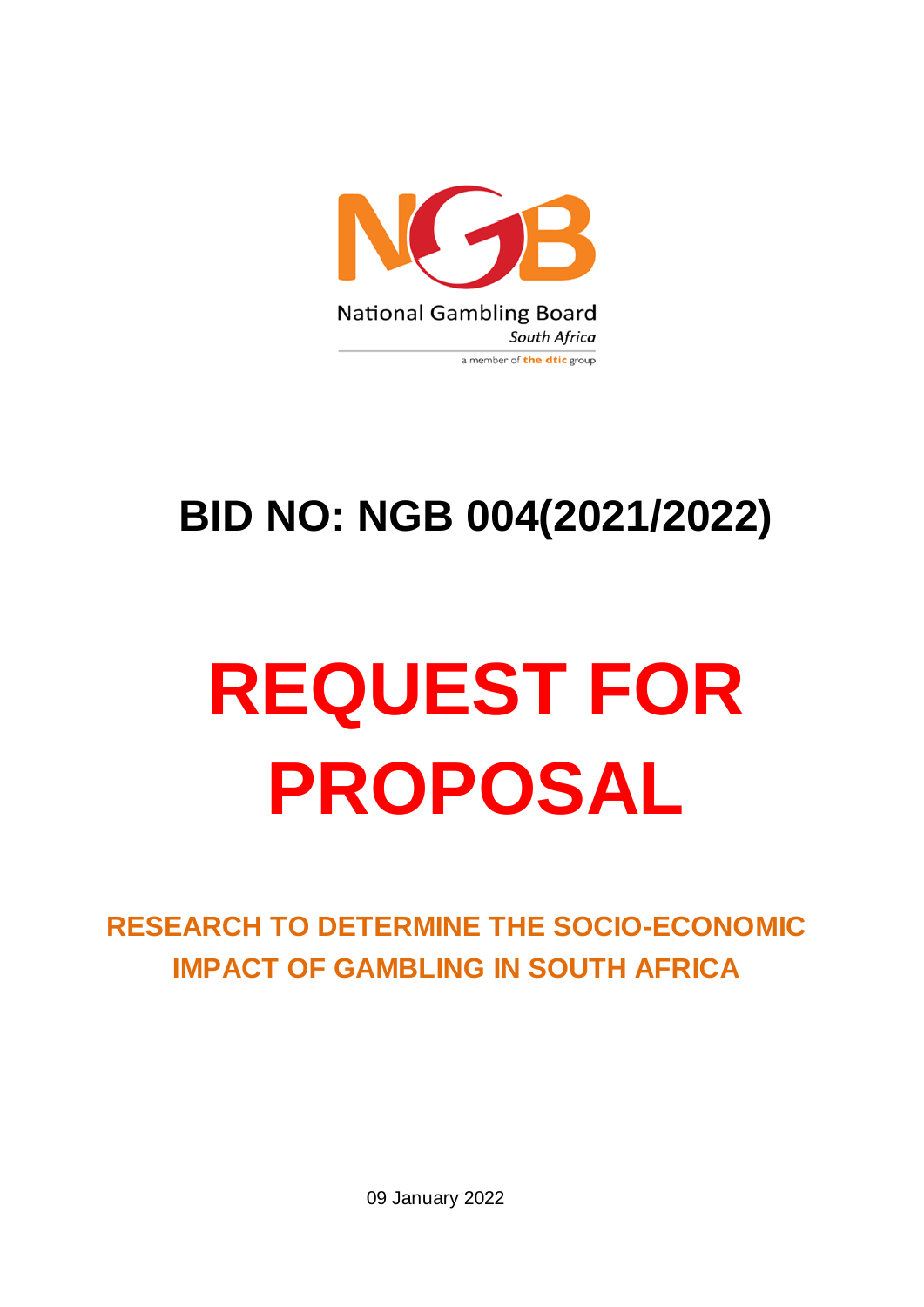# **CONTENTS**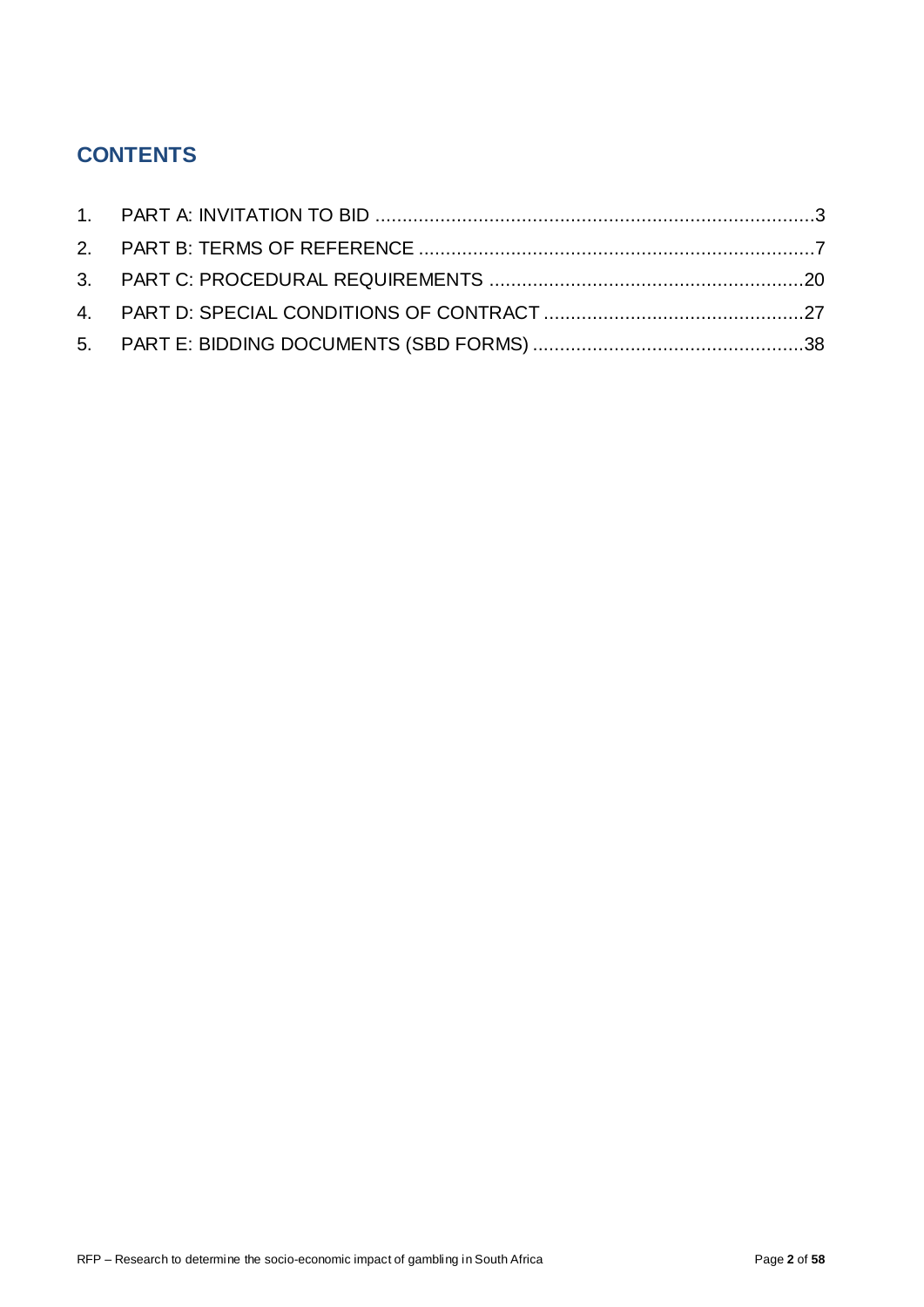# <span id="page-2-0"></span>**1. PART A: INVITATION TO BID**

**YOU ARE HEREBY INVITED TO BID FOR THE PROVISION OF RESEARCH SERVICES TO DETERMINE THE SOCIO-ECONOMIC IMPACT OF GAMBLING IN SOUTH AFRICA**

1.1 **Description of services:** Suitable and qualified service providers are hereby invited to submit a proposal and quote for the provision research services to determine the socio-economic impact of gambling in South Africa. This bid seeks to conclude a contract with a research firm capable of providing the services for the National Gambling Board (NGB). Bidders must prepare a detailed proposal and quote based on the specifications outlined in Part B, as well as within the guidelines provided in the Evaluation Criteria (Part C).

|  |  |  | 1.2 Pertinent Bid Information: |
|--|--|--|--------------------------------|
|--|--|--|--------------------------------|

| 1.2.1                       | <b>Bid number</b>          | Bid No: NGB 004 (2021/2022)                        |  |  |  |  |
|-----------------------------|----------------------------|----------------------------------------------------|--|--|--|--|
| 1.2.2                       | <b>Closing time</b>        | 11H00 Central African Time (CAT)                   |  |  |  |  |
| 1.2.3                       | <b>Closing date</b>        | 08 February 2022                                   |  |  |  |  |
| 1.2.4                       | Compulsory<br>briefing     | 24 January 2022 at 11H00 Central African Time      |  |  |  |  |
|                             | session                    | (CAT)                                              |  |  |  |  |
| <b>Description</b><br>1.2.5 |                            | Research to determine the socio-economic impact of |  |  |  |  |
|                             |                            | gambling in South Africa                           |  |  |  |  |
| 1.2.6                       | <b>Bid validity period</b> | Offer to be valid for one hundred and eighty (180) |  |  |  |  |
|                             |                            | days from the closing date of the tender           |  |  |  |  |
| 1.2.7                       | <b>Contract duration</b>   | Two (2) years                                      |  |  |  |  |

- 1.3 The successful bidder will be required to enter into a written Service Level Agreement (SLA) with the NGB. The SLA will be drawn up by the NGB.
- 1.4 The project shall commence after appointment of the preferred service provider is confirmed, on a date determined by the NGB and as stipulated in the SLA to be concluded.
- 1.5 Bid documents must be submitted to: The National Gambling Board, 420 Witch-Hazel Avenue, Eco-Glades 2, Block C, Eco-Park, Centurion, 0144.
- 1.6 Only bids submitted directly to the NGB on / before the closing date as indicated above shall be accepted (no faxes or emailed bids will be accepted).
- 1.7 Bidders should ensure that bids are delivered before the closing date and time and to the correct address. If the bid is late, it will not be accepted for consideration.
- 1.8 COVID-19 protocols **must** be observed when submitting a bid. Bidders must arrive early to cater for adherence to these protocols.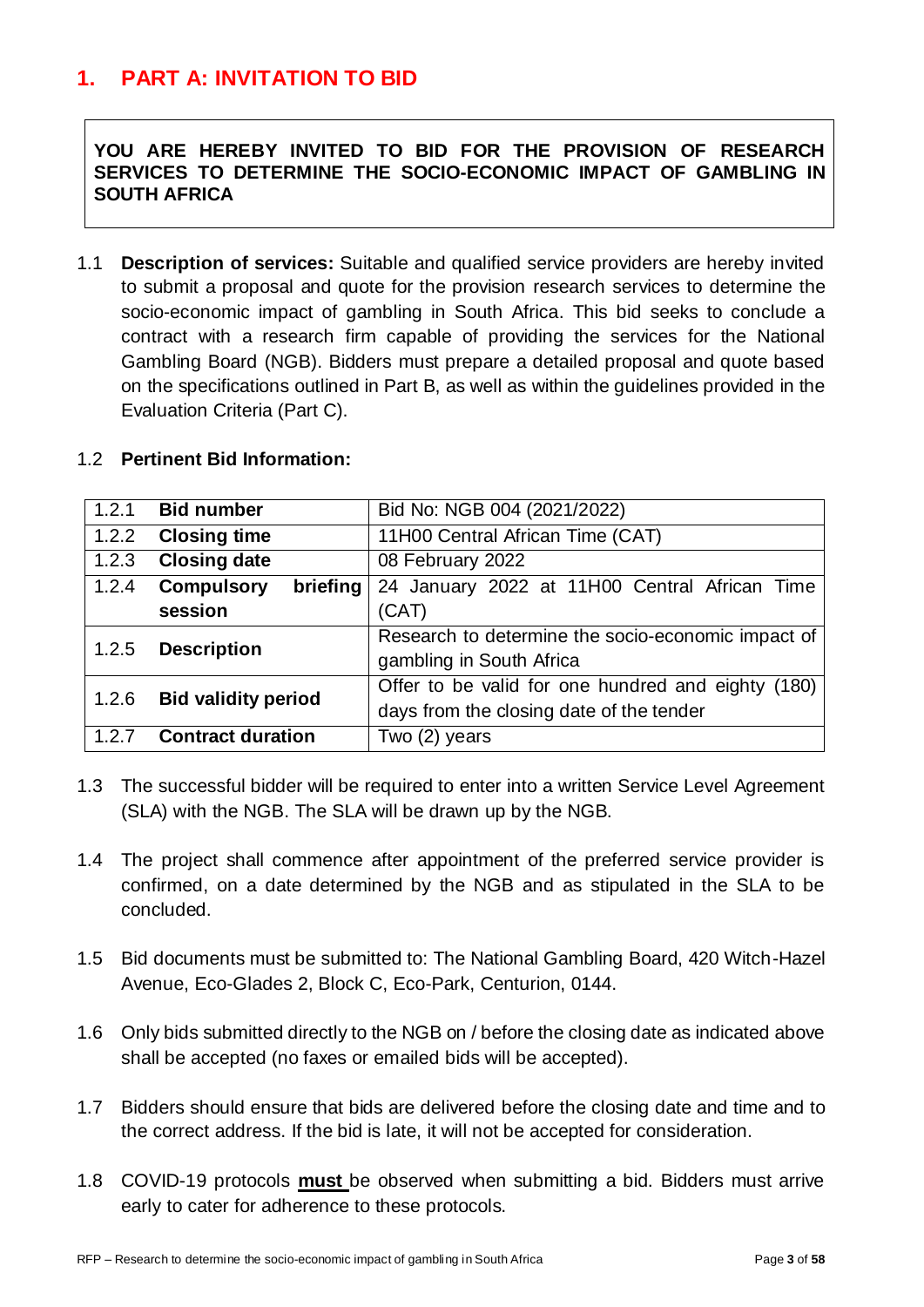- 1.9 Bids must be delivered between 08H30 and 16H00 (CAT), Mondays to Fridays, prior to the closing date, and between 08H30 and 11H00 (CAT) on the closing date.
- 1.10 **A two envelope system** will apply. Therefore, technical and financial proposals must be submitted in separate, sealed envelopes clearly marked "Technical Proposal" and "Financial Proposal" at the same time.
- 1.11 Bids will be **evaluated** in accordance with the **80/20 preference point system** contemplated in the Preferential Procurement Policy Framework Act, 2000 (Act 5 of 2000).
- 1.12 Technical proposals will be opened at **11H15 (CAT)** on the **08 February 2022**.
- 1.13 Financial Proposals will be opened only after the technical proposals have been evaluated and only with respect to the proposals that achieve the minimum qualifying score for functionality. Subsequent to this, a list of all bidders, along with their Bid Prices only for those bids that were opened as these bids would have passed the technical evaluation stage, will be published on the NGB's website and the National Treasury E-Tender Portal.
- 1.14 All bids must be submitted on the NGB official forms.
- 1.15 This bid is subject to the General Conditions of Contract (GCC), as well as Special Conditions of Contract (SCC).
- 1.16 There is a compulsory briefing session at The National Gambling Board, 420 Witch-Hazel Avenue, Eco-Glades 2, Block C, Eco-Park, Centurion, 0144 on **24 January 2022** at 11H00 Central African Time (CAT). The **deadline** for queries is **28 January 2022** at **16H00.**
- 1.17 Only institutions/consortiums/companies/individuals that attend the compulsory briefing session will be considered for this bid. An attendance register must be signed by bidders as confirmation of attendance. Failure to sign the attendance register in the name of the institution submitting a response to the bid will result in the bid not being considered for further evaluation
- 1.18 Bids that do not comply with the mandatory aspects of this document shall not be considered for evaluation.
- 1.19 Bids submitted that do not comply with the following, will be considered nonresponsive, and **will not be considered for evaluation**:
	- 1.19.1 A bid that is not in the format prescribed.
	- 1.19.2 A bid without some or all of the required documents.
	- 1.19.3 Pricing schedules not in the required format.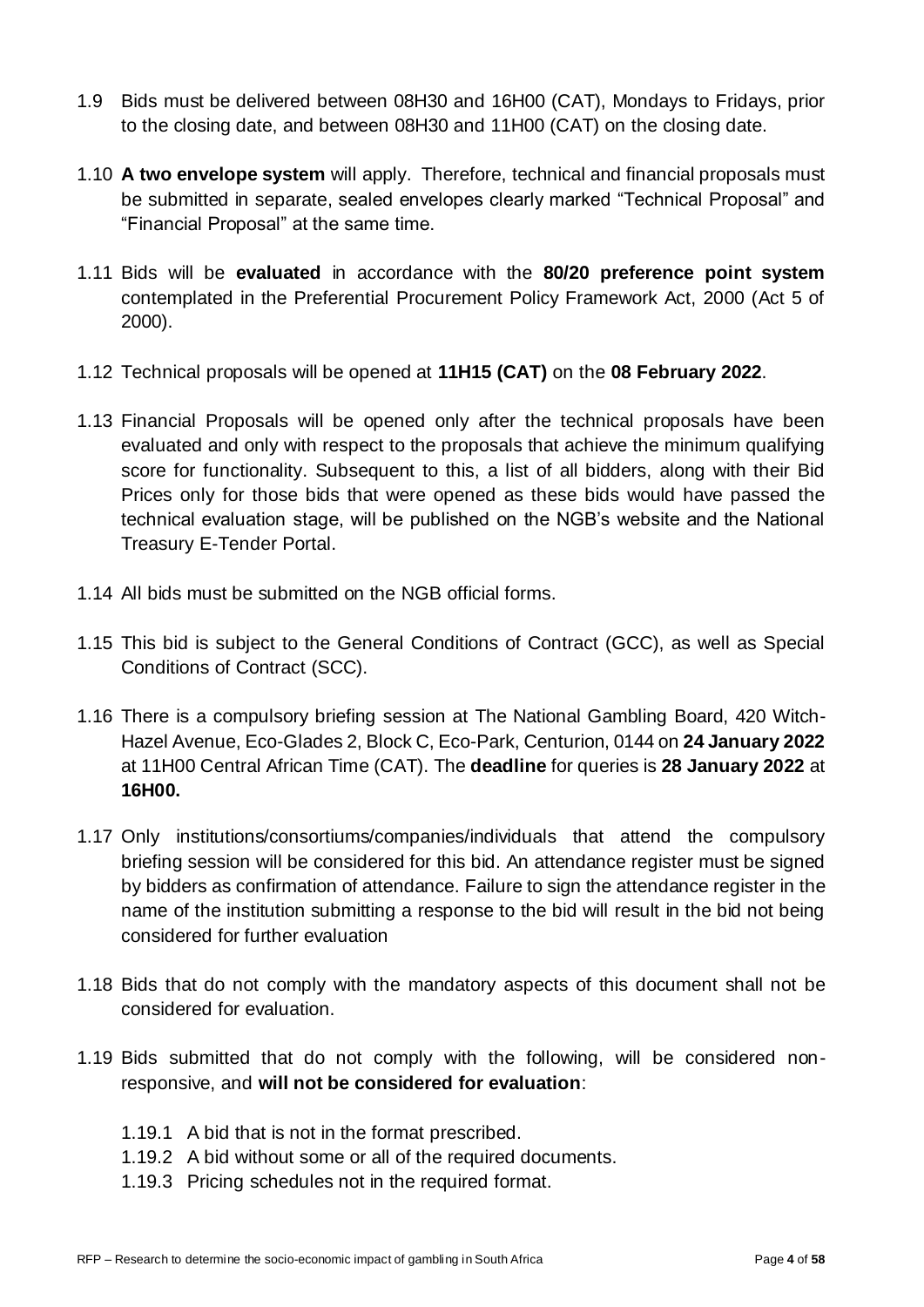- 1.19.4 Bid proposals that do not include a company resolution authorising a particular person to sign bid documents. Failure to provide such proof of authority to sign the bidder's proposal will render the bid materially incomplete and thus nonresponsive.
- 1.19.5 Bidders that do not attend the compulsory briefing session. Failure to sign the attendance register in the name of the institution submitting a response to the bid will result in the bid not being considered for further evaluation.
- 1.19.6 Proposals that are not submitted in 2 separate, clearly marked/labelled and sealed envelopes/packages as indicated under PART C of this Request for Proposal (RFP).
- 1.20 Furthermore, any alterations, changes, supplements to the tender document will be published on [www.ngb.org.za.](http://www.ngb.org.za/)
- 1.21 **Confidentiality**: The bid and all related information shall be held in strict confidence by bidders and usage of such information shall be limited to the preparation of the bid. All bidders are bound by a confidentiality agreement preventing the unauthorised disclosure of any information regarding the NGB or of its activities to any other organisation or individual. The bidders may not disclose any information, documentation or products to other clients without written approval of the Accounting Authority or the delegated official.
- 1.22 **Intellectual Property, Inventions and Copyright**: Copyright of all documentation relating to this assignment belongs to the NGB. The successful bidders may not disclose any information, documentation or products to other clients without the written approval of the Accounting Authority or the person delegated. All the intellectual property rights arising from the execution of this Agreement remain with the NGB which shall be entitled to cede and assign such to the Department of Trade, Industry and Competition (**the dtic**) and the service provider undertakes to honour such intellectual property rights and all future rights by keeping the know-how and all published and unpublished material confidential. In the event that the service provider would like to use any information or data generated in terms of the services rendered, prior written permission must be obtained from the NGB. The NGB shall own all material produced by the service provider during the course of or as part of rendering the services.
- 1.23 Neither the bidder, nor any of the members of the specification, evaluation and adjudication committee and/or the opening team, shall have any existing or potential conflict of interest during the course of undertaking the tendered project.
- 1.24 Any conflict of interest which can or have the potential to harm the integrity of the evaluation shall be explicitly disclosed by the bidder, providing detailed information on the scope and factors of such association with any or either object of the evaluation or any person involved in the intervention. In such cases the bidder must elaborate on how this conflict of interest would be handled by the bidder.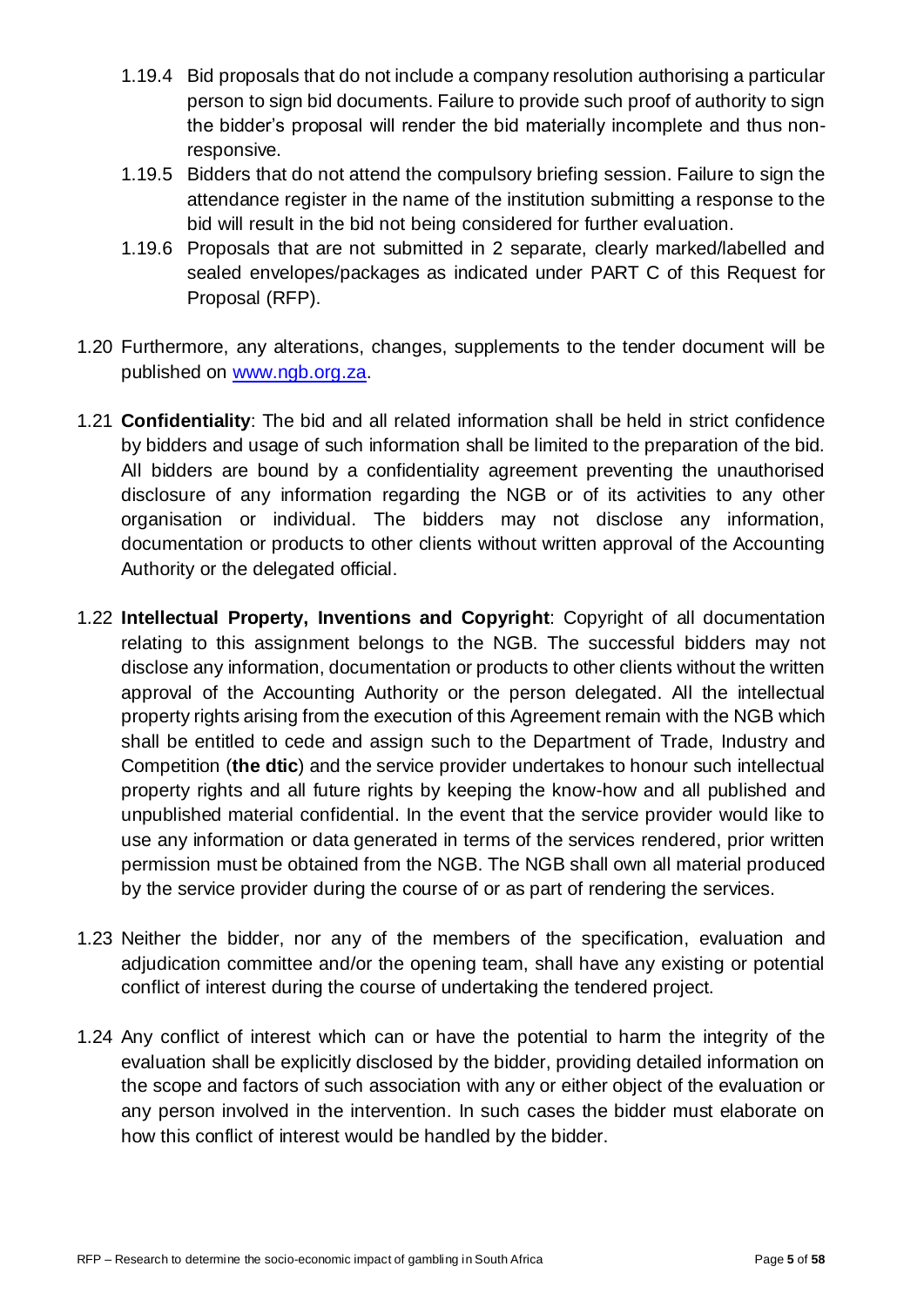- 1.25 Based on the information provided by the bidder, the evaluation committee will make a recommendation regarding the bidder's conflict of interest to Bid Adjudication Committee (BAC) and Accounting Authority for a final decision.
- 1.26 Any queries regarding bidding process and technical information may be directed to:

**Name:** Procurement Practitioner **Email:** [scm@ngb.org.za](mailto:scm@ngb.org.za)

1.27 The closing date and time for **written queries** is **28 January 2022 at 16H00**. Only written queries will be considered and responded to.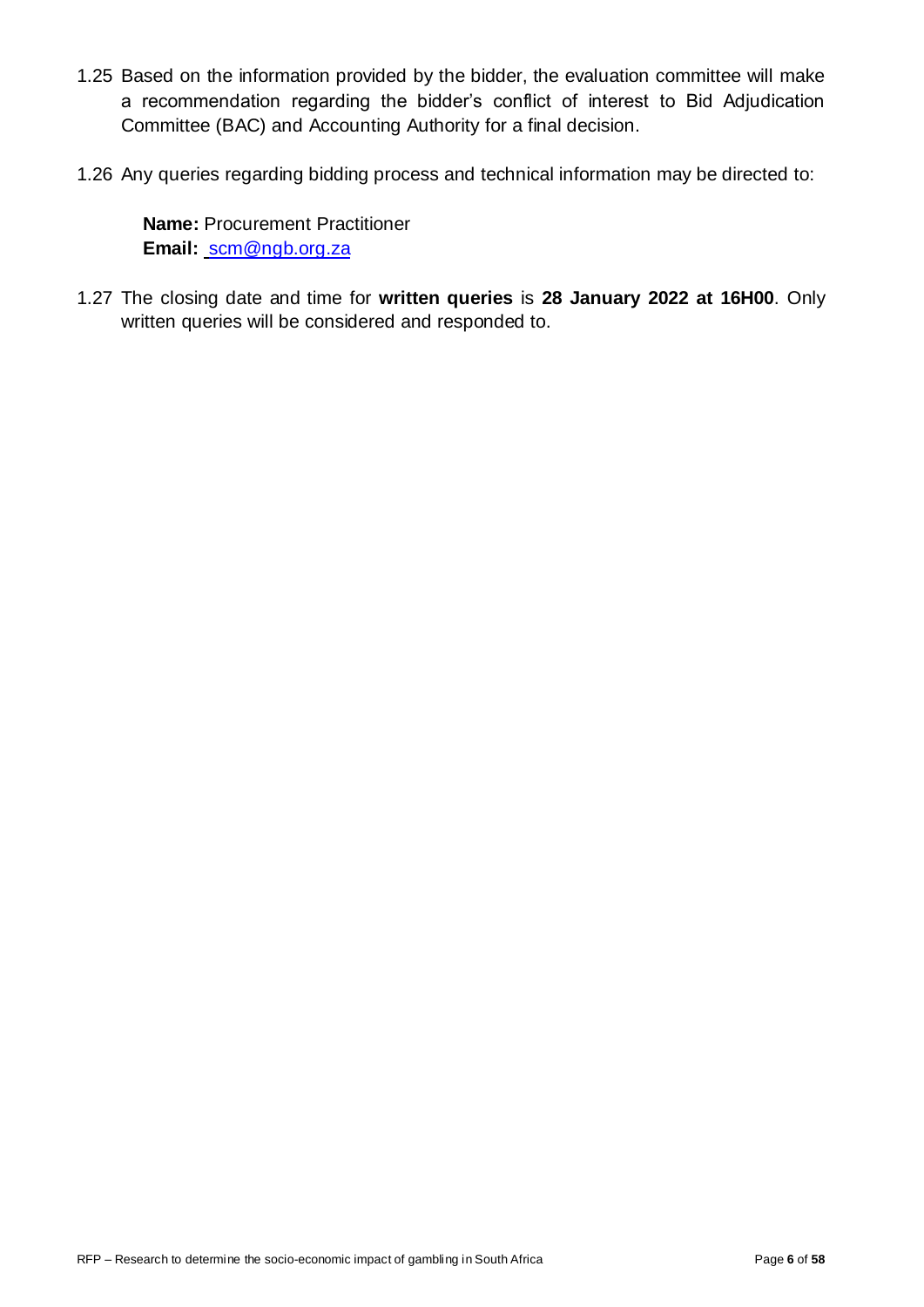## <span id="page-6-0"></span>**2. PART B: TERMS OF REFERENCE**

#### **2.1 INTRODUCTION AND MANDATE**

- 2.1.1 The NGB (National Gambling Board) was established in terms of the National Gambling Act (NGA), 2004 (Act 7 of 2004). It is the NGB's purpose to make provision for the regulation and co-ordination of certain matters relating to casinos, racing, betting and wagering. The NGB is also responsible for the regulation of bingo in South Africa. The NGB is authorised to, amongst others, advise the Minister of Trade, Industry and Competition (**the dtic**) on policy issues that might impact on the current and future regulation of gambling as it pertains to casino, betting on horse racing and sport, limited pay-out machines (LPM) and bingo.
- 2.1.2 In terms of Section 65 1(d) of the NGA, the NGB has the following powers and duties to be exercised and performed i.e. the monitoring of socio-economic patterns of gambling activity within the Republic and in particular research and identification of factors relating to, and patterns, causes, and consequences of (i) the socio-economic impact of gambling; and (ii) addictive or compulsive gambling.

#### **2.2 BACKGROUND**

#### 2.2.1 **Social impact of gambling**

2.2.1.1 Gambling is a global activity which broadly involves the wagering of money on an outcome that is governed by chance. Comprehensive national investigations on gambling have been conducted in many countries including the United Kingdom (UK), United States of America (USA), Australia, the European Union (EU) and Africa with the overarching resolution being that responsible governments need to balance out the economic benefits of gambling with the negative social consequences of gambling as a duty of care to vulnerable members of society. The legislative framework for gambling in South Africa position's it as a legitimate recreational and leisure activity that contributes to the economy through revenue generation, employment creation, infrastructure development and tourism whilst encouraging responsible gambling against the risk of overstimulation and the latent need to gamble. Whilst the macroeconomic contribution of gambling is one aspect of the industry, there is still considerable concern about the potential for the gambling sector to cause harm and lead to adverse consequences for some gamblers, those around them ('the affected others') and the broader community (Wayne & Shaffer, 2003).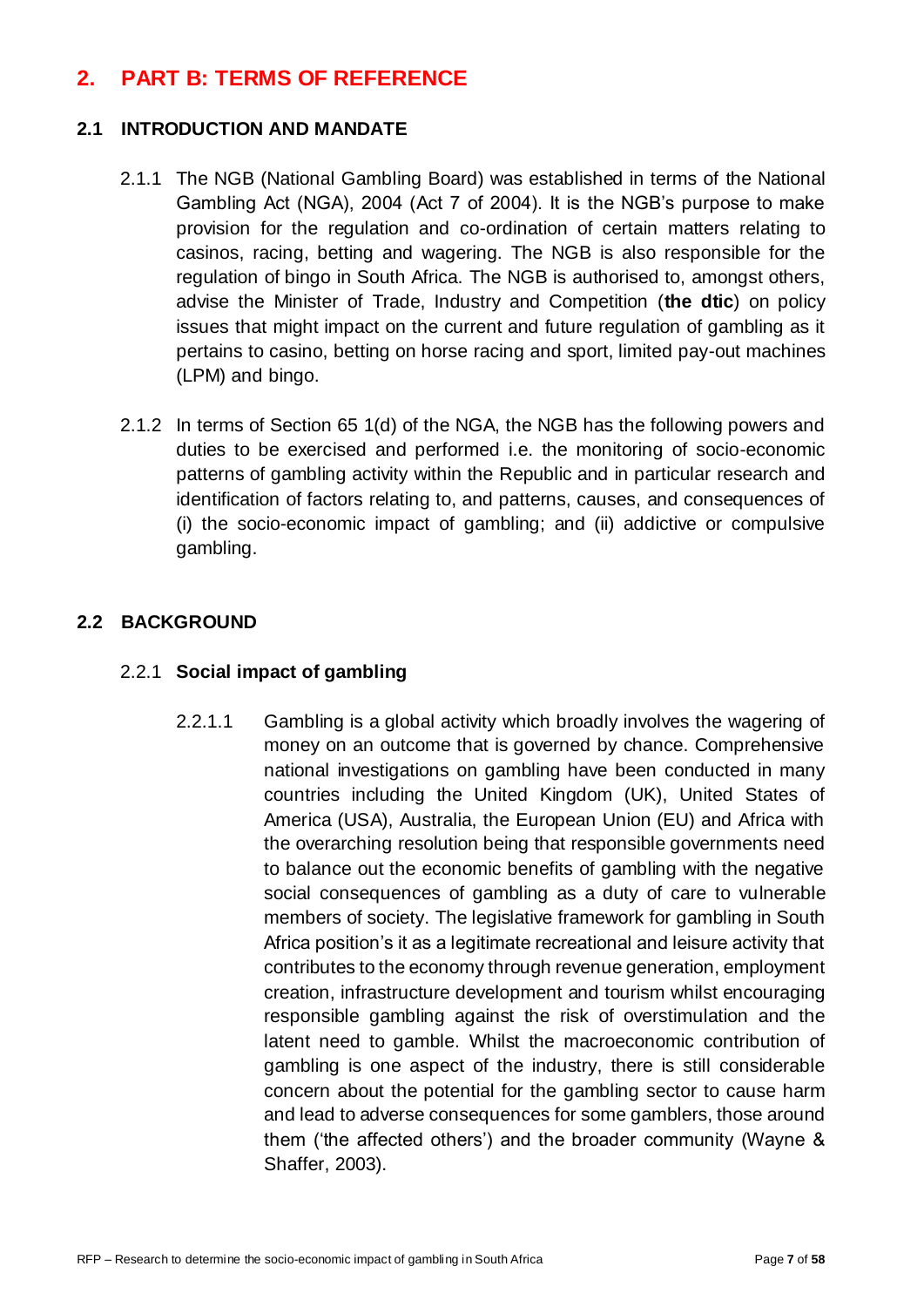- 2.2.1.2 Williams, Rehm and Stevens (2011) cite the Anielski & Braatan (2008) framework as one of the many different and legitimate ways of organizing and categorizing all impacts of gambling. This framework capitalizes on the economic/monetary versus social/nonmonetary impacts. Impact areas of gambling identified according to this framework from a social perspective include problem gambling, crime, employment, socioeconomic inequality, leisure, public attitudes and quality of life, public health, social capital and values.
- 2.2.1.3 A major social effect of gambling can be seen in changes in the prevalence of problem gambling and the main indices potentially associated with problem gambling (i.e., personal bankruptcy rates, divorce rates, suicide rates, treatment numbers). Change in the rate of crime and gambling-related crime including any observed increases in illegal gambling also have a social impact. The profiling of types of employment that people who participate in gambling are engaged in also has a social effect. Changes in the pattern of leisure behaviour associated with gambling introduction and change in public attitudes associated with gambling as well as change in the general quality of life, state of public health, societal interconnectedness, societal values, and related indices all represent the social effects of gambling.
- 2.2.1.4 The last socio-economic impact of gambling study in South Africa conducted in 2017 found the incidence of gambling amongst the South African -18 years and older population to be 30.6%, having declined from 56.8% of South Africans 18+ years in 2002 to 49.8% in 2005 and 34.9% in 2009. The most preferred mode of gambling was the National Lottery followed by betting on horse racing and sport. Of great concern, however, is the fact that 27.0% of gamblers indulged in unlicensed gambling activities of which fafi and illegal card games (outside casinos) were the most prevalent. Also, of great concern was the substantial involvement of social grant beneficiaries in gambling (29.5% of gamblers). Online gambling showed a strong upward trend.
- 2.2.1.5 Williams *et al*., (2011) also point out that one of the main negative impacts of gambling introduction is an increase in problem gambling and its related impacts, some of which are social in nature, such as divorce, suicide, mental health and substance abuse. Gambling can also lead to loss of savings and increased crime. One keyfinding emerging from the previous 2017 study is the extent of problem gambling in South Africa, which was measured by the Problem Gambling Severity Index (PGSI) - a self-assessment instrument based on the Canadian Problem Gambling Index (CPGI). Just less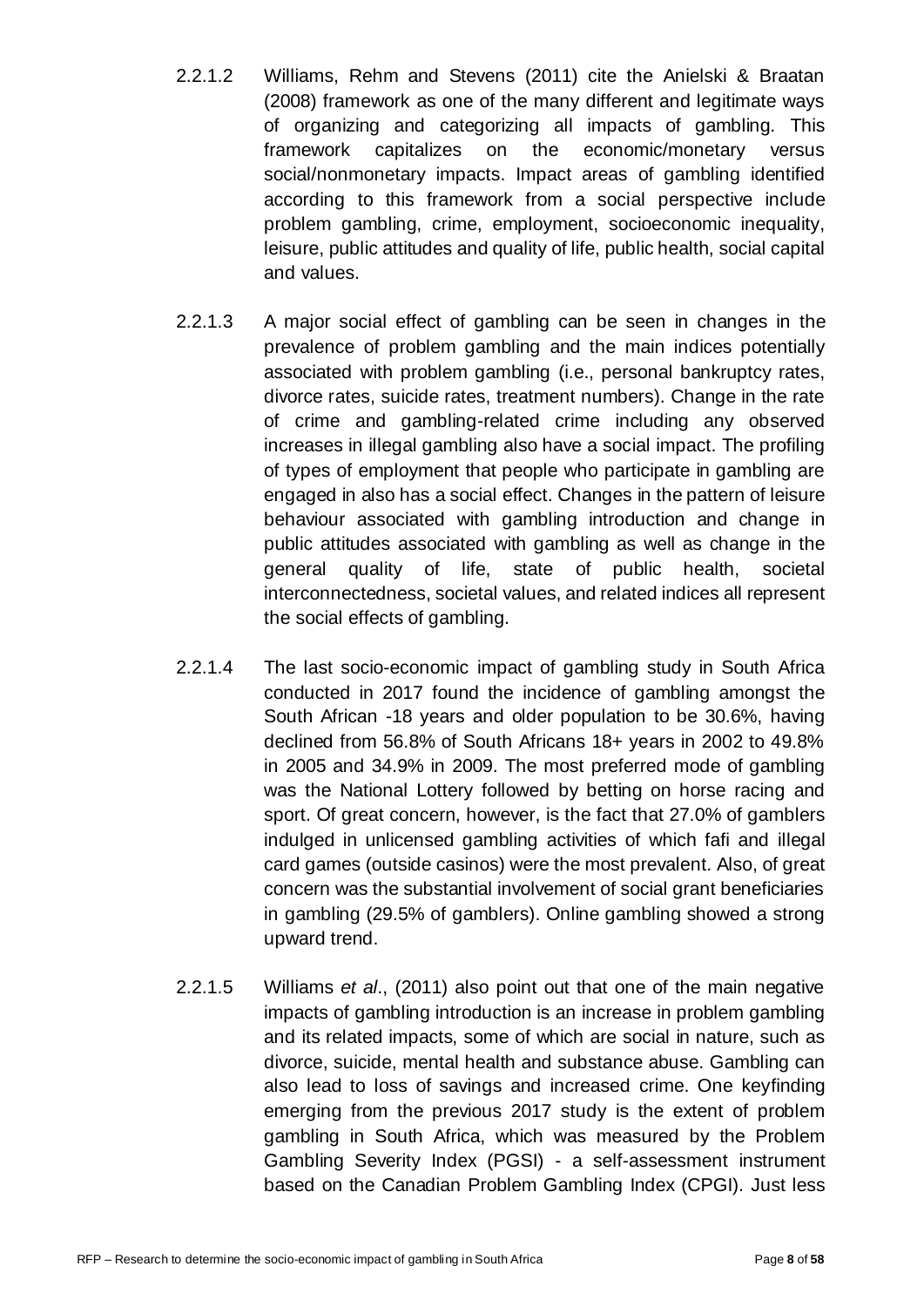than half (45.2%) of gamblers were classified as non-problem gamblers, 32.3% as gamblers with low levels of problems and 16.7% with moderate levels of problems. The percentage of problem gamblers was calculated at 5.8% of the gambling population. Of further concern is that a significant number of the problem gamblers (59.2%) mostly frequented illegal gambling modes, where no measures are in place to deal with problem gamblers in terms of treatment and rehabilitation. The evolution of technologies (such as those associated with the Fourth Industrial Revolution (4IR)) mainly in the online/interactive gambling arena – which is currently illegal in South Africa – raise a potential area of concern as research suggests that this type of gambling can be double additive (Griffiths & Parke, 2002), thereby exacerbating problem gambling.

- 2.2.1.6 Although gambling has not been traditionally viewed as a public health matter (Korn, 2000; Griffiths, 2004), emerging knowledge suggests that problem gambling is rapidly evolving into a public health concern in many international jurisdictions around the world. Problem gambling often occurs concurrently with other behavioural and psychological disorders such as mental health problems and substance abuse which can exacerbate, or be exacerbated by, problem gambling (Griffiths, 2007).
- 2.2.1.7 According to Clark *et al* (2013) gambling addiction has been defined as a bio- psychosocial disorder characterized by a persistent and recurrent maladaptive pattern of gambling behaviour. This disorder is associated with adverse psychological, physical, economic, social, and legal outcomes (Jacobs, 2000; Meyer et al, 2009). In the past, this disorder was known as pathological gambling in the Diagnostic and Statistical Manual of Mental Disorders (DSM)-III but has since been renamed gambling disorder and classified alongside substance-related disorders. Nature (2018) reported that the World Health Organisation planned to introduce 'gaming disorder' into its International Classification of Diseases in 2018.
- 2.2.1.8 Miller *et.al* (2014) cited that problem gambling is recognised as a significant public health issue in Australia. In the Gambling Review Commission Report (2015), it was stated that both the federal and state government in Australia are involved in nearly every aspect of gambling ranging from acting as suppliers, tax collectors, police, funding and organising of help services for gamblers experiencing problems. State and territory governments oversee most aspects of gambling, while local government have responsibilities over planning. Public health and consumer policy frameworks provide the best basis for coherent gambling policies, emphasising the importance of policies that address the gambling environment of gamblers' behaviour.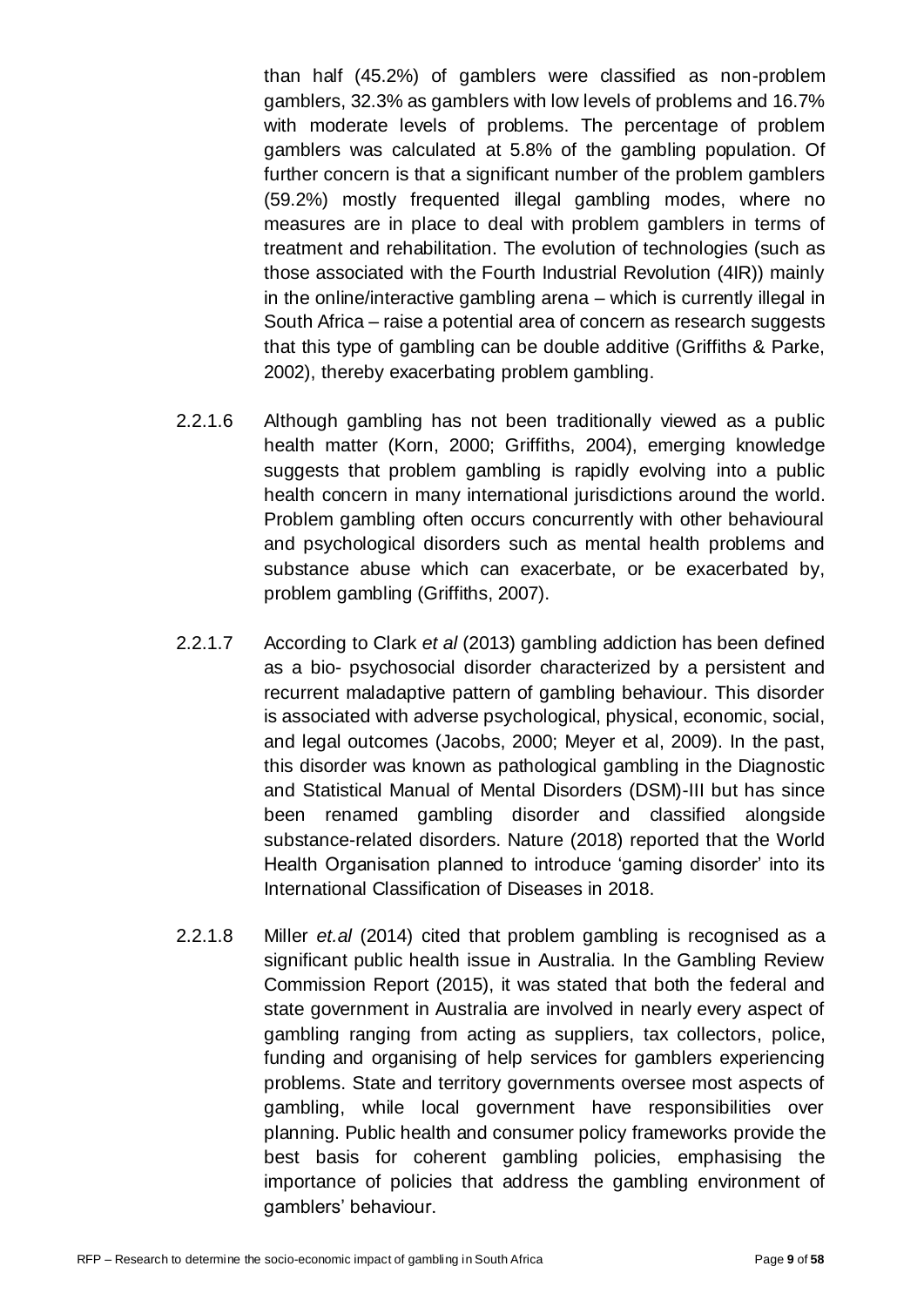- 2.2.1.9 Gambling does not attach to any particular organ in the body in the way that for example smoking attacks lungs, and alcohol the liver. As such, many other government health and research agencies that have experience tackling substance abuse have not been particularly involved when it comes to gambling. Currently in South Africa, it is unclear whether problem gambling is viewed as a public health or social issue. Although research has explored problem gambling with respect to frequency, amount of gambling, forms of gambling, prevalence and motivation for gambling, for South Africa little has been explored on the public health implications of problem gambling.
- 2.2.1.10 The NGB embarks on national / provincial public awareness programmes or campaigns to educate and inform the public about the nature, risks and socio-economic impact of gambling. Apart from this, the South African Responsible Gambling Foundation (SARGF) is currently the only institution offering rehabilitation and treatment programmes related to gambling, whereas other institutions and rehabilitation centers in South Africa might assist with counselling programmes from a holistic approach to various kinds of addictions (and mainly drugs and alcohol abuse), and not necessarily focused on gambling only.
- 2.2.1.11 Problem gambling causes health problems, however, not only through self-neglect, but also as a result of its extraordinarily high level of comorbidity with other psychiatric conditions. There is a need to assess and understand the implications of problem gambling to one's health, in the same way as the abuse of alcohol, tobacco and drugs have been classified (Nature, 2018). A thorough investigation of problem gambling in South Africa through a public health lens that involves an integrated inter-governmental or multi-disciplinary approach is therefore essential.

#### 2.2.2 **Economic impact of gambling**

2.2.2.1 According to Williams, Rehm and Stevens (2011) the impact areas of gambling from an economic perspective, and based on the Anielski & Braatan (2008) framework, are seen in government revenue, job creation, public services, regulatory costs, infrastructure value, business starts and failures, personal income and property values amongst others. The economic impact of gambling is seen in the government revenue received directly from gambling provision or indirectly from taxation of businesses providing gambling. In terms of public services, economic effect can be seen in changes in the quantity or quality of government provided services (e.g., health care,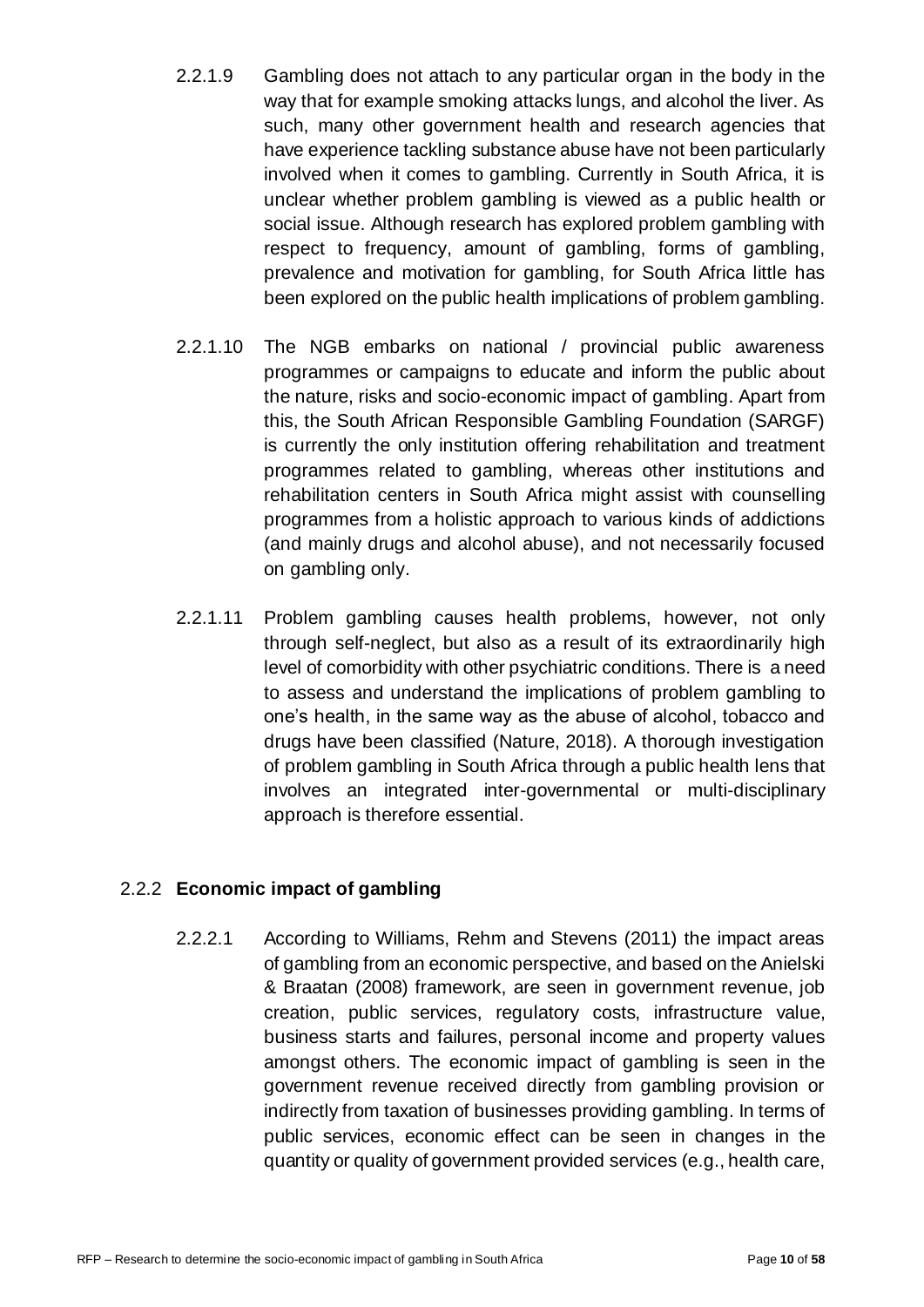education, social services, infrastructure, etc.) as a direct or indirect result of increased government revenue from gambling.

- 2.2.2.2 The economic effect can also be seen in the regulatory cost of gambling which entails changes in the amount of government revenue directed to ensuring that gambling operates according to government regulation. Infrastructure value directly or indirectly attributable to the introduction of gambling with respect to new buildings (e.g., casino), roads, and infrastructure upgrades which add to the capital wealth of the community also reflects the economic impact. The number of new businesses as well as business failures associated with gambling also measure as an economic impact of gambling for example these are other forms of gambling businesses (i.e., bingo, horse racing, lotteries); the hospitality industry (i.e., hotels, restaurants, lounges); the construction industry; pawnshops; cheque cashing stores; horse breeding and training operations; tourism; and other entertainment industries. Changes in average personal income or rates of poverty associated with gambling introduction and changes in property values in geographic areas proximate to gambling venues are also reflective of an economic impact (Williams, Rehm and Stevens, 2011).
- 2.2.2.3 Since the legalisation of gambling, the industry in South Africa has experienced a rapid increase in the activity, with various new forms and facilities being introduced. The proliferation of gambling has seen the industry diversify from the early modes of gambling like casino gambling, sports betting and national lotteries to other modes such as limited pay-out machines (LPM) and electronic bingo terminals. Online gambling remains prohibited however with the exception of online betting.
- 2.2.2.4 The industry has grown at an unprecedented rate. According to the 2017 socio-economic impact of gambling study, the industry's total GDP contribution was 0.81%. Gross gambling revenues reached R32 billion in FY2019/20 and taxes/levies collected amounted to R3.2 billion. However, the unprecedented impact of the global Covid-19 pandemic, resulted in a decline in gambling revenues in FY2020/21 to R23 billion and loss in tax revenue of over R1 billion. The casino industry which already was on a negative growth path was worst affected by the pandemic but the betting industry rose to new heights overnight, and became the biggest market share holder in terms of total GGR in FY2020/21. The industry also generated 33095 jobs in FY2020/21, with casinos being the biggest employer, however the same sector lost about 4000 jobs in FY2020/21 compared with FY2019/20 due to the effects of the Covid-19 pandemic.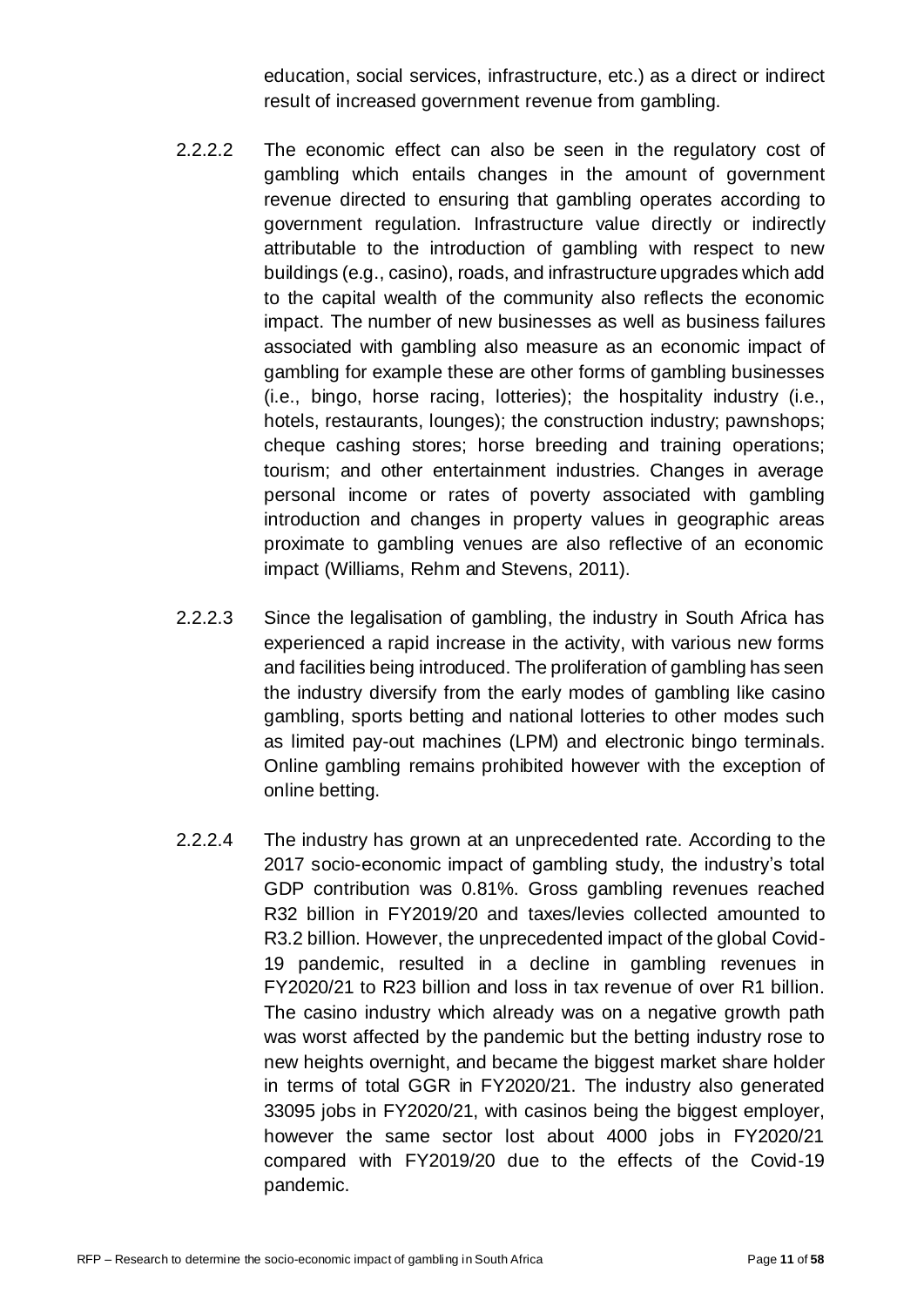- 2.2.2.5 The South African gambling industry's impact on household welfare levels has also in the past been measured in terms of propensity to gamble (allocation of household income to gambling expenditure), household expenditure displacement in favour of gambling, the redistributional effect of gambling, the impact of gambling on the less affluent part of the community and the contribution of social grants to household income of gamblers. In 2017, the propensity to gamble was calculated at 0.97% of household cash flow income with casino gambling being the major gambling mode with a propensity of 0.61%. Gambling expenditure was financed from displacement from other household expenditure items and/or from increased household income. The impact of such redirection of household budgets was much more critical in the case of less affluent households. Gambling expenditure was also characterised by huge redistributional effects.
- 2.2.2.6 The role of the gambling sector was also measured by calculating the size of the gambling sector and its contribution to the South African economy as well as the multiplier or spill over-effects of the gambling sector to other sectors. The initial impact, and indirect and induced impacts of the gambling sector to other sectors of the economy were calculated.
- 2.2.2.7 The 2017 study therefore found that, the initial GDP (value added) generated by the gambling sector (excluding the national lottery) amounted to an estimated R19 728.1 million. The total indirect and induced effects of gambling amounted to R12 428.8 million. The total direct, indirect and induced effects of gambling amounted to a total GDP contribution of R32 156.9 million. This translated to a total GDP contribution of 0.81%. The GDP multiplier was 1.63, meaning that for every R100 output or value added created by the gambling sector itself, another R63 was generated in other sectors of the economy.
- 2.2.2.8 In total, 23 081 permanent job opportunities were created in the gambling sector of South Africa in 2017. With an employment multiplier of 4.6, an additional 83 092 employment opportunities in South Africa can be ascribed indirectly to the gambling sector resulting in a total employment figure of 106 110.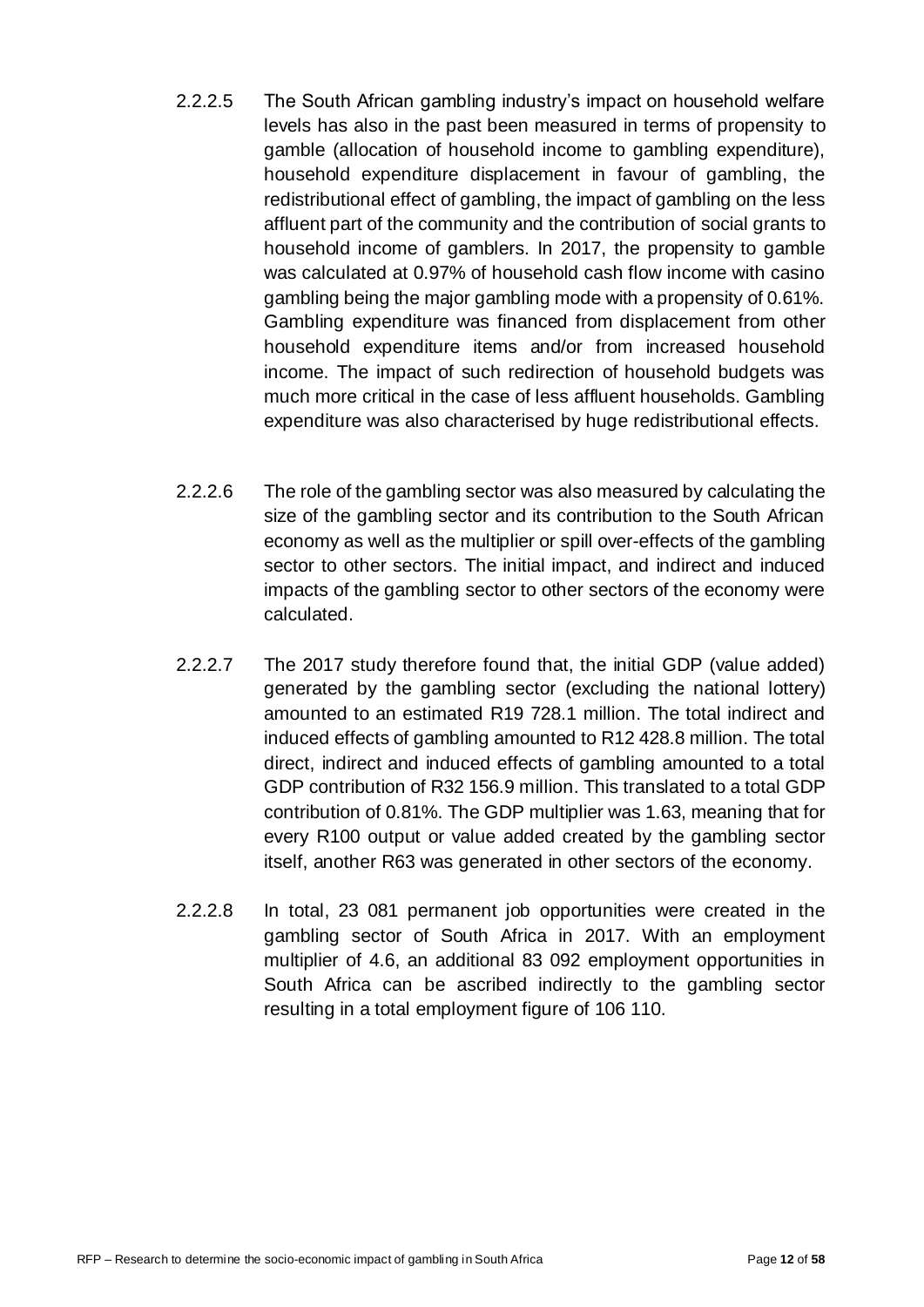#### **2.3 RATIONALE OF STUDY**

- 2.3.1 Section 65 of the NGA gives the NGB the mandate to monitor socio-economic patterns of gambling activity within the Republic and research and identify factors relating to, and patterns, causes, and consequences of: (i) the socioeconomic impact of gambling; and (ii) addictive or compulsive gambling.
- 2.3.2 The study will enable the NGB, as mandated by the NGA, to advise Minister on policy matters as they relate to the socio-economic patterns, causes and consequences of gambling activity within the Republic as well as compulsive and addictive gambling.
- 2.3.3 The value of such a research study is that it enables a comprehensive examination of socio-economic effects of gambling, to enable the NGB to understand the likely socio-economic effects of the existing legal modes of gambling on the economy and its population, which will inform policy and legislation on gambling. The study will advise the NGB on problem gambling through the lens of public health effects of gambling with the aim of determining the best approach or model to addressing problem gambling in South Africa. The identification of vulnerable groups, profile and location of problem gamblers in South Africa will inform the content and nature of the NGB's broad based national public education program enabling the NGB to advise the Minister on an appropriate policy response to advance the mandate of punter protection whilst balancing the economic impact of gambling against its negative social consequences.
- 2.3.4 This makes such a study a vital reference tool for policy makers, researchers and other key stakeholders, as well as for legislative development around gambling, creating the potential for meaningful policy improvements with respect to the provision of gambling.
- 2.3.5 As such the rationale for this study is to determine the socio-economic impact of legal modes of gambling (Casino, Betting on horse racing and sport, LPMs and bingo) in South Africa excluding the national lottery, and investigate problem gambling in South Africa with the aim of determining the best approach or model to addressing it.

#### **2.4 SCOPE OF WORK**

- 2.4.1 The study is applicable to the South African context. This will be a 2-year project that will determine the socio-economic impact of gambling in each of the nine provinces of South Africa and from a national holistic perspective, with a specific focus on problem gambling and the ideal model to effectively address it.
- 2.4.2 The study will focus on the following sectors (excluding the national lottery):
	- Casino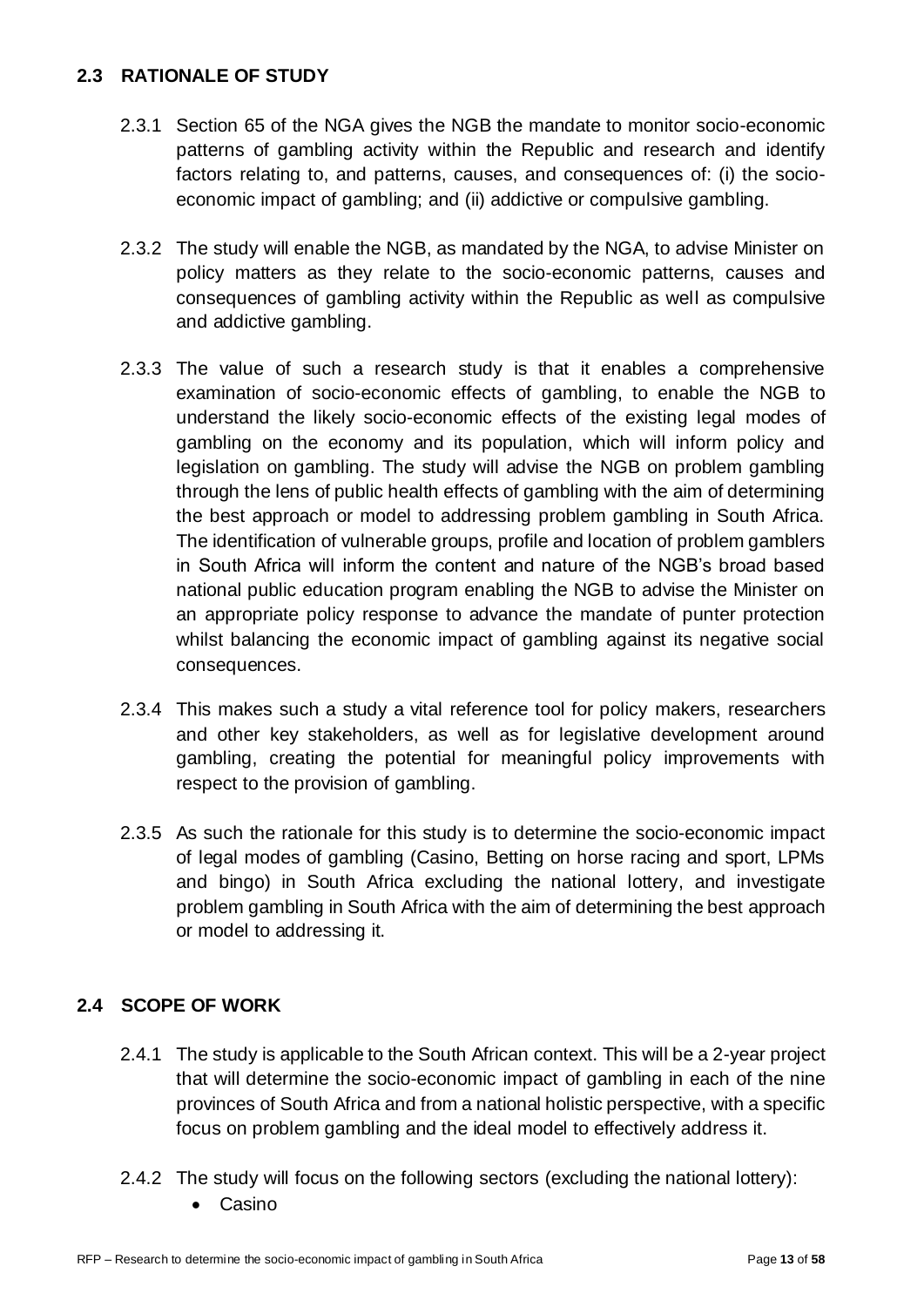- Betting (Horse racing and sports betting)
- LPM
- Bingo
- 2.4.3 The service provider will be responsible for all phases of the research project i.e. desktop research, interviews with stakeholders, economic analysis, subsistence and travel, workshops with and meetings with the client (NGB), administration, submission of inception and final reports, and any other costs with regard to the execution of the project.
- 2.4.4 NGB will assist with the provision of existing/available research reports (e.g. socio-economic impact of gambling research reports, gambling sector performance reports, legislative documentation, the socio-economic impact of illegal gambling, or any other reports the NGB can assist with).

#### **2.5 MAIN AIM OF THE RESEARCH**

- 2.5.1 The main aim of this study is to determine the socio-economic impact of legal gambling in South Africa as mandated by the NGA, for each of the provinces and nationally and to investigate problem gambling in each of the nine provinces of South Africa as well as nationally, to determine the best approach for government to address problem gambling.
- 2.5.2 The secondary research objectives, categorised into two parts (Social Impact i.e. Gambling participation and prevalence and Problem Gambling; and Economic Impact), seek to determine/assess/monitor/track/identify the following in each of the 9 (nine) provinces of South Africa and Nationally:

#### 2.5.2.1 **Social impact:**

#### **2.5.2.1.1. Gambling participation and prevalence**

- 1. Current national and provincial prevalence rates of gambling
- 2. Current national and provincial prevalence rates of gambling across different modes
- 3. Current national and provincial prevalence rates of gambling across various socio-demographic variables (by age, work status, education level, gender, household income, area of living)
- 4. Current national and provincial socio-demographic characteristics of gambling by mode
- 5. Frequency of participating in gambling activities
- 6. Preferred modes of gambling
- 7. Possibility of extending or reducing gambling participation (extending participation, cessation of participation in certain gambling modes)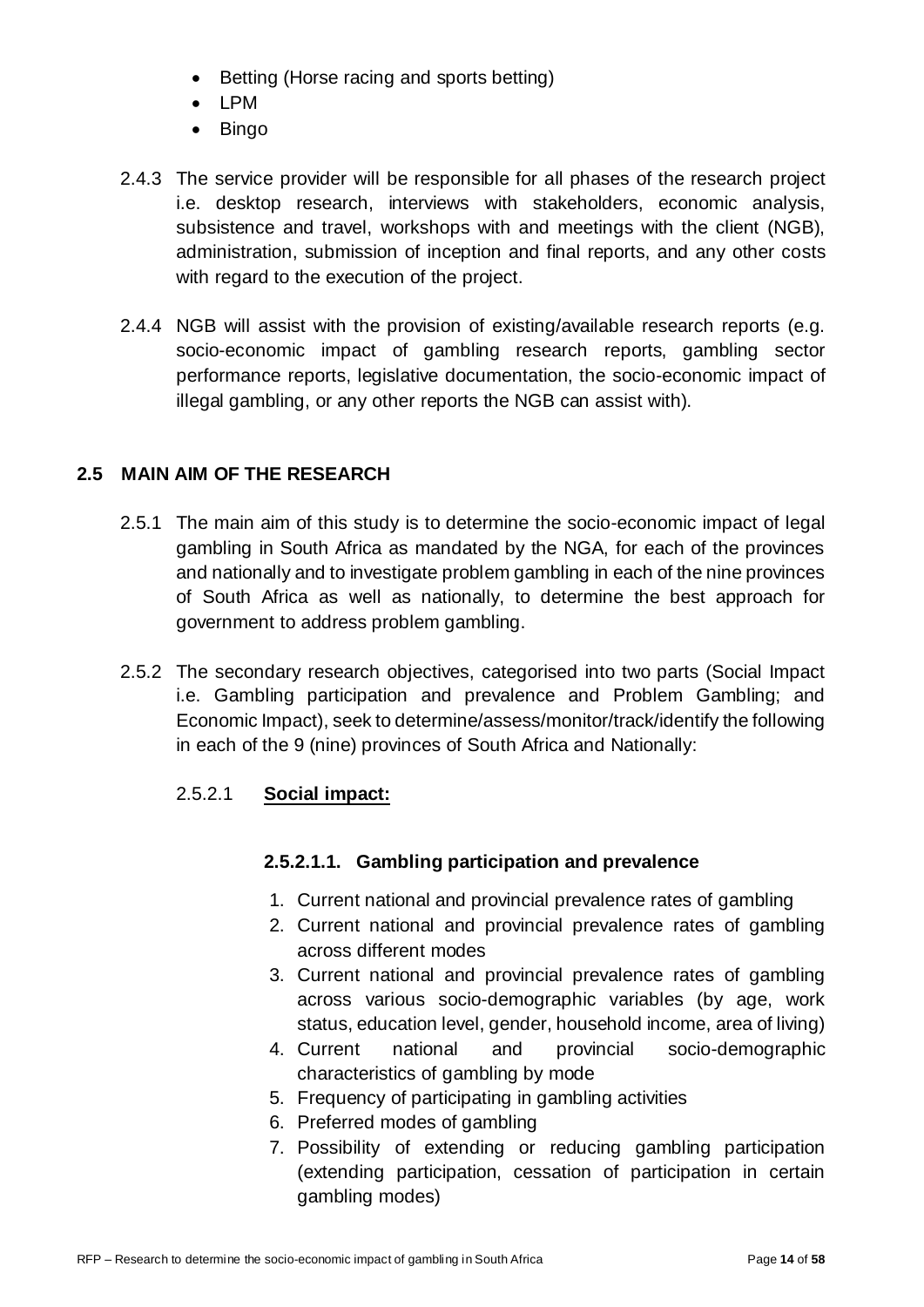- 8. Reasons for gambling
- 9. Reasons for abstaining from gambling
- 10.National and provincial profile of gamblers, per different modes of gambling,
- 11.Analysis of the effects of COVID-19 on gambling behaviour
- 12.Attitudes towards gambling i.e. perceptions on gambling, regulatory environment and gambling outlets
- 13.Under-age gambling
- 14.Gambling and social grants
- 15.Gambling expenditure and budgetary behaviour (allocation of winnings, expenditure on gambling and budgetary behaviour regarding gambling expenditure)
- 16.Gambling expenditure by sociodemographic characteristics
- 17.Gambling expenditure by mode and sociodemographic characteristics
- 18.Gambling location- where do gamblers most often go?
- 19.Awareness of legal and illegal modes of gambling nationally and provincially
- 20.Illegal gambling
- 21.Impact of gambling modes on each other and the extent of substituting one mode for another
- 22.Accessibility of gambling facilities and its influence on level of participation in different types of gambling modes
- 23.The reasons for gambling and participation in gambling (when/how/where it is taking place and frequency of participation) and non-participation in gambling;
- 24.Current attitudes and perceptions of gambling nationally and as a function of province and demographic characteristics, as it impacts on the gambler, gambler's households, friends, society & the community; attitudes about government or the role of government in providing gambling
- 25.The social benefits of gambling
- 26.Impact of loyalty programme membership, VIP areas, advertising, inducements, access to cash, payment of winnings, lighting, service of food and alcohol, clocks in gambling areas, information to players and staff training to identify problem gamblers;
- 27.Perceptions regarding regulation of the SA gambling industry.
- 28.Effect of high unemployment on gambling
- 29.Gambling and crime (illegal gambling) and impact there of

#### **2.5.2.1.2. Problem gambling:**

- 1. Problem gambling in South Africa
- 2. Nature and effect of problem gambling in South Africa
- 3. Characteristics of problem gambling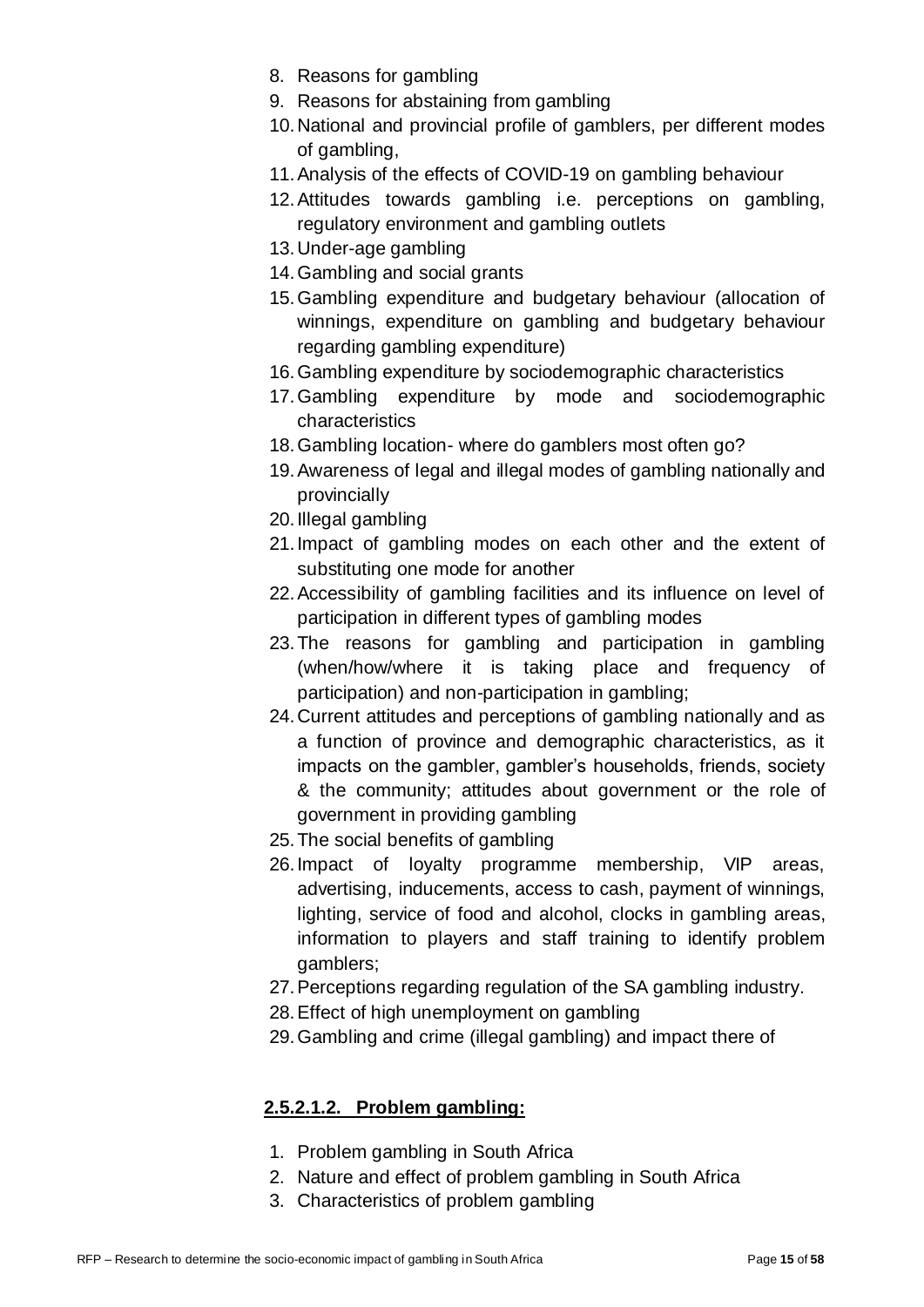- 4. Comprehensive profile of South African problem gamblers
- 5. Determine the extent of problem gambling nationally and provincially amongst the population and gamblers as follows:
	- a) Tracking of the prevalence of problem gambling
	- b) Changes in behaviour of gambling risk groups over time;
	- c) Harms associated with gambling (impact on health, economic status, social behaviour);
	- d) Awareness of measures to assist problem gamblers such as rehabilitation programmes / toll-free numbers / helpseeking for problem gambling;
	- e) Impact of rehabilitation programmes;
	- f) Barriers to participate in rehabilitation programmes;
	- g) Transition from non-problem to low risk to moderate and problem gambling punters;
	- h) Attitudes towards substance abuse and other forms of risky behaviour related to problem gambling:
		- i. Measures to entice a responsible gambling public; and
		- ii. Impact of advertisements, campaigns, marketing material, social media, gambling-like content through games and the influence that these games have on gambling behaviour or the potential to start gambling.
- 6. How is problem gambling being addressed in South Africa specifically by the NGB and provincial gambling regulators?
- 7. Particular initiatives in place to address problem gambling as a form of addiction with specific reference to problem gamblers
- 8. What are the gambling related harms associated with problem gambling?
- 9. What are the factors contributing to gambling related harm?
- 10.What are the current effects of gambling-related harm on children, youth and social grant recipients?
- 11.Are there any gambling related harm minimization strategies being implemented by gambling regulators or gambling operators in SA?
- 12.What treatment provision is available to those affected by gambling-related harm?
- 13.What are the health risks and social consequences of gambling and particularly problem gambling in South Africa?
- 14.Should problem gambling as a form of addiction be a public health concern in South Africa?
- 15.Should the South African government introduce problem gambling in its classification of diseases?
- 16.What support structures, facilities and resources should be in place to address issues related to gambling addiction in the event it is classified or not classified as a disease?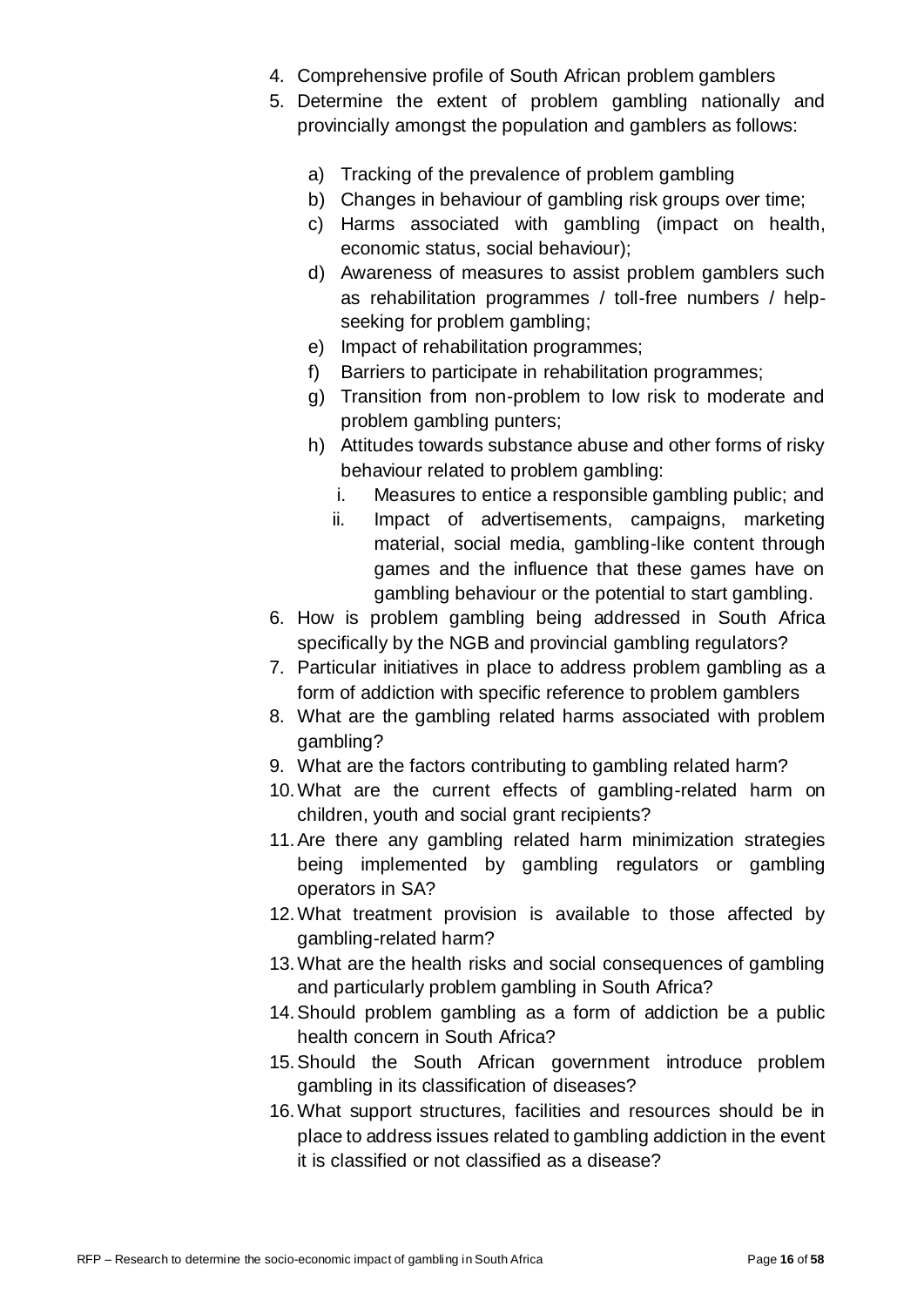#### 2.5.2.2 **Economic impact:**

- 1. Comprehensive documentation of legal and regulatory framework for gambling in each province, gambling revenue and its distribution
- 2. Total economic impacts (direct, indirect and induced) of gambling in each particular province including multiplier effects on other sectors and variables in each province (focus on contribution to provincial GDP; employment; government revenue; infrastructure value; property value; as well as effects on personal income; infrastructure costs; business start-ups and failures i.e other forms of gambling, hospitality industry-hotels, restaurants, construction industry, horse breeding, tourism and other entertainment industries)
- 3. Total economic impacts (direct, indirect and induced) of gambling on the SA national economy- including multiplier effects on other sectors and variables (focus on contribution to national GDP; employment; government revenue; infrastructure value; property value; as well as effects on personal income; infrastructure costs; business start-ups and failures i.e other forms of gambling, hospitality industry-hotels, restaurants, construction industry, horse breeding, tourism and other entertainment industries)
- 4. The national and provincial impact of gambling on household welfare levels and specifically: a. Propensity to gamble and longitudinal comparisons;
	- a) Funding for gambling behaviour;
	- b) Expenditure displacement effects;
	- c) Redistributional effect of gambling;
	- d) Less affluent and gambling; and
	- e) Household debt and gambling
- 5. The size and role of the gambling sector in the SA Economy, measurement of the gambling sector
- 6. Impact of Covid-19 on gambling

#### **2.6 RESEARCH OUTCOME**

2.6.1 The research outcome of this study is effectively monitored socio-economic patterns of gambling activity within the Republic. The outcome of the research should also provide clear insight into any case for possible amendment of gambling legislation in future. As required by the legislative mandate to advise the Minister on policy issues that might impact on the current and future regulation of gambling, this study should provide insight into the social and economic impact of gambling in South Africa and also advise on the most appropriate way of addressing problem gambling in the country. The final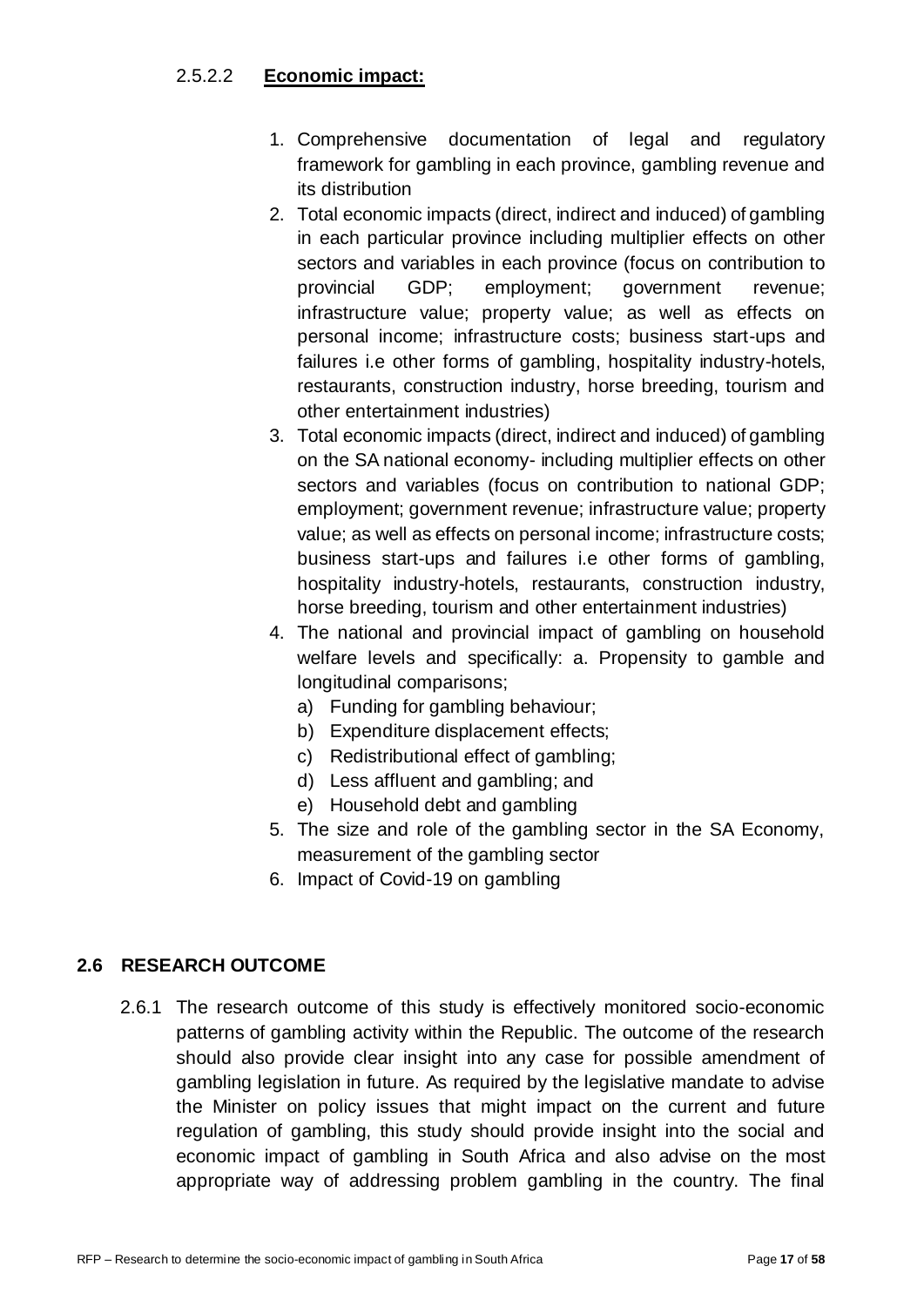research report, approved by the NGB, should address the research objectives as listed in Section 2.5.

#### **2.7 APPROACH/METHODOLOGY**

- 2.7.1 The appropriate methodology to extensively address the research objectives outlined in section 2.5 as well as determine the socio-economic impact of gambling in South Africa should be given. Service provider/s or bidders are welcome to demonstrate their expertise by including specific points of research or analysis that may be lacking in meeting the objectives of the project, as well as proposing other quantitative and qualitative methodologies as part of their bid proposal. The methodology to be employed should be properly motivated illustrating the credibility and limitations of both the methodology as well as outcomes of its applications (the validity and credibility of the findings).
- 2.7.2 The study sample must cover each of the nine (9) provinces and must be representative of the population in each of the nine provinces as well as at national level, and the study must specify the sampling method. The study results should be presented at provincial and national level.
- 2.7.3 Experience in consulting and economic research in the gambling industry, knowledge of the NGA, the South African government and its programmes, rehabilitation centres in South Africa, treatment of addictive behaviour, and previous consulting will be an advantage. Strong economic and social research and interviewing skills are recommended, especially to secure interviews with stakeholders, source information from relevant sources, analyse information and provide proper and applicable recommendations.

#### **2.8 DELIVERABLES AND EXPECTATIONS**

- 2.8.1 The target outcome of the research project is a detailed and extensive research report approved by the NGB 2 years i.e. twenty-four (24) months after the study has been commissioned whereby all research objectives have been met to the satisfaction of the NGB.
- 2.8.2 The service provider shall be required to:
	- i. Attend a preliminary workshop (at the venue of the client) and present the research proposal;
	- ii. Compile and submit draft and final project plan inclusive of all phases; as well as any updates when necessary. The regularity of updates will be agreed upon;
	- iii. Plan and execute all research phases in close collaboration with the NGB Project Team;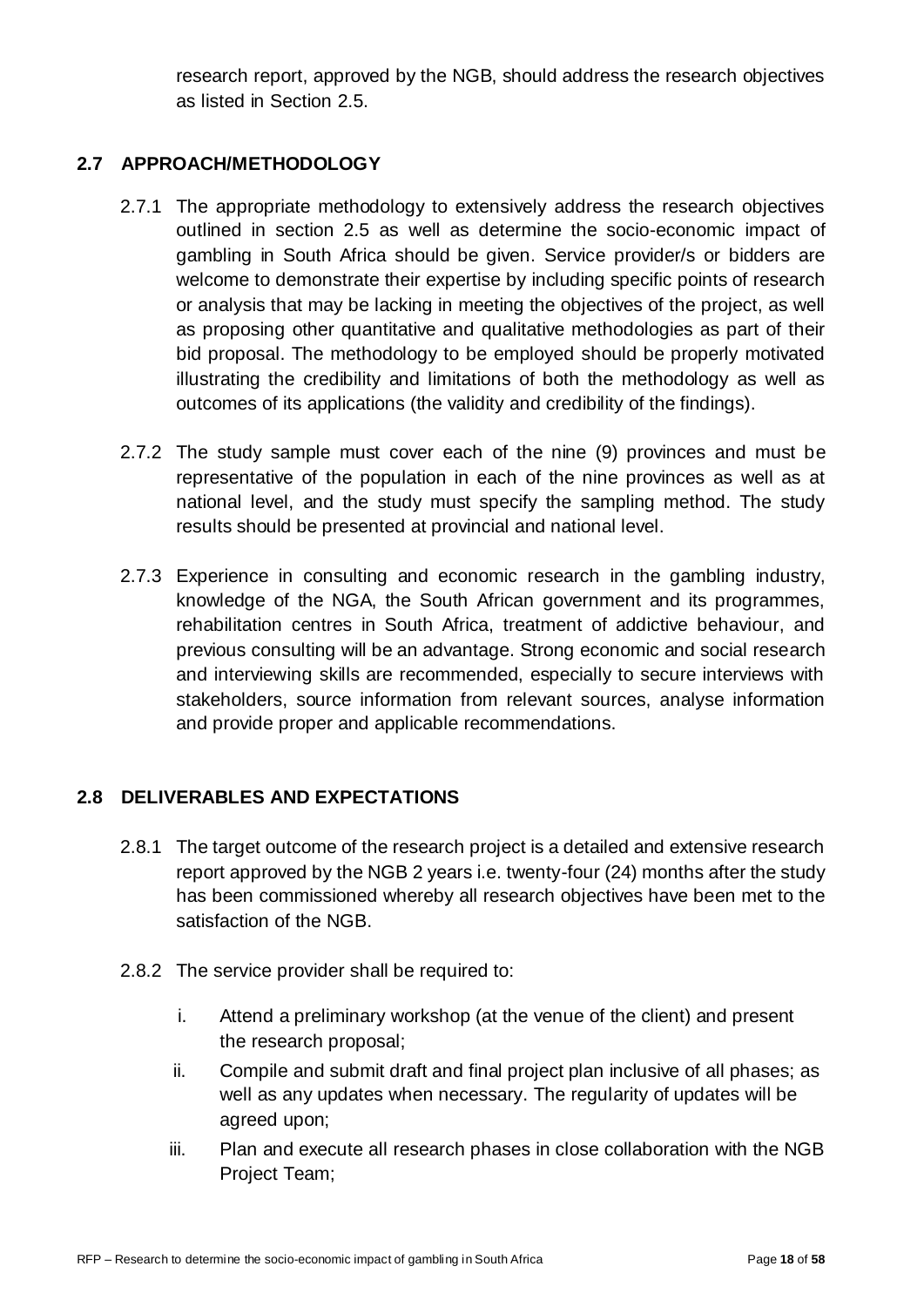- iv. Be responsible for the gathering, interpretation and presentation of all information;
- v. Indicate the way in which regular feedback will be provided to the Project Team and ensure regular communication relative to status of the project according to the schedule and phases cited in the Service Level Agreement, contractual matters and problem areas;
- vi. Provide a draft research report that needs to be presented to the project team and NGB Management, followed by the final report (two hard copies and electronic soft copy on Compact Disc (CD), (in Microsoft word and PDF).
- 2.8.3 The research project shall commence when the appointment of the preferred service provider is confirmed.
- 2.8.4 The date of the final submission of the research report and presentation will be communicated to the service provider once appointed. The completion date is 2 years (Twenty-four (24) months) after the project has commenced.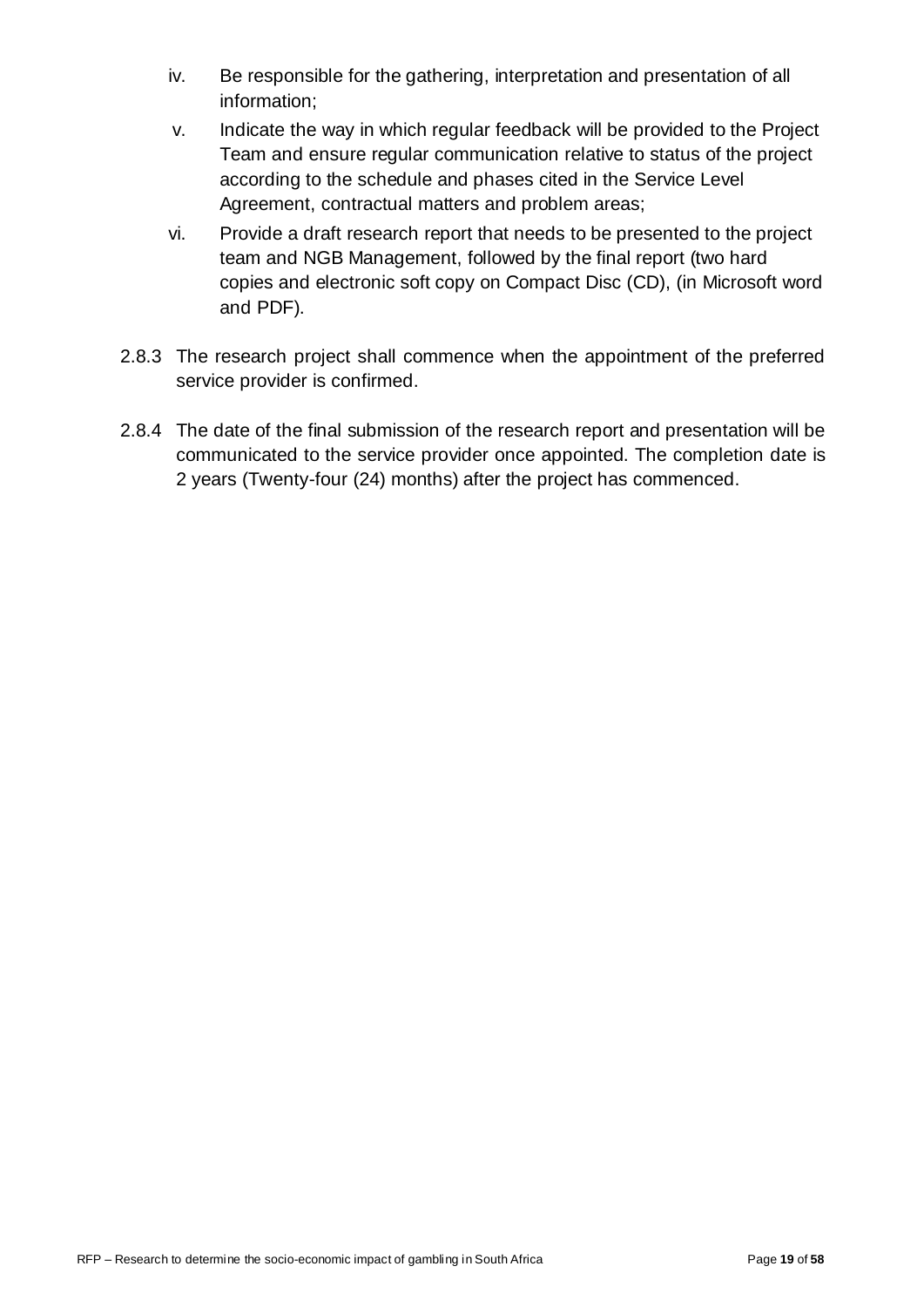# <span id="page-19-0"></span>**3. PART C: PROCEDURAL REQUIREMENTS**

#### **3.1 LEGAL REQUIREMENTS**

3.1.1 In its procurement of goods and services, the NGB observes the Constitution of the Republic of South Africa, 1996, Public Finance Management Act, 1999 (Act 1 of 1999) (PFMA), Broad Based Black Economic Empowerment Act, 2003 (Act 53 of 2003) (B-BBEE), Preferential Procurement Policy Framework Act, 2000 (Act 5 of 2000) (PPPFA), Preferential Procurement Regulations of 2017 and all relevant statutory requirements.

#### **3.2 TENDER SUBMISSION**

- 3.2.1 All prospective bidders **must** be registered on National Treasury's Central Supplier Database (CSD) prior to submission of bids.
- 3.2.2 COVID-19 protocols **must** be observed when submitting a bid. Bidders must arrive early to cater for adherence to these protocols.
- 3.2.3 Proposals **must** be submitted in 2 separate, clearly marked/labelled and sealed envelopes/packages as follows:
	- **Envelope/Package 1 Technical Proposal**: 1 original plus 5 copies of the original technical proposal and 1 CD containing the technical proposal must be submitted to the NGB.
	- **Envelope/Package 2 Financial Proposal**: 1 original plus 5 copies of the original financial proposal and 1 CD containing the financial proposal must be submitted to the NGB.
- 3.2.4 Bidders **must** initial on each page, sign and date on the last page of the following documents:
	- General Conditions of Contract:
	- Special Conditions of Contract (RFP)
- 3.2.5 Prospective bidders **must not submit** the following documentation as this information will be verified through the CSD:
	- 3.2.5.1 Business registration
	- 3.2.5.2 Bank account holder information
	- 3.2.5.3 In the service of the state status
	- 3.2.5.4 Tax Compliance status (tax clearance certificate), **however**, your SARS Tax Pin **must** be submitted.
	- 3.2.5.5 Identity Documents of Directors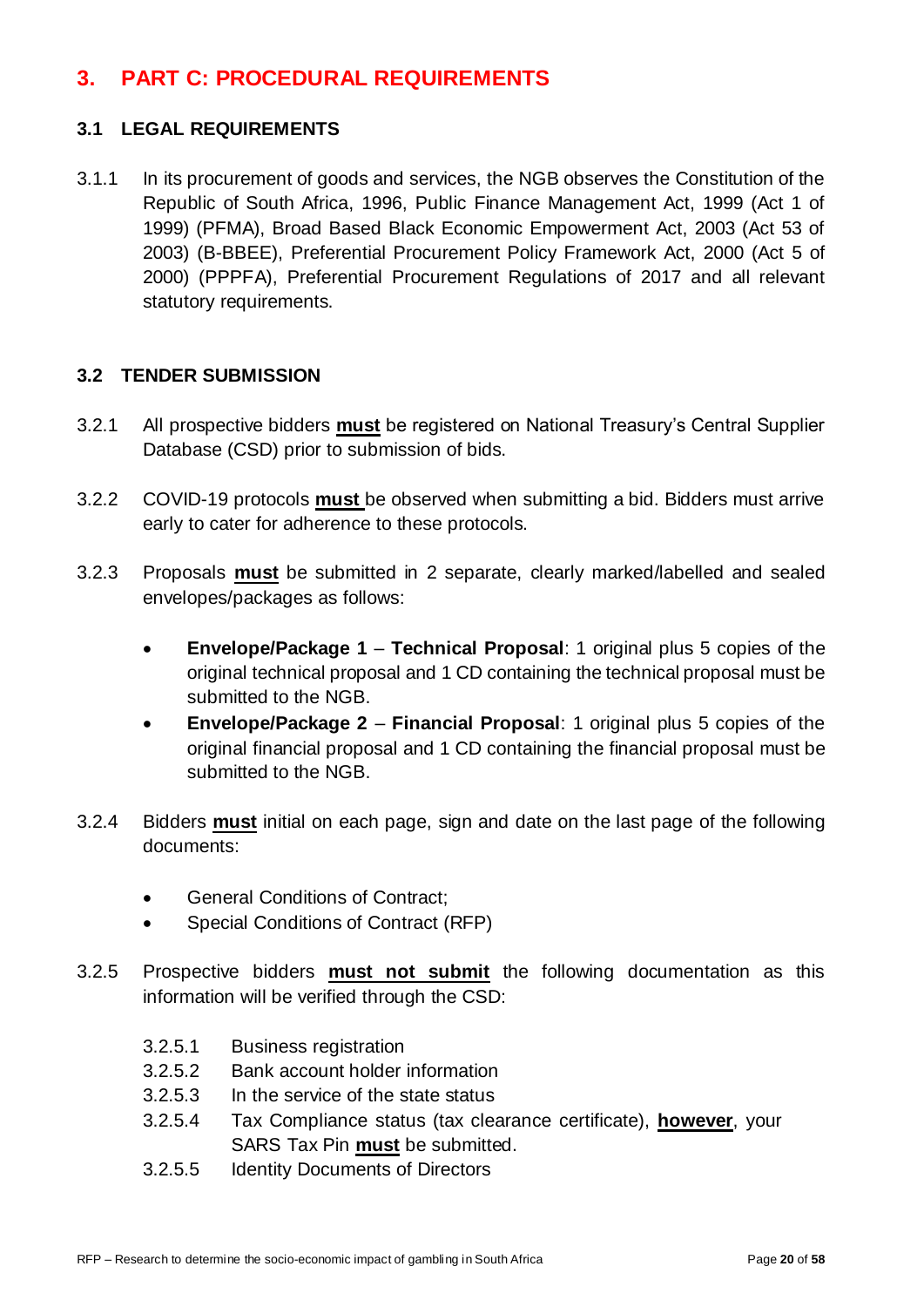#### **3.3 BID EVALUATION, ADJUDICATION AND FINAL AWARD**

- 3.3.1 Bids will be **evaluated** in accordance with the **80/20 preference point system** contemplated in the PPPFA.
- 3.3.2 The **evaluation of the bids** will be **conducted** in **four (4) phases**, namely:
	- 3.3.2.1 **Phase 1**: Pre-qualification Stage: Administrative and Substantive Responsiveness.
	- 3.3.2.2 **Phase 2**: Functional evaluation in accordance with the technical specifications
	- 3.3.2.3 **Phase 3**: Price and B-BBEE evaluation in accordance with the PPPFA
	- 3.3.2.4 **Phase 4**: Adjudication of bid and Final Award
- 3.3.3 The NGB will evaluate and compare only the Bids determined to be substantially responsive in Phase 1.
- 3.3.4 During Phase 2, the NGB will conduct a detailed evaluation of the Bids in order to determine whether the Bidders are qualified and if the functional aspects are substantially responsive to the requirements outlined in the RFP.
- 3.3.5 Bidders are required to quote a price and provide a breakdown of the price in the manner and detail called for in the pricing schedules, SBD 3.3, as well as, of Part B as per paragraphs 2 of this RFP.
- 3.3.6 The NGB reserves the right to accept or reject any variation, deviation, or alternative offer.
- 3.3.7 Variations, deviations, and alternative offers and other factors, which are in excess of the requirements of the Bidding documents or otherwise result in unsolicited benefits for the NGB which will not be taken into account in the Bid evaluation.
- 3.3.8 The **evaluation process** is broken down into four phases as follows:

#### 3.3.8.1 **Phase 1: Pre-Qualification Stage: Administrative and Substantive Responsiveness**

- a) During Phase 1 all bids will be evaluated to ensure compliance with minimum requirements.
- b) Proposals submitted that do not comply with the following, will be considered non-responsive, and will not be considered for evaluation:
	- i. A Proposal that is not in the format prescribed.
	- ii. A Proposal without some or all of the required documents.
	- iii. Pricing schedules not in the required format.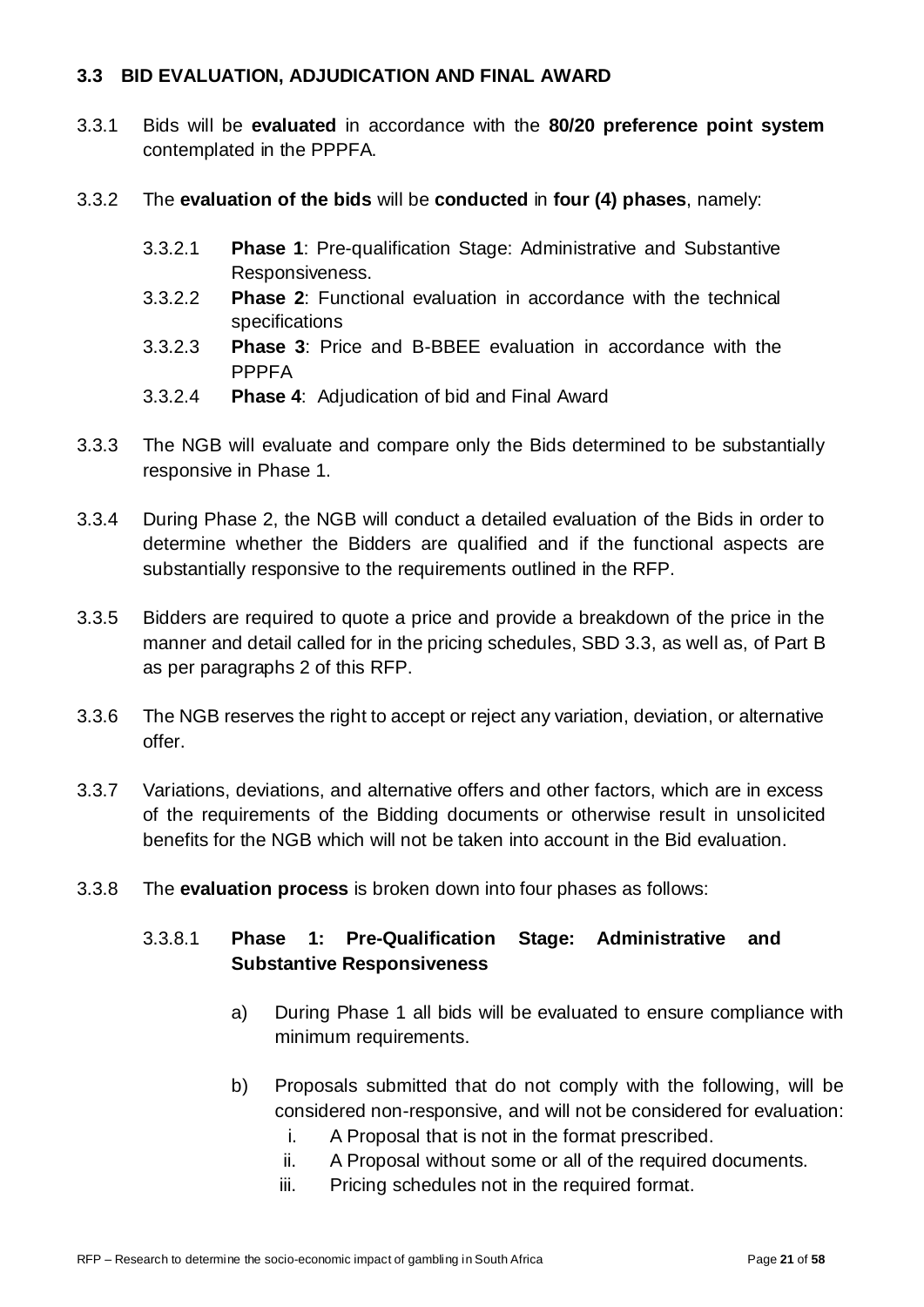- iv. Bid proposals that do not include a company resolution authorising a particular person to sign bid documents. Failure to provide such proof of authority to sign the bidder's proposal will render the bid materially incomplete and thus non-responsive.
- v. Bidders that do not attend the compulsory briefing session. Failure to sign the attendance register in the name of the institution submitting a response to the bid will result in the bid not being considered for further evaluation.
- vi. Proposals that are not submitted in 2 separate, clearly marked/labelled and sealed envelopes/packages as follows:
	- **Envelope/Package 1 Technical Proposal**.
	- **Envelope/Package 2 Financial Proposal**.
- c) Bids that comply with the minimum requirements will be regarded as responsive and such bids will advance to Phase 2 of the evaluation process.
- d) Non-responsive bids will not advance to Phase 2 of the evaluation process.

#### 3.3.8.2 **Phase 2: Functional Evaluation in Accordance with the Functional Requirements of the Bid**

- a) All bids that advance to Phase 2 will be evaluated by the NGB to determine compliance with the functional requirements of the bid.
- b) During Phase 2 all bids will be evaluated for functionality which will account for 100% of the functional evaluation criteria score.
- c) Under Technical Evaluation, bidders who score 70% or above will qualify for further consideration in Phase 3.
- d) Points will therefore not be awarded for their Price or B-BBEE credentials at this juncture in the process.
- e) The percentage scored for functionality shall be calculated as follows:
	- i. Each panel member shall award values (between 1 and 5) for each individual criterion on a score sheet. The value scored for each criterion shall be multiplied with the specified weighting for the relevant criterion to obtain the percentage scored for the various criteria. These percentages should be added to obtain the total score.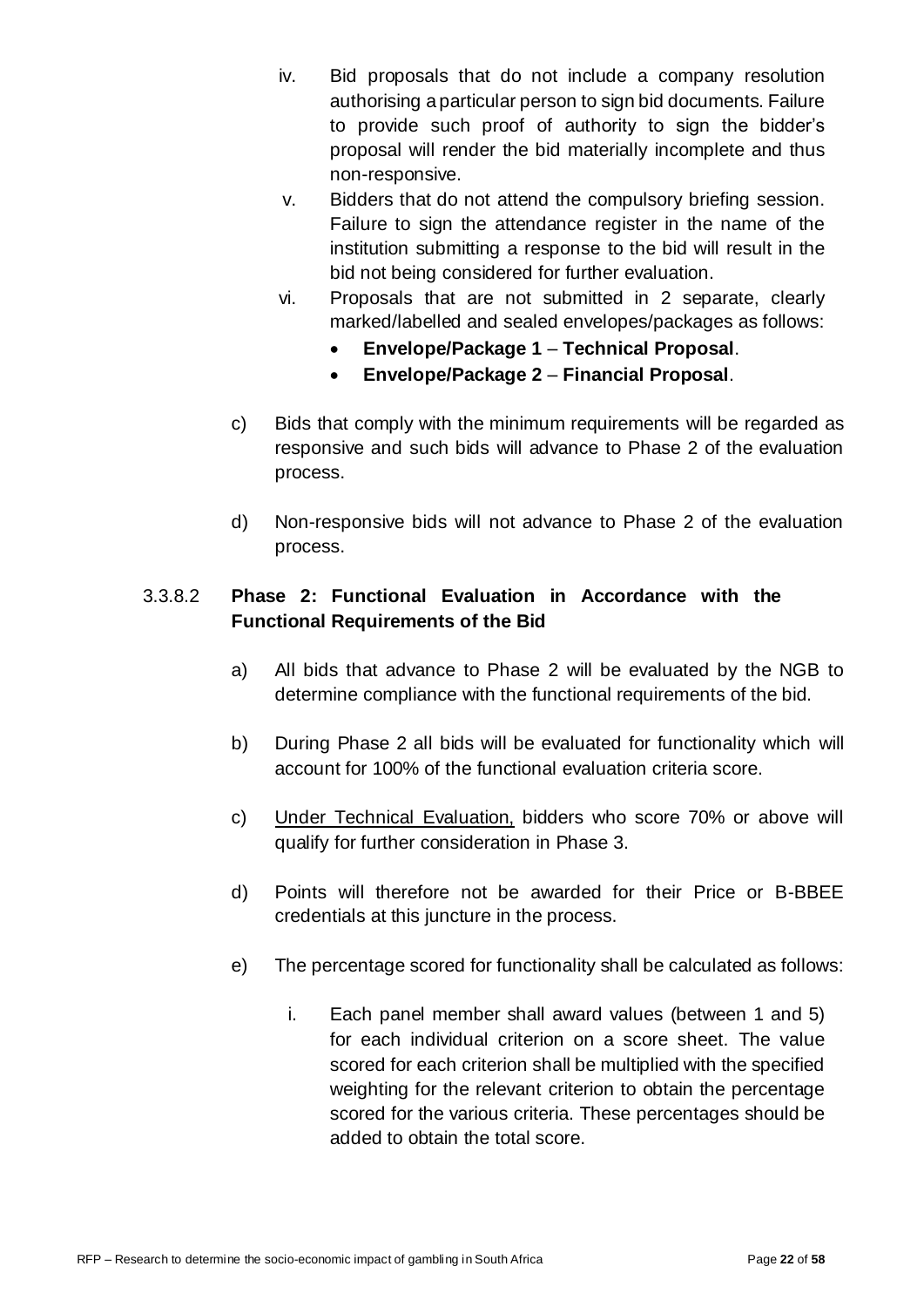- ii. The percentages of each panel member shall be added together and divided by the number of panel members to establish the average percentage obtained by each individual bidder for functionality.
- f) The NGB reserves the right, prior to conclusion of Phase 2 of evaluation, to call in bidders that receive a score for Technical evaluation of 70% and above, to make a presentation to the NGB.
- g) In such instances, the presentation will be scored using the same functional evaluation criteria that was utilised for the technical evaluation.
- h) The scores for presentations will then be calculated for each member as indicated above.
- i) Scores for technical evaluation and presentations will be allocated 50% and 50% respectively. Bidders must achieve a combined minimum score of 70% out of 100% on the functionality evaluation in order to advance to Phase 3.
- j) The preparation costs and all expenses associated with presentation will be for the bidders' own account.

#### 3.3.8.3 **Phase 3: Awarding of Points for Price and Broad-Based Black Economic Empowerment**

- a) The bidders that have successfully progressed through to Phase 3 will be evaluated in accordance with the 80/20 preference point system contemplated in the Preferential Procurement Policy Framework Act, 2000 and the Preferential Procurement Regulations of 2017.
- b) 80 points will be awarded for price while 20 points will be allocated for preference points for B-BBEE as prescribed in the Preferential Procurement Regulations.

#### 3.3.8.4 **Phase 4: Adjudication and Final Award of Bid**

- a) The Bid Adjudication Committee will consider the recommendations of the evaluation committee and recommend the preferred bidder for appointment by the Accounting Authority.
- b) The successful bidder will usually be the service provider scoring the highest number of points or it may be a lower scoring bid on justifiable grounds or no award at all.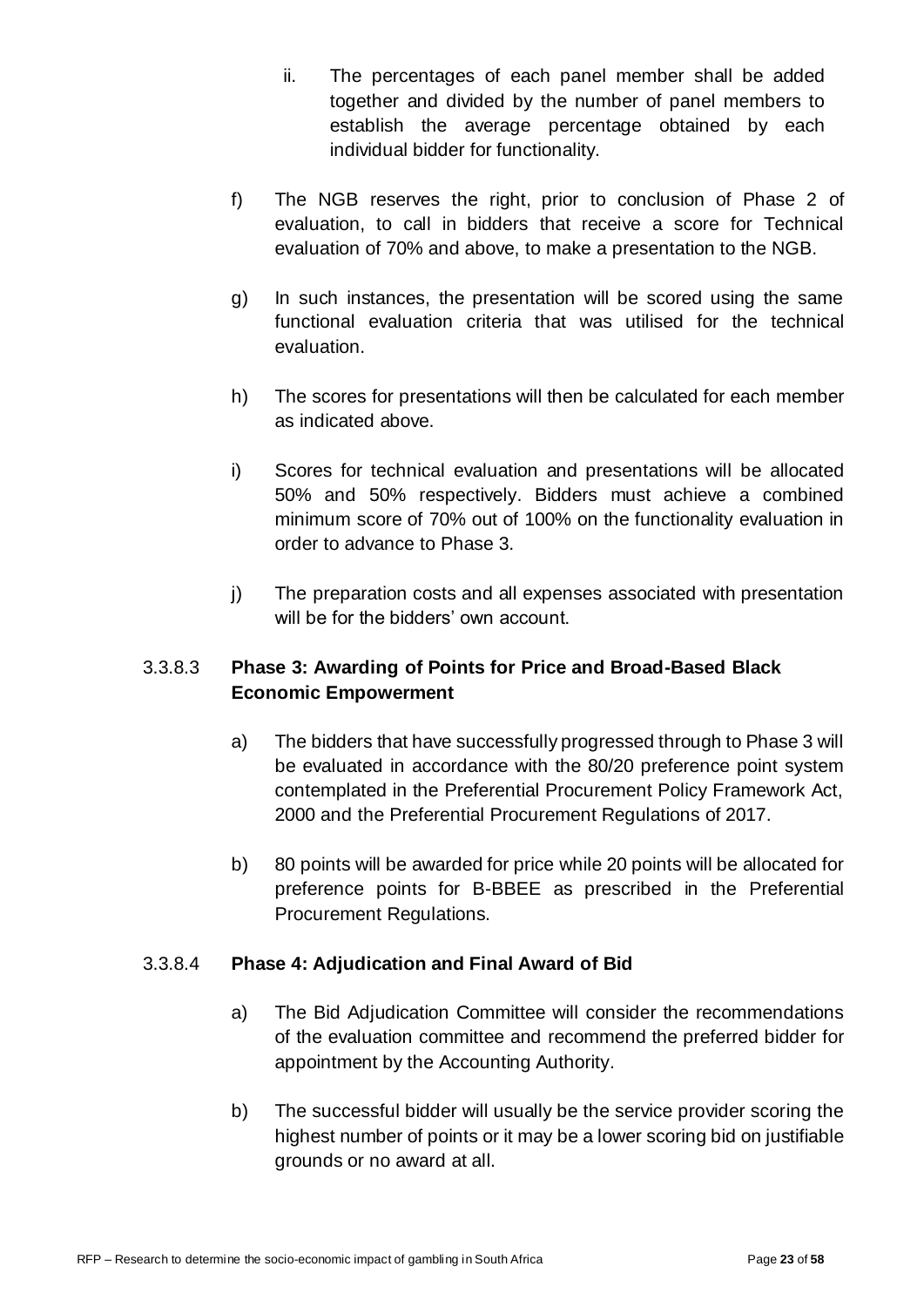- c) The NGB reserves the right to award the contract in whole or in parts to one or more than one service provider.
- 3.3.8.5 **Evaluation criteria:** All qualifying bids will be evaluated in accordance with the criteria as stipulated in the table below:

| <b>EVALUATION CRITERIA</b>                                                                                                                                                                                                                                                                                                                                                        |   | <b>Rating</b>  |                |                |                | <b>Weight</b> |
|-----------------------------------------------------------------------------------------------------------------------------------------------------------------------------------------------------------------------------------------------------------------------------------------------------------------------------------------------------------------------------------|---|----------------|----------------|----------------|----------------|---------------|
|                                                                                                                                                                                                                                                                                                                                                                                   | 1 | $\overline{2}$ | $\overline{3}$ | $\overline{4}$ | $5\phantom{1}$ |               |
| The Bids will be evaluated on a scale of $1 - 5$ in accordance<br>with the criteria below. The rating will be as follows: $1 = \text{Very}$<br>poor, $2 = P$ oor, $3 = Good$ , $4 = Very good$ , $5 = Excellent$                                                                                                                                                                  |   |                |                |                |                |               |
| 1. Functionality                                                                                                                                                                                                                                                                                                                                                                  |   |                |                |                |                |               |
| <b>Company track record:</b>                                                                                                                                                                                                                                                                                                                                                      |   |                |                |                |                | 10            |
| A proven track record of the service provider<br>substantiated by reference to letters from five<br>(5) entities for which similar (socio-economic<br>impact of) research services have been<br>provided for during the past five (5) years.                                                                                                                                      |   |                |                |                |                |               |
| The reference letters shall include the<br>following information for each<br>project<br>undertaken:                                                                                                                                                                                                                                                                               |   |                |                |                |                |               |
| L.<br>Entity name;<br>Ⅱ.<br>Contact<br>telephone<br>and<br>name<br>number;<br>Ш.<br>Date when service was rendered;<br>IV.<br>Description of service;<br>Duration of project; and<br>V.<br>VI.<br>Contract price.                                                                                                                                                                 |   |                |                |                |                |               |
| reference letter<br>The<br>be<br>the<br>must<br>on<br>letterhead of the entity providing<br>the<br>reference. NB: A list of references will not be<br>accepted.                                                                                                                                                                                                                   |   |                |                |                |                |               |
| If more than five (5) letters are provided; the<br>first five (5) letters will be considered.                                                                                                                                                                                                                                                                                     |   |                |                |                |                |               |
| Expertise and experience of proposed                                                                                                                                                                                                                                                                                                                                              |   |                |                |                |                | 10            |
| <u>team:</u>                                                                                                                                                                                                                                                                                                                                                                      |   |                |                |                |                |               |
| Relevant technical training and experience of<br>the proposed project team. CVs of the<br>proposed project team must be included in<br>the bid proposal and must indicate relevant<br>qualifications, research (socio-economic<br>impact) skills and experience of at least five<br>(5) years in similar projects. At least one (1)<br>of the proposed key personnel must have an |   |                |                |                |                |               |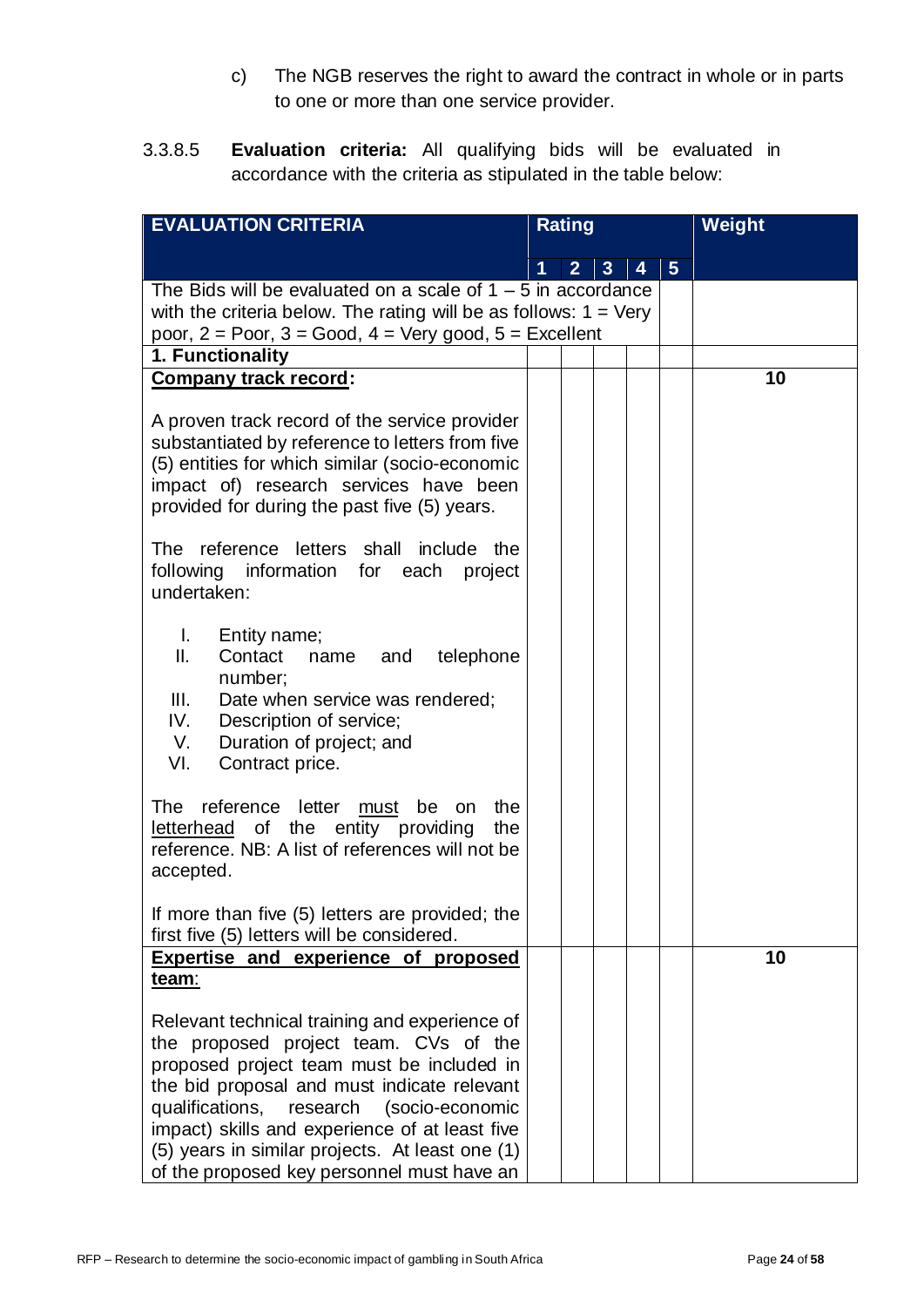| <b>EVALUATION CRITERIA</b>                                                                                                                                                                                                                              | <b>Rating</b> |                |                |   |                | <b>Weight</b> |
|---------------------------------------------------------------------------------------------------------------------------------------------------------------------------------------------------------------------------------------------------------|---------------|----------------|----------------|---|----------------|---------------|
|                                                                                                                                                                                                                                                         | 1             | $\overline{2}$ | 3 <sup>1</sup> | 4 | $5\phantom{.}$ |               |
| economic qualification and at least five (5)<br>years of economic research experience.                                                                                                                                                                  |               |                |                |   |                |               |
| <b>Qualifications:</b>                                                                                                                                                                                                                                  |               |                |                |   |                |               |
| i.<br>Certificate with applicable economic<br>research-related subjects = $(1 point)$<br>with applicable economic<br>ii.<br>Diploma<br>research-related subjects = $(2 \text{ points})$<br>iii.<br>Degree<br>with<br>applicable<br>economic             |               |                |                |   |                |               |
| research-related subjects = $(3 \text{ points})$<br>with applicable economic<br>Honours<br>iv.<br>research-related subjects = $(4$ points)<br>Masters/PHD with applicable economic<br>V.<br>research-related subjects = $(5$ points)                    |               |                |                |   |                |               |
| Experience:                                                                                                                                                                                                                                             |               |                |                |   |                | 20            |
| i.<br>Between 1 to 2 years' experience in<br>related economic research projects = $(1)$<br>point)                                                                                                                                                       |               |                |                |   |                |               |
| ii.<br>Between 3 and 4 years' experience in<br>related economic research projects = $(2)$<br>points)                                                                                                                                                    |               |                |                |   |                |               |
| iii.<br>5 years' experience in related economic<br>research projects = $(3$ points)                                                                                                                                                                     |               |                |                |   |                |               |
| Between 5 and 7 years' experience in<br>iv.<br>related economic research projects = $(4)$<br>points)                                                                                                                                                    |               |                |                |   |                |               |
| More than 7 years' experience in related<br>V.<br>economic research projects = $(5$ points)                                                                                                                                                             |               |                |                |   |                |               |
| Methodology and approach:                                                                                                                                                                                                                               |               |                |                |   |                | 15            |
| The proposed method(s) to collect data, type<br>of economic analysis, analysis of information<br>compilation of<br>and<br>a<br>detailed<br>and<br>comprehensive research report addressing<br>all research objectives must be clearly<br>elaborated on. |               |                |                |   |                |               |
| (national and provincial),<br>Sample sizes<br>number of sample units, areas targeted for<br>the collection of information, number and<br>profile of focus groups, must be stated in<br>detail.                                                          |               |                |                |   |                | 15            |
| interviews<br>with<br>Number and<br>nature<br>of<br>stakeholders in the gambling industry must<br>be stated in detail.                                                                                                                                  |               |                |                |   |                | 10            |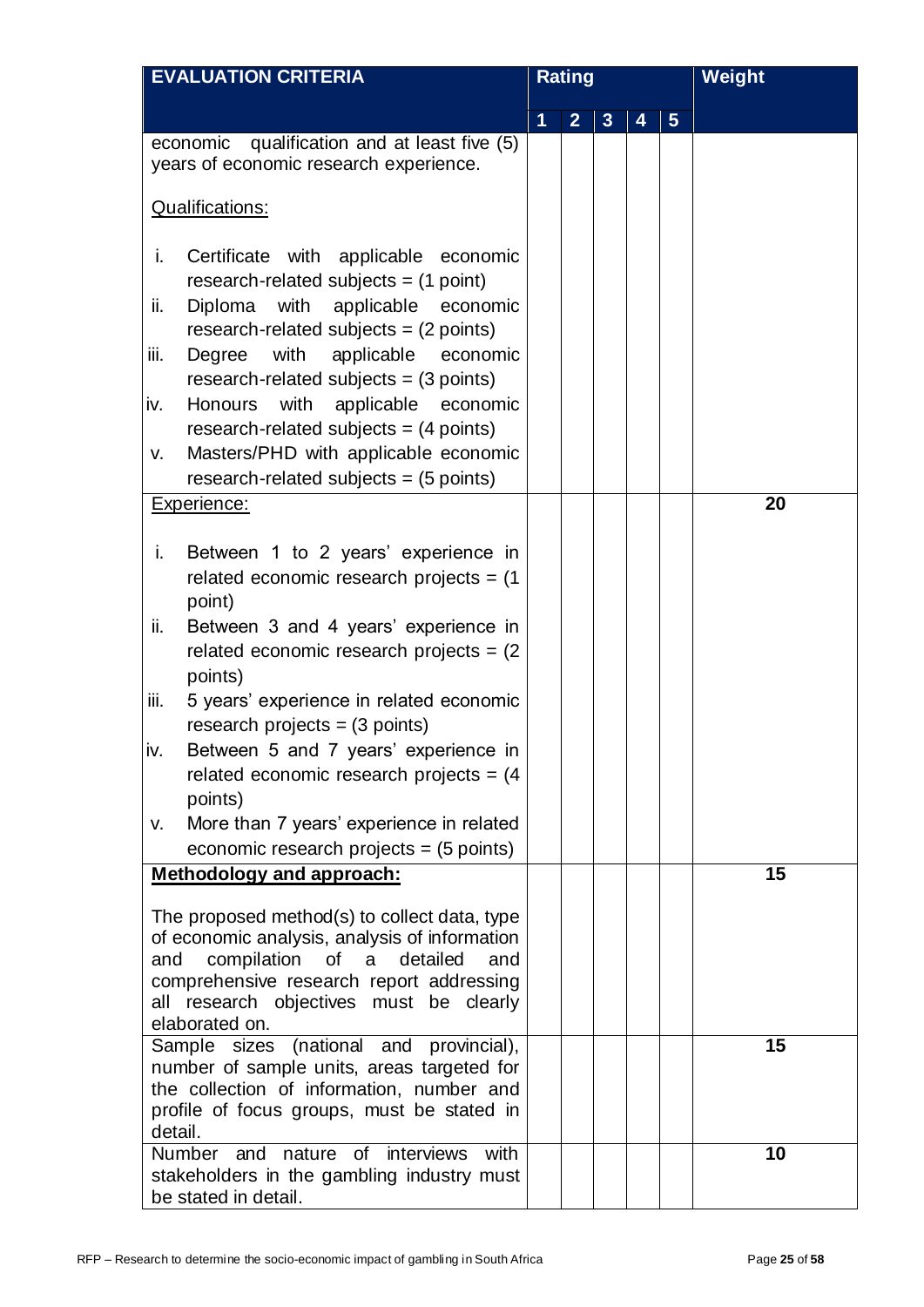|                | Weight |
|----------------|--------|
| $5\phantom{.}$ |        |
|                |        |
|                | 10     |
|                |        |
|                | 5      |
|                |        |
|                | 5      |
|                |        |
|                |        |
|                |        |
|                |        |
|                | 100    |
|                |        |
|                |        |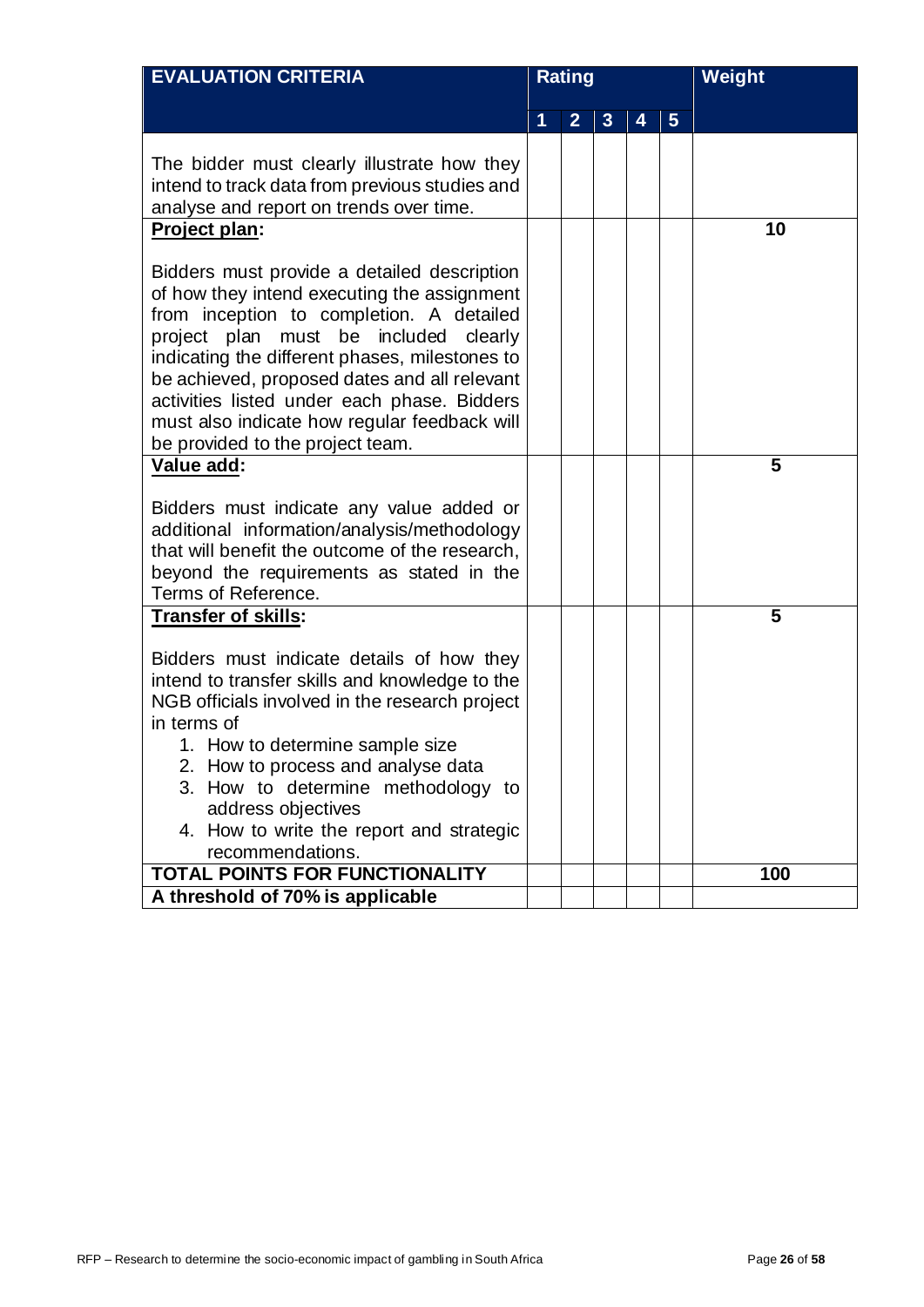# <span id="page-26-0"></span>**4. PART D: SPECIAL CONDITIONS OF CONTRACT**

#### **4.1 GUIDELINES ON COMPLETION**

- 4.1.1 Bidders must indicate compliance or non-compliance in a paragraph in each section. Indicate compliance with the relevant bid requirements by marking the YES box and non-compliance by marking the NO box.
- 4.1.2 If the contents of the paragraph only need to be noted, please mark the NOTED box.
- 4.1.3 The bidder must clearly state if a deviation from these requirements is offered and the reason therefore.
- 4.1.4 If an explanatory note is provided, the paragraph reference must be attached as an appendix to the bid submission.
- 4.1.5 Should bidders fail to indicate agreement/compliance or otherwise, the NGB will assume that the bidder is not in compliance or agreement with the statement(s) as specified in this bid.
- 4.1.6 Bids not completed in the required manner will be considered incomplete and thus rejected.

|     |                                       |                                                                                                                                                                                                                                                                                            | <b>Confirmation</b> |           |              |                           |  |  |  |  |
|-----|---------------------------------------|--------------------------------------------------------------------------------------------------------------------------------------------------------------------------------------------------------------------------------------------------------------------------------------------|---------------------|-----------|--------------|---------------------------|--|--|--|--|
| No. |                                       | <b>Conditions</b>                                                                                                                                                                                                                                                                          | <b>Yes</b>          | <b>No</b> | <b>Noted</b> | If no, indicate deviation |  |  |  |  |
| 1.  | <b>GENERAL CONDITIONS OF CONTRACT</b> |                                                                                                                                                                                                                                                                                            |                     |           |              |                           |  |  |  |  |
| 1.1 |                                       | The General Conditions of Contract<br>must be signed.                                                                                                                                                                                                                                      |                     |           |              |                           |  |  |  |  |
| 2.  | <b>SPECIAL CONDITIONS</b>             |                                                                                                                                                                                                                                                                                            |                     |           |              |                           |  |  |  |  |
| 2.1 |                                       | During the evaluation of the bids,<br>additional information<br>be<br>may<br>requested in writing from bidders.<br>Replies to such requests must be<br>submitted within two (2) working<br>days or as otherwise indicated.<br>Failure to comply may lead to your<br>bid being disregarded. |                     |           |              |                           |  |  |  |  |
| 3.  | <b>BIDDERS RESPONSE</b>               |                                                                                                                                                                                                                                                                                            |                     |           |              |                           |  |  |  |  |
| 3.1 |                                       | All bidders will be required to provide<br>a response to the Bid and submit<br>their organisation's complete profile.                                                                                                                                                                      |                     |           |              |                           |  |  |  |  |
| 3.2 |                                       | Bidders will be held to their bids<br>submitted.                                                                                                                                                                                                                                           |                     |           |              |                           |  |  |  |  |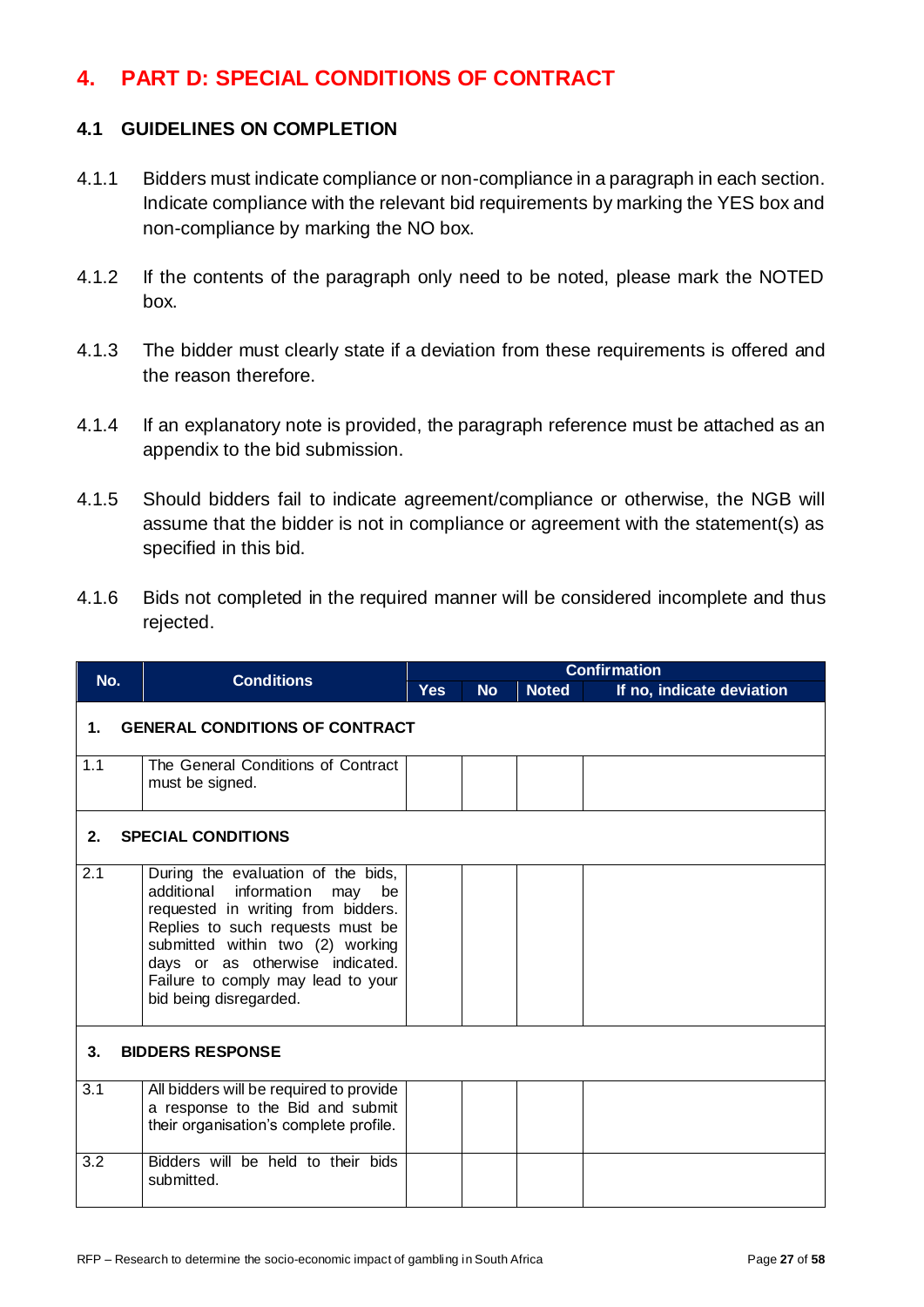|                                                       |                                                                                                                                                                                                                                                                                                                                                                                                                               | <b>Confirmation</b> |           |              |                           |  |  |  |  |
|-------------------------------------------------------|-------------------------------------------------------------------------------------------------------------------------------------------------------------------------------------------------------------------------------------------------------------------------------------------------------------------------------------------------------------------------------------------------------------------------------|---------------------|-----------|--------------|---------------------------|--|--|--|--|
| No.                                                   | <b>Conditions</b>                                                                                                                                                                                                                                                                                                                                                                                                             | <b>Yes</b>          | <b>No</b> | <b>Noted</b> | If no, indicate deviation |  |  |  |  |
| 4.                                                    | USE AND PROCESSING OF PERSONAL INFORMATION                                                                                                                                                                                                                                                                                                                                                                                    |                     |           |              |                           |  |  |  |  |
| 4.1                                                   | All bidders, including their<br>personnel (as data subjects),<br>hereby consent to the processing of<br>personal information for the<br>completion of the tender process<br>and confirms that:                                                                                                                                                                                                                                |                     |           |              |                           |  |  |  |  |
| 4.1.1                                                 | the personal information is supplied<br>voluntarily, without undue influence<br>from any party and not under any<br>duress;                                                                                                                                                                                                                                                                                                   |                     |           |              |                           |  |  |  |  |
| 4.1.2                                                 | the personal information which is<br>supplied herewith is mandatory for<br>the purposes of this tender process<br>and without such personal<br>information, the NGB would not be<br>able to evaluate the bid proposal;                                                                                                                                                                                                        |                     |           |              |                           |  |  |  |  |
| 4.1.3                                                 | they are aware of the right to<br>access personal information at any<br>reasonable time for purposes of<br>rectification thereof.                                                                                                                                                                                                                                                                                             |                     |           |              |                           |  |  |  |  |
| 5.                                                    | <b>CONFIDENTIALITY</b>                                                                                                                                                                                                                                                                                                                                                                                                        |                     |           |              |                           |  |  |  |  |
| 5.1                                                   | The bid and all related information<br>shall be held in strict confidence by<br>and<br>usage<br>of<br><b>bidders</b><br>such<br>information shall be limited to the<br>preparation of the bid.                                                                                                                                                                                                                                |                     |           |              |                           |  |  |  |  |
| 5.2                                                   | All<br>bidders are<br>bound<br>by<br>a<br>confidential agreement preventing<br>the unauthorised disclosure of any<br>information regarding the NGB or of<br>its activities to any other organisation<br>or individual. The bidders may not<br>disclose<br>information,<br>any<br>documentation or products to other<br>clients without written approval of the<br>accounting<br>authority<br>the<br>or<br>delegated official. |                     |           |              |                           |  |  |  |  |
| INTELLECTUAL PROPERTY, INVENTIONS AND COPYRIGHT<br>6. |                                                                                                                                                                                                                                                                                                                                                                                                                               |                     |           |              |                           |  |  |  |  |
| 6.1                                                   | Copyright<br>of<br>all<br>documentation<br>relating to this assignment belongs<br>to the NGB. The successful bidders<br>may not disclose any information,<br>documentation or products to other<br>clients without the written approval of<br>the accounting authority or the<br>person delegated.                                                                                                                            |                     |           |              |                           |  |  |  |  |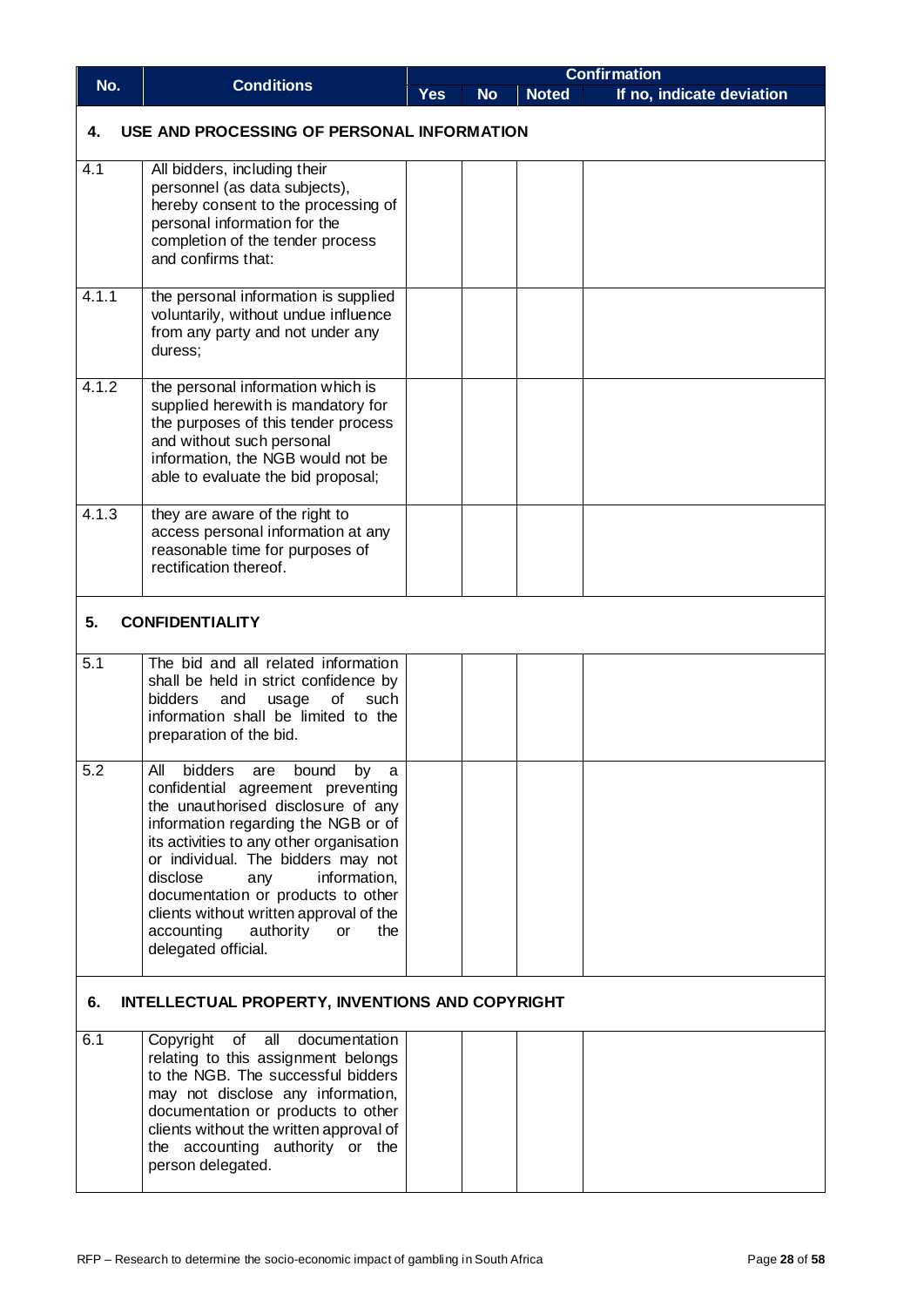|     |                                                                                                                                                                                                                                                                                                                                                                                                                                                                   | <b>Confirmation</b> |           |              |                           |
|-----|-------------------------------------------------------------------------------------------------------------------------------------------------------------------------------------------------------------------------------------------------------------------------------------------------------------------------------------------------------------------------------------------------------------------------------------------------------------------|---------------------|-----------|--------------|---------------------------|
| No. | <b>Conditions</b>                                                                                                                                                                                                                                                                                                                                                                                                                                                 | <b>Yes</b>          | <b>No</b> | <b>Noted</b> | If no, indicate deviation |
| 6.2 | All the intellectual property rights<br>arising from the execution of this<br>Agreement remain with the NGB<br>who shall be entitled to cede and<br>assign such to the Department of<br>Trade, Industry and Competition (the<br>dtic) and the service provider<br>undertakes<br>honour<br>to<br>such<br>intellectual property rights and all<br>future rights by keeping the know-<br>and<br>all<br>published<br>how<br>and<br>unpublished material confidential. |                     |           |              |                           |
| 6.3 | In the event that the service provider<br>would like to use any information or<br>data generated in terms of the<br>services rendered, the prior written<br>permission must be obtained from<br>the NGB.                                                                                                                                                                                                                                                          |                     |           |              |                           |
| 6.4 | The NGB shall own all material<br>produced by the service provider<br>during the course of or as part of<br>rendering the services.                                                                                                                                                                                                                                                                                                                               |                     |           |              |                           |
| 6.5 | Clause 6 shall survive termination of<br>this Agreement.                                                                                                                                                                                                                                                                                                                                                                                                          |                     |           |              |                           |
| 7.  | <b>COST STRUCTURE &amp; PROJECT PLAN</b>                                                                                                                                                                                                                                                                                                                                                                                                                          |                     |           |              |                           |
|     | The bid price shall be based on the<br>actual cost of time spent and<br>expenses incurred. In this regard,<br>the following information shall be<br>provided:                                                                                                                                                                                                                                                                                                     |                     |           |              |                           |
| 7.1 | The estimated time to be spent on<br>the project, limited to 3 years.                                                                                                                                                                                                                                                                                                                                                                                             |                     |           |              |                           |
| 7.2 | The hourly charge-out rates as set<br>out in the "Guide on Hourly Fee<br>Rates for Consultants" issued by the<br>Department of Public Service and<br>Administration (DPSA).                                                                                                                                                                                                                                                                                       |                     |           |              |                           |
| 7.3 | The bid price for the project,<br>inclusive of VAT.                                                                                                                                                                                                                                                                                                                                                                                                               |                     |           |              |                           |
| 8.  | <b>PAYMENTS</b>                                                                                                                                                                                                                                                                                                                                                                                                                                                   |                     |           |              |                           |
| 8.1 | No advance payments will be made<br>in respect of this bid. Payments shall<br>be made in terms of the deliverables<br>as agreed upon and shall be made<br>strictly in accordance with the<br>prescripts of the PFMA (Public<br>Finance Management Act, 1999. Act<br>1 of 1999).                                                                                                                                                                                   |                     |           |              |                           |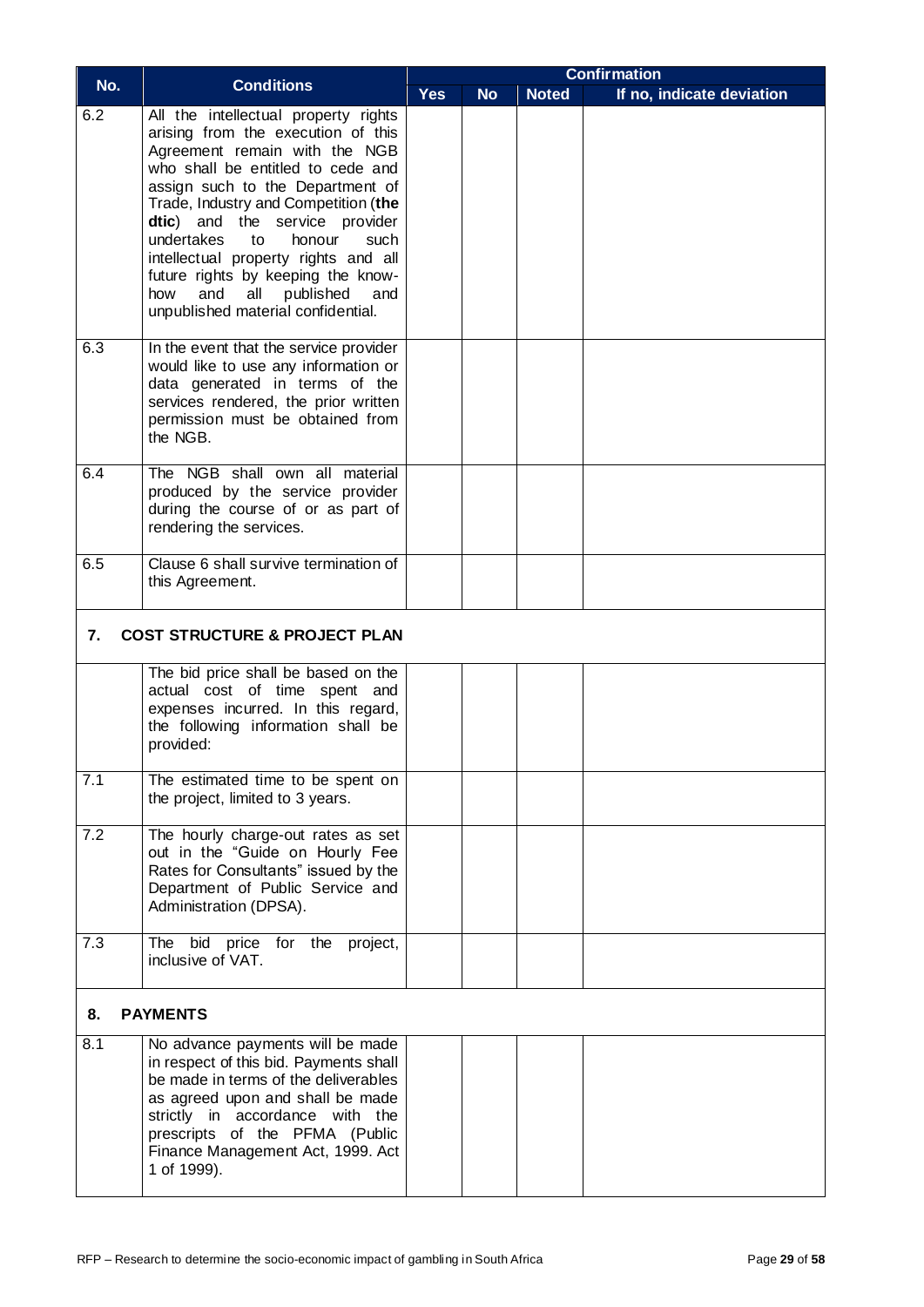|      |                                                                                                                                                                                                                                                                                                                                                                                                                                                                    | <b>Confirmation</b> |           |              |                           |  |  |  |
|------|--------------------------------------------------------------------------------------------------------------------------------------------------------------------------------------------------------------------------------------------------------------------------------------------------------------------------------------------------------------------------------------------------------------------------------------------------------------------|---------------------|-----------|--------------|---------------------------|--|--|--|
| No.  | <b>Conditions</b>                                                                                                                                                                                                                                                                                                                                                                                                                                                  | <b>Yes</b>          | <b>No</b> | <b>Noted</b> | If no, indicate deviation |  |  |  |
| 8.2  | The contractor shall from time to<br>time, during the duration of the<br>contract, invoice the NGB for the<br>services rendered. No payment will<br>be made to the contractor unless an<br>invoice complying with section 20 of<br>VAT Act, 1991 (Act 89 of 1991) has<br>been submitted to the NGB.                                                                                                                                                                |                     |           |              |                           |  |  |  |
| 8.3  | Payment shall be made into the<br>bidder's bank account normally<br>within 30 days of receipt of an<br>acceptable, valid invoice. (Banking<br>details must be submitted as soon as<br>this bid is awarded).                                                                                                                                                                                                                                                        |                     |           |              |                           |  |  |  |
| 8.4  | The contractor shall be responsible<br>for accounting to the appropriate<br>authorities for its Income Tax, VAT or<br>other moneys required to be paid in<br>terms of applicable law.                                                                                                                                                                                                                                                                              |                     |           |              |                           |  |  |  |
| 8.5  | Prices charged by the bidder for<br>delivered<br>goods<br>services<br><b>or</b><br>rendered under the contract shall not<br>vary from the prices quoted by the<br>bidder, with the exception of any<br>price adjustments relating to rate of<br>exchange or other unforeseen or<br>incidental services (valid proof must<br>be submitted).                                                                                                                         |                     |           |              |                           |  |  |  |
| 9.   | <b>NON-COMPLIANCE WITH DELIVERY TERMS</b>                                                                                                                                                                                                                                                                                                                                                                                                                          |                     |           |              |                           |  |  |  |
| 9.1  | The successful bidder must ensure<br>that the work is confined to the scope<br>as defined and agreed to.<br>As soon as it becomes known to the<br>contractor that they will not be able<br>to deliver the goods/services within<br>the delivery period and/or against the<br>quoted price and/or as specified, the<br>NGB must be given immediate<br>written notice to this effect. The NGB<br>reserves the right to implement<br>remedies as provided by the law. |                     |           |              |                           |  |  |  |
|      | <b>10. WARRANTS AND SECURITIES</b>                                                                                                                                                                                                                                                                                                                                                                                                                                 |                     |           |              |                           |  |  |  |
|      | The bidder warrants that:                                                                                                                                                                                                                                                                                                                                                                                                                                          |                     |           |              |                           |  |  |  |
| 10.1 | It is able to conclude this Agreement<br>to the satisfaction of the NGB subject<br>to selection as the preferred bidder.                                                                                                                                                                                                                                                                                                                                           |                     |           |              |                           |  |  |  |
| 10.2 | Although the bidder will be entitled to<br>provide services to persons other<br>than the NGB, the bidder shall not<br>without the prior written consent of                                                                                                                                                                                                                                                                                                         |                     |           |              |                           |  |  |  |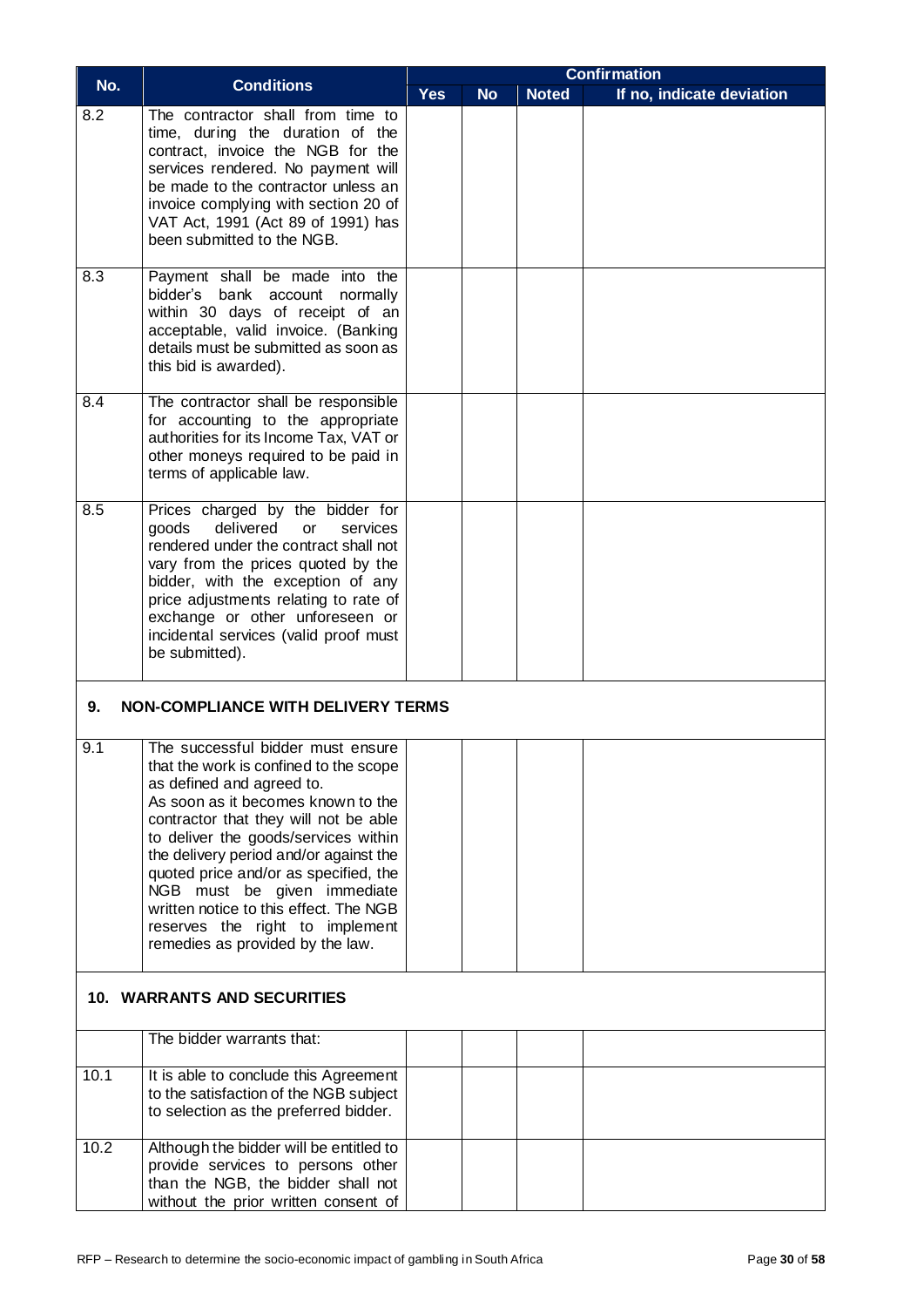| No.  | <b>Conditions</b>                                                                                                                                                                                                                                                                                                                                                                                                                                             | <b>Confirmation</b> |           |              |                           |  |  |
|------|---------------------------------------------------------------------------------------------------------------------------------------------------------------------------------------------------------------------------------------------------------------------------------------------------------------------------------------------------------------------------------------------------------------------------------------------------------------|---------------------|-----------|--------------|---------------------------|--|--|
|      |                                                                                                                                                                                                                                                                                                                                                                                                                                                               | <b>Yes</b>          | <b>No</b> | <b>Noted</b> | If no, indicate deviation |  |  |
|      | the NGB, be involved in any manner<br>whatsoever, directly or indirectly, in<br>any business or venture which<br>conflicts with the<br>competes or<br>obligations of the contractor to<br>provide the services.                                                                                                                                                                                                                                               |                     |           |              |                           |  |  |
| 10.3 | The successful bidder (company,<br>directors or members and project<br>team shall be subjected to a security<br>vetting<br>screening/<br>process<br>conducted by the State Security<br>Agency (SSA) or a service provider<br>appointed by the NGB, if necessary.                                                                                                                                                                                              |                     |           |              |                           |  |  |
| 10.4 | In the event the successful bidder<br>sub contacts, the sub-contractor<br>appointed to render services in<br>respect to this bid may be subjected<br>to the security screening / vetting<br>process conducted by SSA or a<br>service provider appointed by the<br>NGB, if necessary.                                                                                                                                                                          |                     |           |              |                           |  |  |
| 10.5 | A person will not be awarded points<br>for B-BBEE status level if it is<br>indicated in the bid documents that<br>such<br>bidder<br>intends<br>sub-<br>a<br>contracting more than 25% of the<br>value of the contract to any other<br>enterprise that does not qualify for at<br>least the points that such a bidder<br>qualifies for, unless the intended<br>sub-contractor is an EME that has<br>the capability and ability to execute<br>the sub-contract. |                     |           |              |                           |  |  |
| 10.6 | A person awarded a contract may<br>not sub-contract more than 25% of<br>the value of the contract to any other<br>enterprise that does not have an<br>equal or higher B-BBEE status level<br>than the person concerned, unless<br>the contract is sub-contracted to an<br>EME that has the capability and<br>ability to execute the sub-contract.                                                                                                             |                     |           |              |                           |  |  |
| 10.7 | A trust, consortium or joint venture<br>(including unincorporated consortia<br>and joint ventures) must submit a<br>consolidated B-BBEE Status Level<br>Verification Certificate for every<br>separate tender.                                                                                                                                                                                                                                                |                     |           |              |                           |  |  |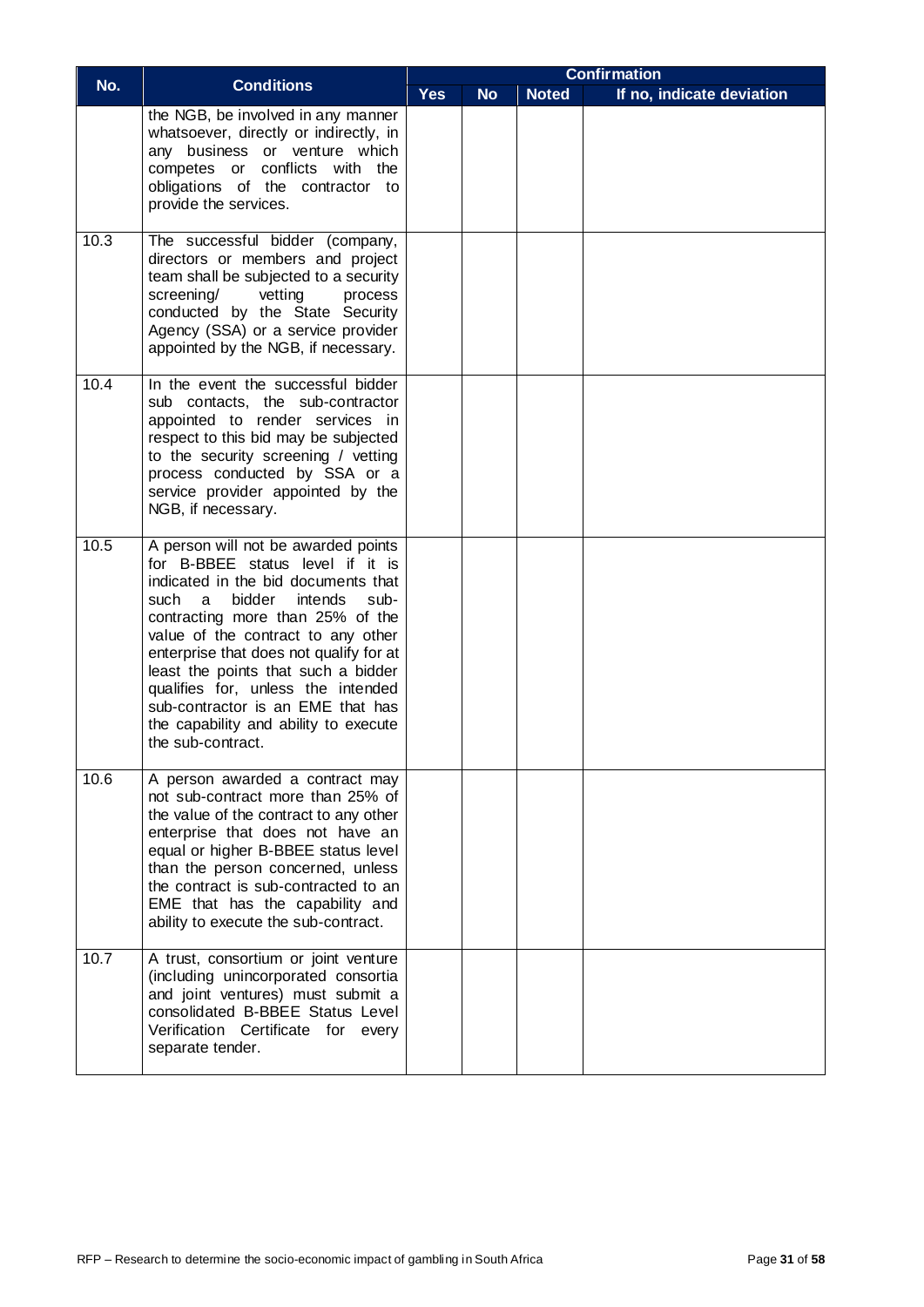|              | <b>Conditions</b>                                                                                                                                                                                                                                                                                                                                                                                                                                                                                                                                                                                                                                                                                                                          | <b>Confirmation</b> |           |              |                           |  |  |  |
|--------------|--------------------------------------------------------------------------------------------------------------------------------------------------------------------------------------------------------------------------------------------------------------------------------------------------------------------------------------------------------------------------------------------------------------------------------------------------------------------------------------------------------------------------------------------------------------------------------------------------------------------------------------------------------------------------------------------------------------------------------------------|---------------------|-----------|--------------|---------------------------|--|--|--|
| No.          |                                                                                                                                                                                                                                                                                                                                                                                                                                                                                                                                                                                                                                                                                                                                            | <b>Yes</b>          | <b>No</b> | <b>Noted</b> | If no, indicate deviation |  |  |  |
| 10.8         | Tenderers are required to submit<br>proof of B-BBEE Status Level of<br>contributor. Proof includes original<br>and valid B-BBEE Status Level<br>Verification Certificates or certified<br>copies thereof together with their<br>tenders or price quotations, to<br>substantiate their B-BBEE rating<br>claims.<br>Tenderers who do not submit B-<br><b>BBEE</b> Status Level Verification<br>Certificates<br>who<br>$\mathsf{or}$<br>are<br>non-<br>compliant contributors to B-BBEE do<br>not qualify for preference points for<br><b>B-BBEE</b><br>but<br>should<br>not<br>be<br>disqualified from the tendering<br>process. They will score points out of<br>90 or 80 for price only and zero (0)<br>points out of 10 or 20 for B-BBEE. |                     |           |              |                           |  |  |  |
|              | 11. PARTIES NOT AFFECTED BY WAIVER OR BREACHES                                                                                                                                                                                                                                                                                                                                                                                                                                                                                                                                                                                                                                                                                             |                     |           |              |                           |  |  |  |
| 11.1<br>11.2 | The waiver (whether express or<br>implied) by any Party of a condition<br>of contract and/or any breach of the<br>conditions<br>this<br>terms<br><b>or</b><br>οf<br>Agreement by the other Party shall<br>not prejudice any remedy of the<br>waiving party in respect of any<br>continuing or other breach of the<br>terms and conditions hereof.<br>No favour, delay, relaxation or<br>indulgence on the part of any Party<br>in exercising any power or right<br>conferred on such Party in terms of<br>this Agreement shall operate as a<br>waiver of such power or right nor<br>shall any single or partial exercise of<br>any such power or right under this<br>Agreement.                                                            |                     |           |              |                           |  |  |  |
|              | <b>12. RETENTION</b>                                                                                                                                                                                                                                                                                                                                                                                                                                                                                                                                                                                                                                                                                                                       |                     |           |              |                           |  |  |  |
| 12.1         | Upon completion of the project and<br>/or termination of the agreement, the<br>successful bidder shall on demand<br>hand<br>NGB<br>over<br>to<br>the<br>all<br>information,<br>documentation,<br>software, etc., without the right of<br>retention.                                                                                                                                                                                                                                                                                                                                                                                                                                                                                        |                     |           |              |                           |  |  |  |
| 12.2         | No agreement to amend or vary a<br>contract or order or the conditions,<br>stipulations or provisions thereof<br>shall be valid and of any force and<br>effect unless such agreement to<br>amend or vary is entered into in<br>writing and signed by the contracting                                                                                                                                                                                                                                                                                                                                                                                                                                                                       |                     |           |              |                           |  |  |  |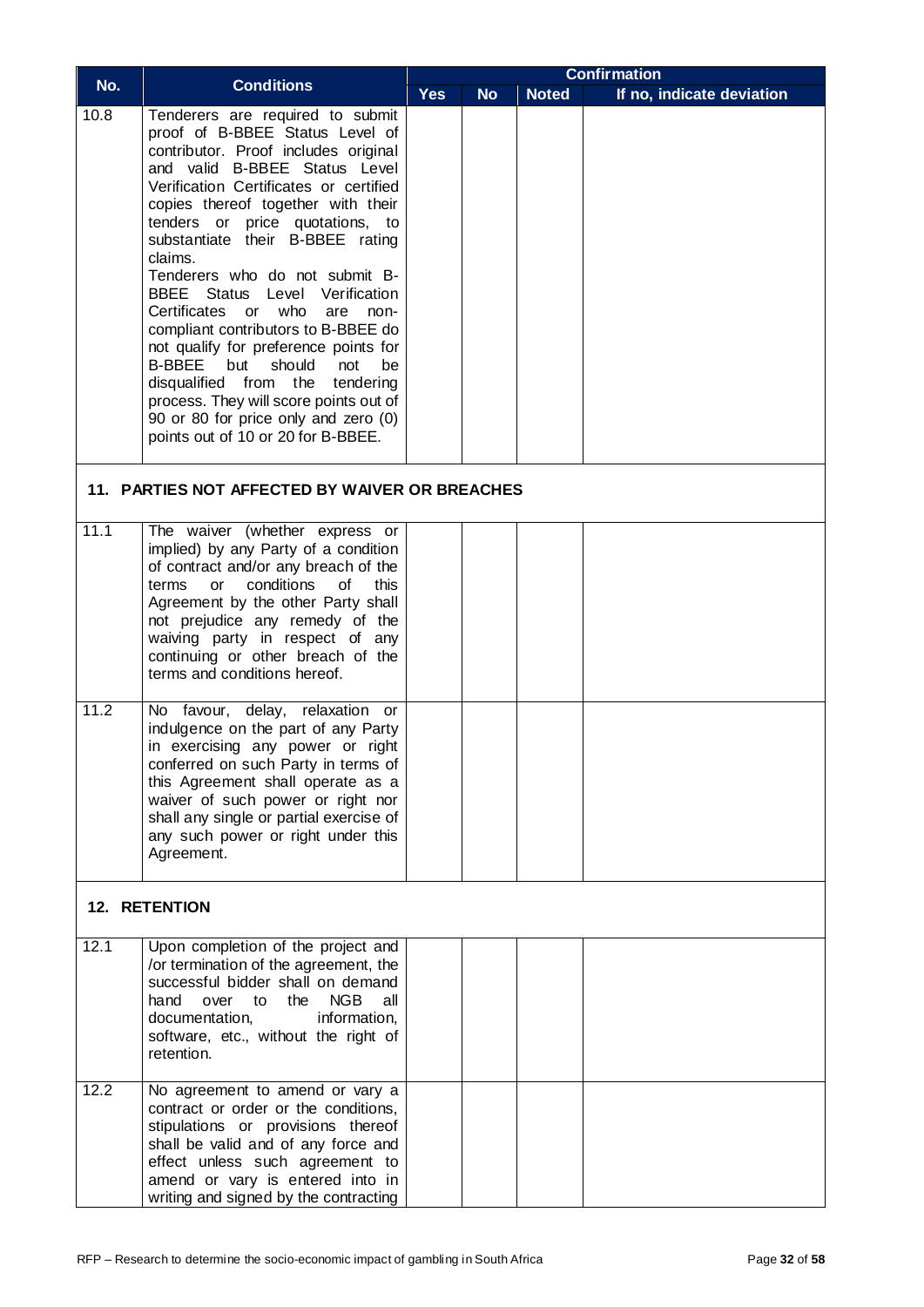|           |                                                                       | <b>Confirmation</b> |           |              |                           |  |  |  |
|-----------|-----------------------------------------------------------------------|---------------------|-----------|--------------|---------------------------|--|--|--|
| No.       | <b>Conditions</b>                                                     | <b>Yes</b>          | <b>No</b> | <b>Noted</b> | If no, indicate deviation |  |  |  |
|           | of<br>the<br>parties.<br>Any<br>waiver                                |                     |           |              |                           |  |  |  |
|           | requirement that the agreement to                                     |                     |           |              |                           |  |  |  |
|           | amend or vary shall be in writing,                                    |                     |           |              |                           |  |  |  |
|           | shall also be in writing.                                             |                     |           |              |                           |  |  |  |
|           |                                                                       |                     |           |              |                           |  |  |  |
| 13. COSTS |                                                                       |                     |           |              |                           |  |  |  |
| 13.1      | The bidder will bear all the costs                                    |                     |           |              |                           |  |  |  |
|           | associated with the preparation of                                    |                     |           |              |                           |  |  |  |
|           | the response and no costs or                                          |                     |           |              |                           |  |  |  |
|           | expenses incurred by the bidder will                                  |                     |           |              |                           |  |  |  |
|           | be borne by the NGB.                                                  |                     |           |              |                           |  |  |  |
|           |                                                                       |                     |           |              |                           |  |  |  |
|           |                                                                       |                     |           |              |                           |  |  |  |
|           | 14. CANCELLATION OF BID                                               |                     |           |              |                           |  |  |  |
|           | The NGB may, prior to the award of                                    |                     |           |              |                           |  |  |  |
|           | the bid, have the right to cancel the                                 |                     |           |              |                           |  |  |  |
|           | bid if:                                                               |                     |           |              |                           |  |  |  |
|           |                                                                       |                     |           |              |                           |  |  |  |
| 14.1      | Due to changed circumstances,                                         |                     |           |              |                           |  |  |  |
|           | there is no longer a need for the<br>service; or                      |                     |           |              |                           |  |  |  |
|           |                                                                       |                     |           |              |                           |  |  |  |
| 14.2      | Funds are no longer available to                                      |                     |           |              |                           |  |  |  |
|           | cover the part and/or total envisaged                                 |                     |           |              |                           |  |  |  |
|           | expenditure; or                                                       |                     |           |              |                           |  |  |  |
|           |                                                                       |                     |           |              |                           |  |  |  |
| 14.3      | No acceptable bids are received.                                      |                     |           |              |                           |  |  |  |
|           |                                                                       |                     |           |              |                           |  |  |  |
| 14.4      | The NGB reserves the right to<br>withdraw this bid, to amend the term |                     |           |              |                           |  |  |  |
|           | or to postpone this work by email                                     |                     |           |              |                           |  |  |  |
|           | notice to all parties who have                                        |                     |           |              |                           |  |  |  |
|           | received this RFP document or via                                     |                     |           |              |                           |  |  |  |
|           | notice published on the NGB's                                         |                     |           |              |                           |  |  |  |
|           | website<br>and/or<br>National<br>the                                  |                     |           |              |                           |  |  |  |
|           | Treasury's e-Tender Portal.                                           |                     |           |              |                           |  |  |  |
|           |                                                                       |                     |           |              |                           |  |  |  |
|           | <b>15. SUBMISSION OF BIDS</b>                                         |                     |           |              |                           |  |  |  |
|           |                                                                       |                     |           |              |                           |  |  |  |
| 15.1      | Proposals must be submitted in 2                                      |                     |           |              |                           |  |  |  |
|           | separate, clearly marked/labelled                                     |                     |           |              |                           |  |  |  |
|           | and sealed envelopes/package as<br>follows:                           |                     |           |              |                           |  |  |  |
|           | Envelope/Package 1 - Technical                                        |                     |           |              |                           |  |  |  |
|           | Proposal: 1 original plus 5 copies of                                 |                     |           |              |                           |  |  |  |
|           | the original technical proposal and 1                                 |                     |           |              |                           |  |  |  |
|           | CD<br>containing<br>the<br>technical                                  |                     |           |              |                           |  |  |  |
|           | proposal must be submitted as                                         |                     |           |              |                           |  |  |  |
|           | indicated below; and                                                  |                     |           |              |                           |  |  |  |
|           | I. Envelope/Package<br>$\mathbf{2}$                                   |                     |           |              |                           |  |  |  |
|           | Financial Proposal: 1 original                                        |                     |           |              |                           |  |  |  |
|           | plus 5 copies of the original                                         |                     |           |              |                           |  |  |  |
|           | financial proposal and 1 CD<br>containing the financial proposal      |                     |           |              |                           |  |  |  |
|           | must be submitted as indicated                                        |                     |           |              |                           |  |  |  |
|           | below.                                                                |                     |           |              |                           |  |  |  |
|           | Both Envelopes/Packages must                                          |                     |           |              |                           |  |  |  |
|           | be hand delivered to:                                                 |                     |           |              |                           |  |  |  |
|           | National Gambling Board                                               |                     |           |              |                           |  |  |  |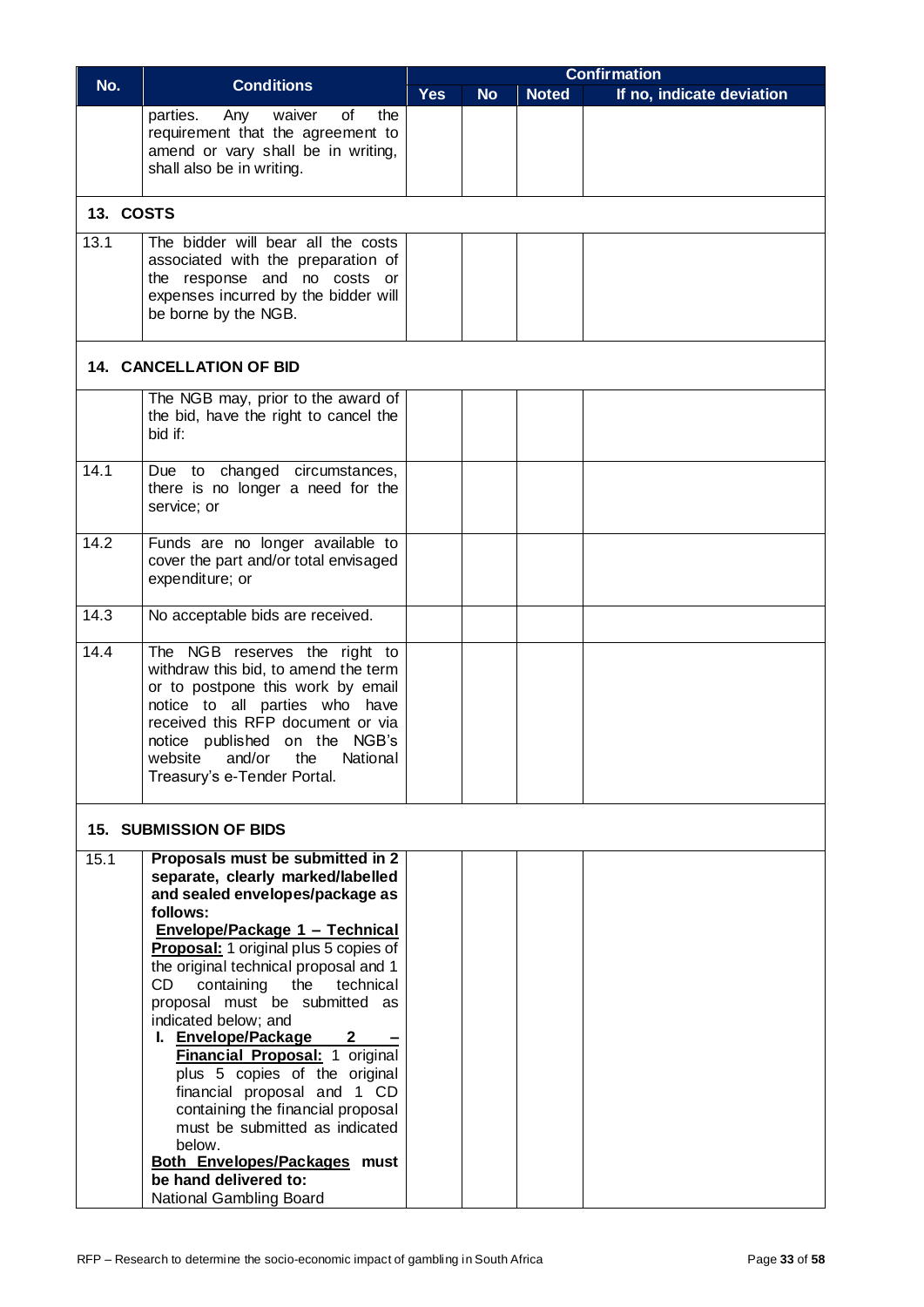|      |                                                                                                                                                                                                                                                                                                                                                                                                                                                                | <b>Confirmation</b> |           |              |                           |  |  |  |
|------|----------------------------------------------------------------------------------------------------------------------------------------------------------------------------------------------------------------------------------------------------------------------------------------------------------------------------------------------------------------------------------------------------------------------------------------------------------------|---------------------|-----------|--------------|---------------------------|--|--|--|
| No.  | <b>Conditions</b>                                                                                                                                                                                                                                                                                                                                                                                                                                              | <b>Yes</b>          | <b>No</b> | <b>Noted</b> | If no, indicate deviation |  |  |  |
|      | 420 Witch-Hazel Avenue<br>Eco Glades 2<br><b>Block C</b><br>Eco Park<br>Centurion<br>Pretoria<br>NB: Bidders are to indicate on the<br>cover of each document whether<br>it is the original or a copy.                                                                                                                                                                                                                                                         |                     |           |              |                           |  |  |  |
| 15.2 | Bids should be in 2 sealed<br>envelopes/packages (as indicated<br>in 14.1), marked with:<br>Financial<br>Technical<br>$\sim$<br>OR.<br>proposal, as applicable;<br><b>Bid</b><br>004<br>number<br><b>NGB</b><br>$\blacksquare$<br>(2021/2022);<br>Bid name / description; and<br>$\sim$ 10 $\pm$<br>The name and address of the<br>bidder<br>Closing date and time (08 February<br>2022 at 11H00 CAT)                                                          |                     |           |              |                           |  |  |  |
|      | 16. LATE BIDS                                                                                                                                                                                                                                                                                                                                                                                                                                                  |                     |           |              |                           |  |  |  |
| 16.1 | submissions<br>will<br>not<br>Late<br>be<br>accepted. A submission will<br>be<br>considered late if it arrived only one<br>second after 11H00 or any time<br>thereafter. Bids that are submitted<br>after the closing date and time will<br>not<br>be<br>accepted under<br>any<br>circumstances.<br><b>Bidders</b><br>are<br>therefore strongly advised to ensure<br>that bids are hand-delivered to the<br>NGB's reception and recorded on a<br>bid register. |                     |           |              |                           |  |  |  |
|      | 17. BRIEFING SESSION AND CLARIFICATIONS                                                                                                                                                                                                                                                                                                                                                                                                                        |                     |           |              |                           |  |  |  |
| 17.1 | There is a compulsory briefing<br>session at The National Gambling<br>Board, 420 Witch-Hazel Avenue,<br>Eco-Glades 2, Block C, Eco-Park,<br>Centurion, 0144 on 24 January<br>2022 at 11H00 Central African Time<br>(CAT). The deadline for queries is<br>28 January 2022 at 16H00.                                                                                                                                                                             |                     |           |              |                           |  |  |  |
| 17.2 | Any clarification required by a bidder<br>the<br>regarding<br>meaning<br>or<br>interpretation of the Terms<br>of<br>Reference, or any other aspect<br>concerning this bid, is to<br>be<br>writing<br>requested<br>in<br>to<br>the<br>Procurement Practitioner of the<br>NGB.<br>The<br>bid<br>number<br>should<br>be<br>mentioned in all correspondence.                                                                                                       |                     |           |              |                           |  |  |  |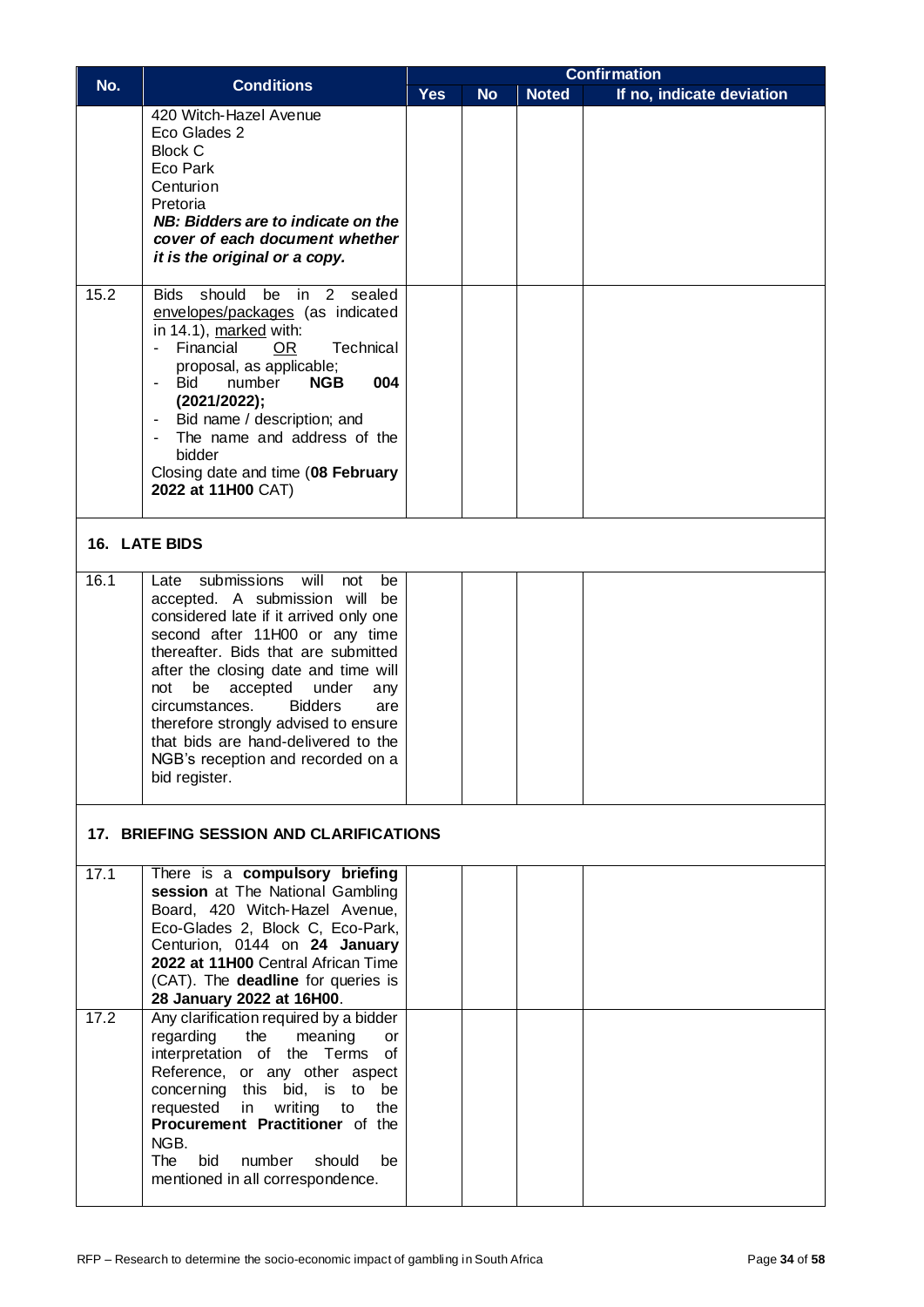|      |                                                                                                                                                                                                                                                                                                                                                                                                                                                                                                                                                                                                                                                                                                                                                                                                                                                                                             | <b>Confirmation</b> |           |              |                           |  |  |
|------|---------------------------------------------------------------------------------------------------------------------------------------------------------------------------------------------------------------------------------------------------------------------------------------------------------------------------------------------------------------------------------------------------------------------------------------------------------------------------------------------------------------------------------------------------------------------------------------------------------------------------------------------------------------------------------------------------------------------------------------------------------------------------------------------------------------------------------------------------------------------------------------------|---------------------|-----------|--------------|---------------------------|--|--|
| No.  | <b>Conditions</b>                                                                                                                                                                                                                                                                                                                                                                                                                                                                                                                                                                                                                                                                                                                                                                                                                                                                           | <b>Yes</b>          | <b>No</b> | <b>Noted</b> | If no, indicate deviation |  |  |
|      |                                                                                                                                                                                                                                                                                                                                                                                                                                                                                                                                                                                                                                                                                                                                                                                                                                                                                             |                     |           |              |                           |  |  |
|      | <b>18. FORMAT OF BIDS</b>                                                                                                                                                                                                                                                                                                                                                                                                                                                                                                                                                                                                                                                                                                                                                                                                                                                                   |                     |           |              |                           |  |  |
| 18.1 | Bidders must complete all<br>the<br>necessary bid documents<br>and<br>undertakings required in this bid<br>document. Bidders are advised that<br>their proposals should be concise,<br>written in plain English and simply<br>presented. Proposals must be in the<br>same order as indicated in 18.2 and<br>18.3 below.                                                                                                                                                                                                                                                                                                                                                                                                                                                                                                                                                                     |                     |           |              |                           |  |  |
| 18.2 | <b>Financial Proposal</b> – the following<br>documents/information<br>must<br>be<br>placed in an envelope / package<br>marked "Financial Proposal":<br>i. Cost breakdown of the project<br>ii. Total value of the project over<br>the stated period<br>iii. Completed SBD 3.3                                                                                                                                                                                                                                                                                                                                                                                                                                                                                                                                                                                                               |                     |           |              |                           |  |  |
| 18.3 | <b>Technical Proposal</b> - the following<br>documents/information<br>must<br>be<br>placed in an envelope marked<br>"Technical Proposal":<br>i. Response to the Terms of<br>Reference, ensuring that all the<br>aspects of the<br>Evaluation<br>Criteria are clearly covered.<br>Value-adds must be separately<br>labelled as such;<br>ii. Acknowledgement<br>and<br>response to the Evaluation<br>Criteria and Special Conditions<br>of Contract;<br>iii. An organogram of the proposed<br>key personnel that will be<br>assigned to the project and their<br>$CV's$ :<br>iv. Company profile;<br>v. List of references;<br><b>SBD</b><br>vi. Completed<br>forms<br>(excluding<br>SBD<br>3.3)<br>and<br>General Conditions of Contract<br>(the General and Special<br><b>Conditions of Contract must</b><br>be initialled on each page and<br>signed fully and dated on the<br>last page); |                     |           |              |                           |  |  |
|      | the<br>following<br>In.<br>summary<br>information will be required under<br>the technical proposal:<br>1. Bidders response to Parts A, B,<br>C, and D of the RFP; and                                                                                                                                                                                                                                                                                                                                                                                                                                                                                                                                                                                                                                                                                                                       |                     |           |              |                           |  |  |
|      | 2. Bidders response to the RFP on<br>the following aspects of Part E<br>must only be included:<br>a) SBD $1$ ;                                                                                                                                                                                                                                                                                                                                                                                                                                                                                                                                                                                                                                                                                                                                                                              |                     |           |              |                           |  |  |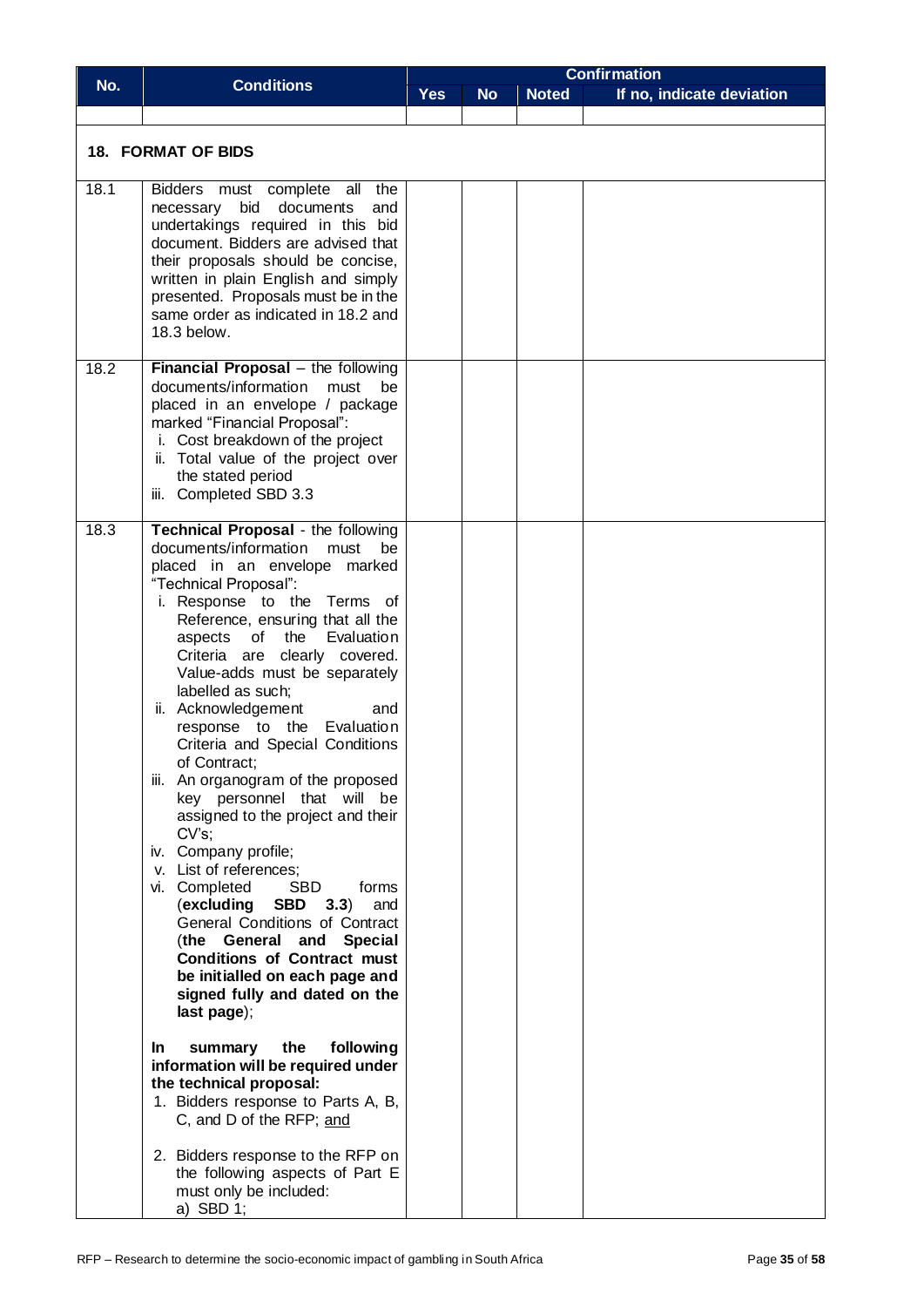|      |                                                                                                                                                                                                                                                                                                                                    | <b>Confirmation</b> |           |              |                           |  |  |  |  |  |
|------|------------------------------------------------------------------------------------------------------------------------------------------------------------------------------------------------------------------------------------------------------------------------------------------------------------------------------------|---------------------|-----------|--------------|---------------------------|--|--|--|--|--|
| No.  | <b>Conditions</b>                                                                                                                                                                                                                                                                                                                  | <b>Yes</b>          | <b>No</b> | <b>Noted</b> | If no, indicate deviation |  |  |  |  |  |
|      | b) SBD $4$ ;<br>c) SBD $6.1$ ;<br>$d)$ SBD 8; and<br>e) SBD 9.                                                                                                                                                                                                                                                                     |                     |           |              |                           |  |  |  |  |  |
|      | <b>19. PRESENTATIONS</b>                                                                                                                                                                                                                                                                                                           |                     |           |              |                           |  |  |  |  |  |
| 19.1 | The NGB reserves the right to invite<br>bidders for presentations before<br>awarding the bid.                                                                                                                                                                                                                                      |                     |           |              |                           |  |  |  |  |  |
| 19.2 | Bidders will be given a minimum of 3<br>days'<br>notification<br>where<br>presentation will be required.                                                                                                                                                                                                                           |                     |           |              |                           |  |  |  |  |  |
|      | <b>20. NEGOTIATION</b>                                                                                                                                                                                                                                                                                                             |                     |           |              |                           |  |  |  |  |  |
| 20.1 | The NGB has the right to enter into<br>negotiation with a prospective<br>bidder regarding any terms and<br>conditions, including price(s) of a<br>proposed contract.                                                                                                                                                               |                     |           |              |                           |  |  |  |  |  |
| 20.2 | Similarly, the NGB reserves the right<br>not to select any of the prospective<br>bidders submitting proposals.                                                                                                                                                                                                                     |                     |           |              |                           |  |  |  |  |  |
| 20.3 | The NGB shall not be obliged to<br>accept the lowest of any quotation,<br>offer or proposal.                                                                                                                                                                                                                                       |                     |           |              |                           |  |  |  |  |  |
| 20.4 | Despite preferential procurement<br>regulations $3(4)$ , $4(4)$ , $5(4)$ , 6 $(4)$ and<br>8 (8) that state that only the proposal<br>with the highest number of points<br>may be selected, a contract may, on<br>reasonable and justifiable grounds,<br>be awarded to a bidder that did not<br>score the highest number of points. |                     |           |              |                           |  |  |  |  |  |
| 20.5 | All bidders will be informed whether<br>they have been successful or not. A<br>contract will only be deemed to be<br>concluded when reduced to writing<br>in form of a service level agreement<br>signed<br>by<br>the<br>designated<br>responsible persons of both parties.                                                        |                     |           |              |                           |  |  |  |  |  |
| 20.6 | Documents submitted by bidders<br>will not be returned.                                                                                                                                                                                                                                                                            |                     |           |              |                           |  |  |  |  |  |
|      | 21. DOMICILIUM                                                                                                                                                                                                                                                                                                                     |                     |           |              |                           |  |  |  |  |  |
| 21.1 | The NGB hereto choose domicilia<br>citandi et executandi for all purposes<br>of and in connection with the final<br>contract as follows:                                                                                                                                                                                           |                     |           |              |                           |  |  |  |  |  |

 $\lfloor$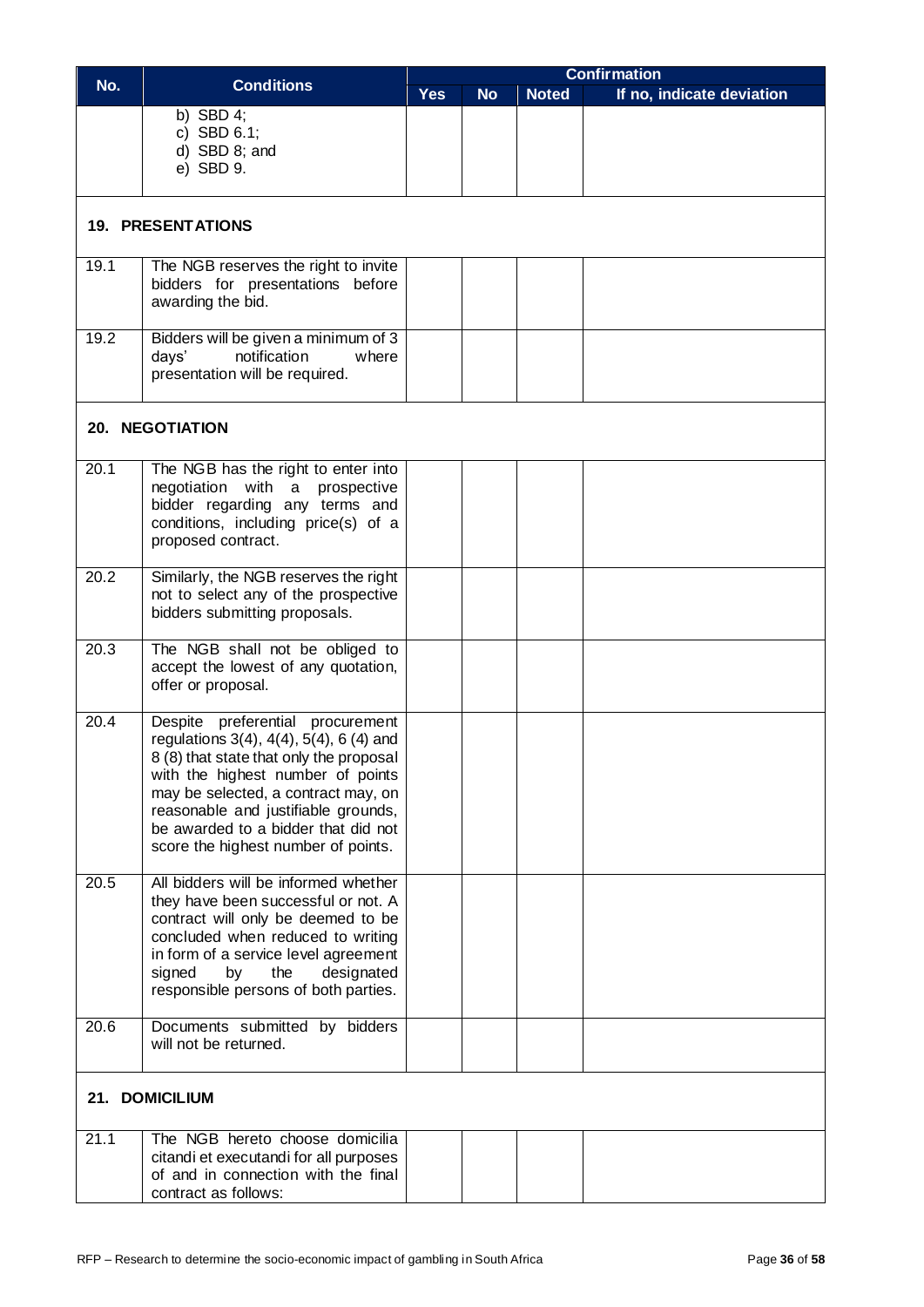|     | <b>Conditions</b>                                                                                           | <b>Confirmation</b> |           |              |                           |  |  |  |
|-----|-------------------------------------------------------------------------------------------------------------|---------------------|-----------|--------------|---------------------------|--|--|--|
| No. |                                                                                                             | Yes                 | <b>No</b> | <b>Noted</b> | If no, indicate deviation |  |  |  |
|     | National Gambling Board<br>420 Witch-Hazel Avenue<br>Eco-Glades 2<br>Block C<br>Eco-Park<br>Centurion, 0144 |                     |           |              |                           |  |  |  |

#### **SIGNATURE OF BIDDER:**

**(Delegated official)**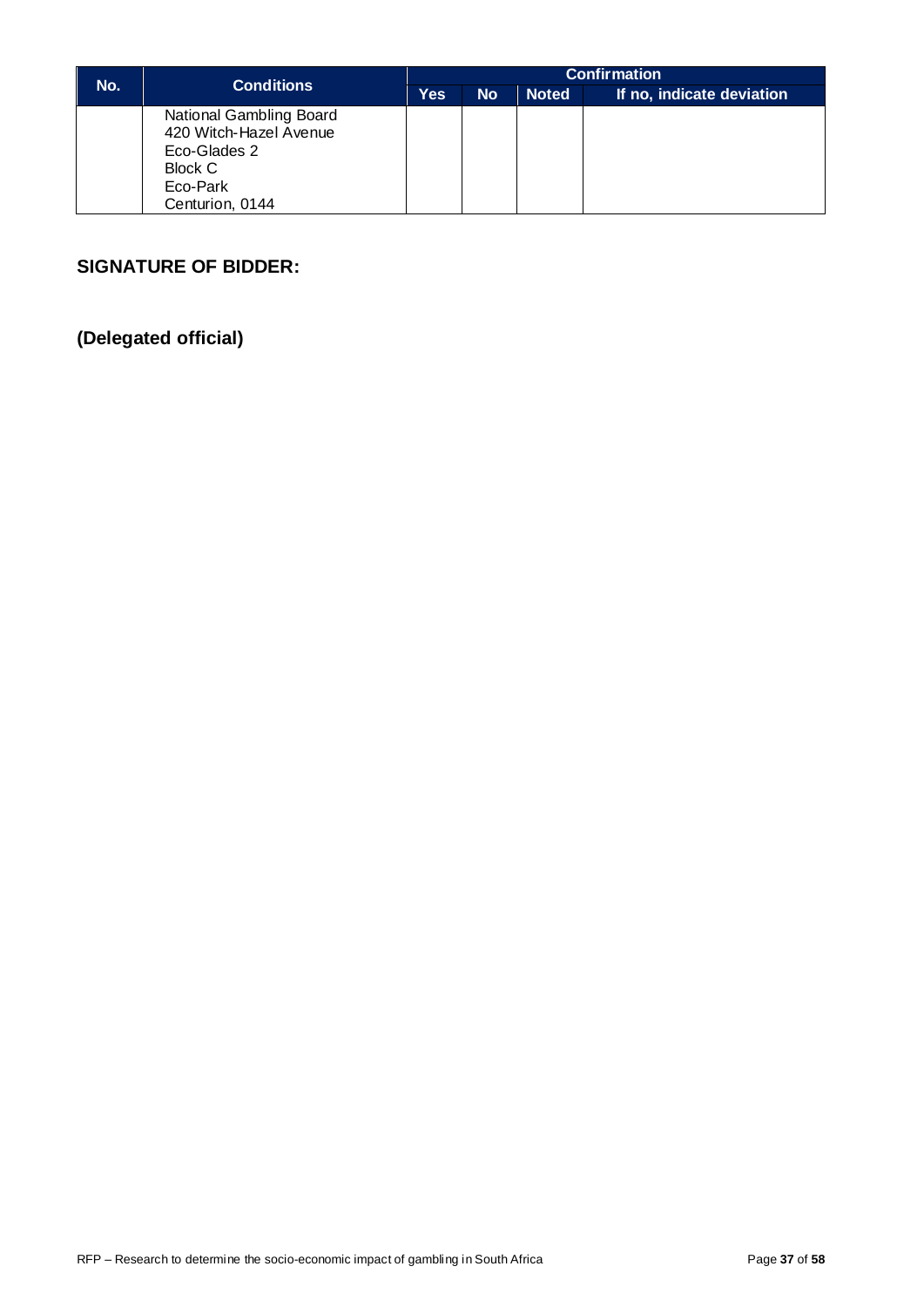# <span id="page-37-0"></span>**d) PART E: BIDDING DOCUMENTS (SBD FORMS)**

**The attached Standard Bidding Documents (SBD forms) form part of the bid documents and must all be completed or adhered to.**

|                                                        |                                                                      |       |                |           |                                         |                  | SBD <sub>1</sub>  |                     |           |
|--------------------------------------------------------|----------------------------------------------------------------------|-------|----------------|-----------|-----------------------------------------|------------------|-------------------|---------------------|-----------|
|                                                        | <b>PART A</b><br><b>INVITATION TO BID</b>                            |       |                |           |                                         |                  |                   |                     |           |
|                                                        | YOU ARE HEREBY INVITED TO BID FOR REQUIREMENTS OF THE (NAME OF       |       |                |           |                                         |                  |                   |                     |           |
|                                                        | <b>DEPARTMENT/ PUBLIC ENTITY)</b>                                    |       |                |           |                                         |                  |                   |                     |           |
|                                                        | <b>NGB 004</b>                                                       |       | <b>CLOSING</b> |           | 08 February                             | <b>CLOSING</b>   |                   | 11H00               |           |
| <b>BID NUMBER:</b>                                     | (2021/2022)                                                          | DATE: |                | 2022      |                                         | TIME:            |                   | <b>CAT</b>          |           |
|                                                        | Research to determine the socio-economic impact of gambling in South |       |                |           |                                         |                  |                   |                     |           |
| <b>DESCRIPTION</b>                                     | <b>Africa</b>                                                        |       |                |           |                                         |                  |                   |                     |           |
|                                                        | BID RESPONSE DOCUMENTS MAY BE DEPOSITED IN THE BID BOX SITUATED AT   |       |                |           |                                         |                  |                   |                     |           |
| (STREET ADDRESS)<br><b>The National Gambling Board</b> |                                                                      |       |                |           |                                         |                  |                   |                     |           |
| <b>420 Witch-hazel Avenue</b>                          |                                                                      |       |                |           |                                         |                  |                   |                     |           |
| <b>Eco Glades 2, Block C</b>                           |                                                                      |       |                |           |                                         |                  |                   |                     |           |
| <b>Eco Park</b>                                        |                                                                      |       |                |           |                                         |                  |                   |                     |           |
| <b>Centurion</b>                                       |                                                                      |       |                |           |                                         |                  |                   |                     |           |
| 0144                                                   |                                                                      |       |                |           |                                         |                  |                   |                     |           |
| <b>DIRECTED TO</b>                                     | <b>BIDDING PROCEDURE ENQUIRIES MAY BE</b>                            |       |                |           | <b>TECHNICAL</b><br><b>DIRECTED TO:</b> | <b>ENQUIRIES</b> |                   | <b>MAY</b>          | <b>BE</b> |
| <b>CONTACT</b>                                         | <b>Procurement</b>                                                   |       |                |           |                                         |                  |                   | <b>Procurement</b>  |           |
| <b>PERSON</b>                                          | <b>Practitioner</b>                                                  |       |                |           | <b>CONTACT PERSON</b>                   |                  |                   | <b>Practitioner</b> |           |
| <b>TELEPHONE</b>                                       |                                                                      |       |                |           |                                         |                  |                   |                     |           |
| <b>NUMBER</b>                                          |                                                                      |       |                |           | <b>TELEPHONE NUMBER</b>                 |                  |                   |                     |           |
| <b>FACSIMILE</b>                                       | <b>N/A</b>                                                           |       |                |           |                                         |                  | <b>N/A</b>        |                     |           |
| <b>NUMBER</b>                                          |                                                                      |       |                |           | <b>FACSIMILE NUMBER</b>                 |                  |                   |                     |           |
| <b>E-MAIL ADDRESS</b>                                  | scm@ngb.org.za                                                       |       |                |           | <b>E-MAIL ADDRESS</b>                   |                  |                   | scm@ngb.org.za      |           |
| <b>SUPPLIER INFORMATION</b>                            |                                                                      |       |                |           |                                         |                  |                   |                     |           |
| <b>NAME OF BIDDER</b>                                  |                                                                      |       |                |           |                                         |                  |                   |                     |           |
| POSTAL ADDRESS                                         |                                                                      |       |                |           |                                         |                  |                   |                     |           |
| <b>STREET ADDRESS</b>                                  |                                                                      |       |                |           |                                         |                  |                   |                     |           |
| <b>TELEPHONE</b>                                       |                                                                      |       |                |           |                                         |                  |                   |                     |           |
| <b>NUMBER</b>                                          | <b>CODE</b>                                                          |       |                |           | <b>NUMBER</b>                           |                  |                   |                     |           |
| <b>CELLPHONE</b><br><b>NUMBER</b>                      |                                                                      |       |                |           |                                         |                  |                   |                     |           |
| <b>FACSIMILE</b>                                       |                                                                      |       |                |           |                                         |                  |                   |                     |           |
| <b>NUMBER</b>                                          | <b>CODE</b>                                                          |       |                |           | <b>NUMBER</b>                           |                  |                   |                     |           |
| <b>E-MAIL ADDRESS</b>                                  |                                                                      |       |                |           |                                         |                  |                   |                     |           |
| <b>VAT</b><br><b>REGISTRATION</b><br><b>NUMBER</b>     |                                                                      |       |                |           |                                         |                  |                   |                     |           |
| <b>SUPPLIER</b>                                        | <b>TAX</b>                                                           |       |                |           | <b>CENTRAL</b>                          |                  |                   |                     |           |
| <b>COMPLIANCE</b>                                      | <b>COMPLIANCE</b>                                                    |       |                | <b>OR</b> | <b>SUPPLIER</b>                         |                  | <b>MAAA</b> xxxxx |                     |           |
| <b>STATUS</b>                                          | <b>SYSTEM PIN:</b>                                                   |       |                |           | <b>DATABASE</b><br>No:                  |                  |                   |                     |           |
|                                                        |                                                                      |       |                |           |                                         |                  |                   |                     |           |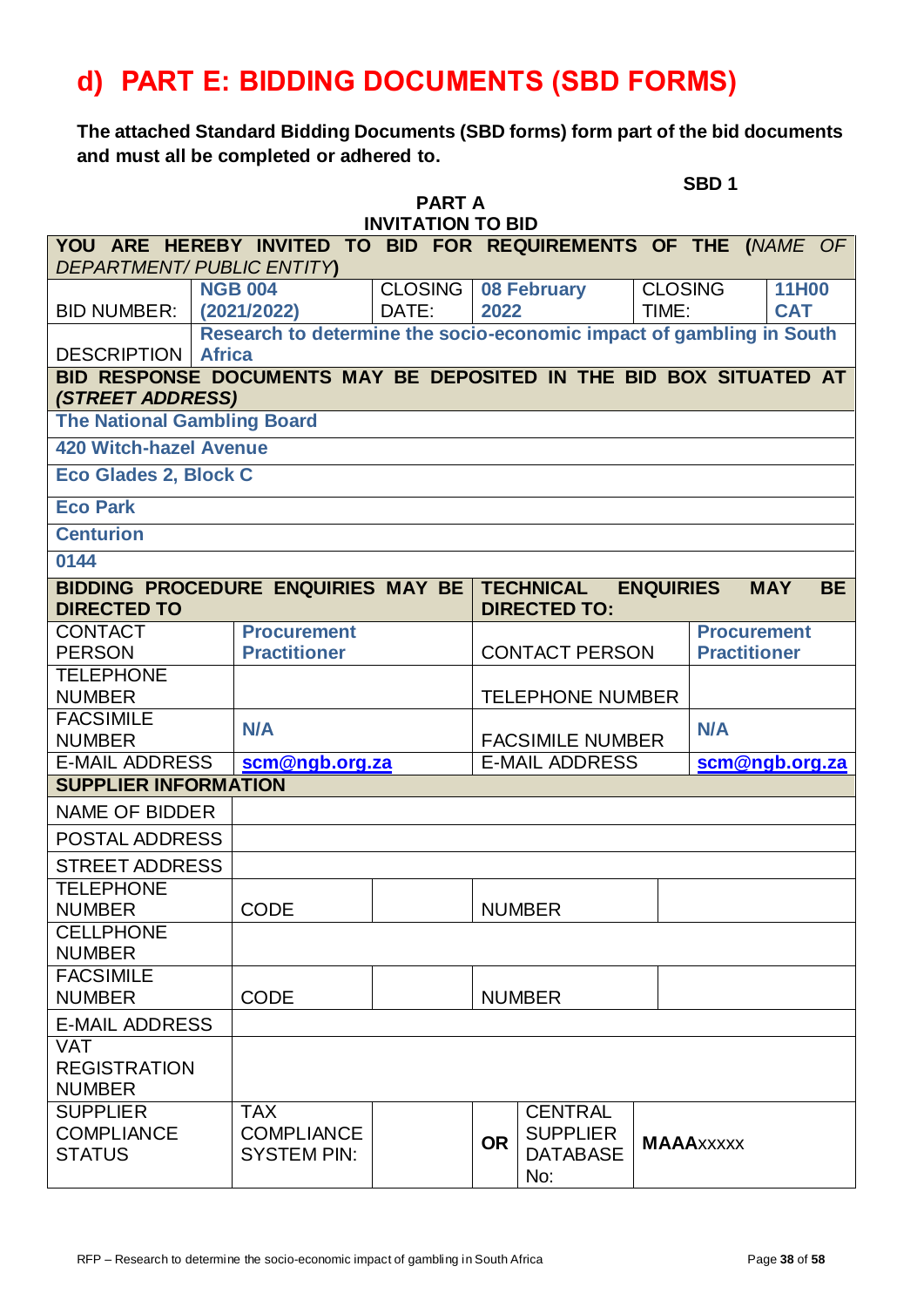| <b>B-BBEE STATUS</b><br><b>LEVEL</b><br><b>VERIFICATION</b><br><b>CERTIFICATE</b>                                                                                  | <b>TICK APPLICABLE BOXI</b><br>│ Yes<br><b>No</b>                                                                                                                                                                                                                                                | <b>B-BBEE STATUS</b><br><b>LEVEL SWORN</b><br><b>AFFIDAVIT</b>                                                                             | <b>[TICK APPLICABLE</b><br>BOX <sub>1</sub><br>Yes<br><b>No</b>                                                                    |
|--------------------------------------------------------------------------------------------------------------------------------------------------------------------|--------------------------------------------------------------------------------------------------------------------------------------------------------------------------------------------------------------------------------------------------------------------------------------------------|--------------------------------------------------------------------------------------------------------------------------------------------|------------------------------------------------------------------------------------------------------------------------------------|
| <b>B-BBEE1</b>                                                                                                                                                     | [A B-BBEE STATUS LEVEL VERIFICATION CERTIFICATE/ SWORN AFFIDAVIT (FOR EMES<br>& QSEs) MUST BE SUBMITTED IN ORDER TO QUALIFY FOR PREFERENCE POINTS FOR                                                                                                                                            |                                                                                                                                            |                                                                                                                                    |
| <b>ARE YOU THE</b><br><b>ACCREDITED</b><br><b>REPRESENTATIVE</b><br><b>IN SOUTH AFRICA</b><br><b>FOR THE GOODS</b><br><b>/SERVICES</b><br><b>MORKS</b><br>OFFERED? | ∣ Yes<br><b>No</b><br><b>IF YES ENCLOSE</b><br>PROOF1                                                                                                                                                                                                                                            | <b>ARE YOU A</b><br><b>FOREIGN BASED</b><br><b>SUPPLIER FOR</b><br><b>THE GOODS</b><br><b>/SERVICES</b><br><b>WORKS</b><br><b>OFFERED?</b> | $\overline{\phantom{a}}$ Yes<br>$\overline{\mathsf{No}}$<br><b>IF YES, ANSWER</b><br><b>THE</b><br><b>QUESTIONNAIRE</b><br>BELOW 1 |
|                                                                                                                                                                    | <b>QUESTIONNAIRE TO BIDDING FOREIGN SUPPLIERS</b>                                                                                                                                                                                                                                                |                                                                                                                                            |                                                                                                                                    |
| YES NO<br>YES     NO<br>YES NO<br>YES     NO<br><b>YES</b><br>$\overline{\phantom{a}}$ NO                                                                          | IS THE ENTITY A RESIDENT OF THE REPUBLIC OF SOUTH AFRICA (RSA)?<br>DOES THE ENTITY HAVE A BRANCH IN THE RSA?<br>DOES THE ENTITY HAVE A PERMANENT ESTABLISHMENT IN THE RSA?<br>DOES THE ENTITY HAVE ANY SOURCE OF INCOME IN THE RSA?<br>IS THE ENTITY LIABLE IN THE RSA FOR ANY FORM OF TAXATION? |                                                                                                                                            |                                                                                                                                    |
|                                                                                                                                                                    | IF THE ANSWER IS "NO" TO ALL OF THE ABOVE, THEN IT IS NOT A REQUIREMENT TO<br>REGISTER FOR A TAX COMPLIANCE STATUS SYSTEM PIN CODE FROM THE SOUTH<br>AFRICAN REVENUE SERVICE (SARS) AND IF NOT REGISTER AS PER 2.3 BELOW.                                                                        |                                                                                                                                            |                                                                                                                                    |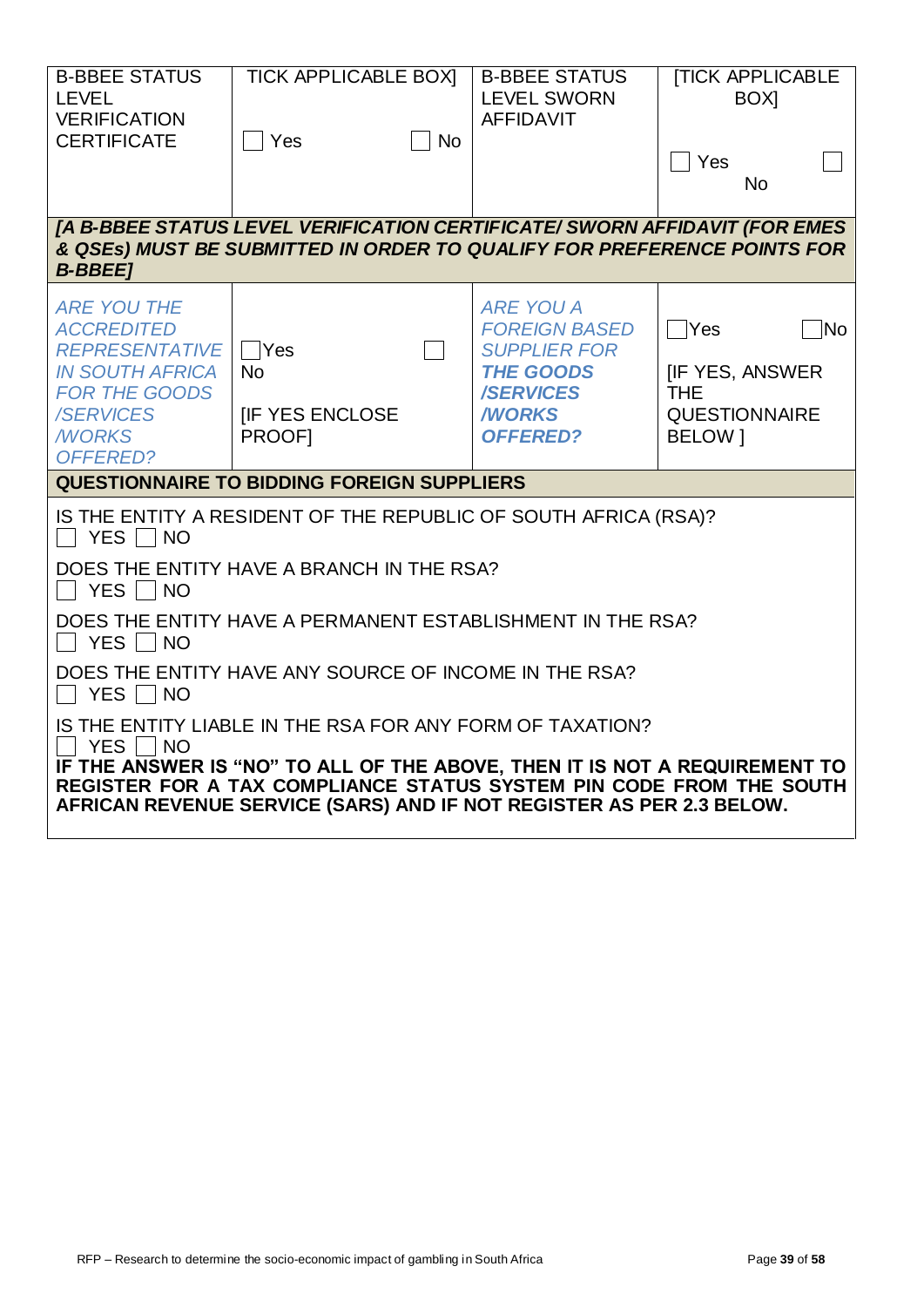#### **PART B TERMS AND CONDITIONS FOR BIDDING**

#### **1. BID SUBMISSION:**

- 1.1.BIDS MUST BE DELIVERED BY THE STIPULATED TIME TO THE CORRECT ADDRESS. LATE BIDS WILL NOT BE ACCEPTED FOR CONSIDERATION.
- 1.2.**ALL BIDS MUST BE SUBMITTED ON THE OFFICIAL FORMS PROVIDED–(NOT TO BE RE-TYPED) OR IN THE MANNER PRESCRIBED IN THE BID DOCUMENT.**
- 1.3.THIS BID IS SUBJECT TO THE PREFERENTIAL PROCUREMENT POLICY FRAMEWORK ACT, 2000 AND THE PREFERENTIAL PROCUREMENT REGULATIONS, 2017, THE GENERAL CONDITIONS OF CONTRACT (GCC) AND, IF APPLICABLE, ANY OTHER SPECIAL CONDITIONS OF CONTRACT.
- 1.4.**THE SUCCESSFUL BIDDER WILL BE REQUIRED TO FILL IN AND SIGN A WRITTEN CONTRACT FORM (SBD7).**

#### **2. TAX COMPLIANCE REQUIREMENTS**

- 2.1 BIDDERS MUST ENSURE COMPLIANCE WITH THEIR TAX OBLIGATIONS.
- 2.2 BIDDERS ARE REQUIRED TO SUBMIT THEIR UNIQUE PERSONAL IDENTIFICATION NUMBER (PIN) ISSUED BY SARS TO ENABLE THE ORGAN OF STATE TO VERIFY THE TAXPAYER'S PROFILE AND TAX STATUS.
- 2.3 APPLICATION FOR TAX COMPLIANCE STATUS (TCS) PIN MAY BE MADE VIA E-FILING THROUGH THE SARS WEBSITE [WWW.SARS.GOV.ZA.](http://www.sars.gov.za/)
- 2.4 BIDDERS MAY ALSO SUBMIT A PRINTED TCS CERTIFICATE TOGETHER WITH THE BID.
- 2.5 IN BIDS WHERE CONSORTIA / JOINT VENTURES / SUB-CONTRACTORS ARE INVOLVED, EACH PARTY MUST SUBMIT A SEPARATE TCS CERTIFICATE / PIN / CSD NUMBER.
- 2.6 WHERE NO TCS PIN IS AVAILABLE BUT THE BIDDER IS REGISTERED ON THE CENTRAL SUPPLIER DATABASE (CSD), A CSD NUMBER MUST BE PROVIDED.
- 2.7 NO BIDS WILL BE CONSIDERED FROM PERSONS IN THE SERVICE OF THE STATE, COMPANIES WITH DIRECTORS WHO ARE PERSONS IN THE SERVICE OF THE STATE, OR CLOSE CORPORATIONS WITH MEMBERS PERSONS IN THE SERVICE OF THE STATE"

#### **NB: FAILURE TO PROVIDE / OR COMPLY WITH ANY OF THE ABOVE PARTICULARS MAY RENDER THE BID INVALID**.

SIGNATURE OF BIDDER:

……………………………………………

CAPACITY UNDER WHICH THIS BID IS SIGNED:

…………………………………………… (**Proof of authority must be submitted e.g. company resolution**)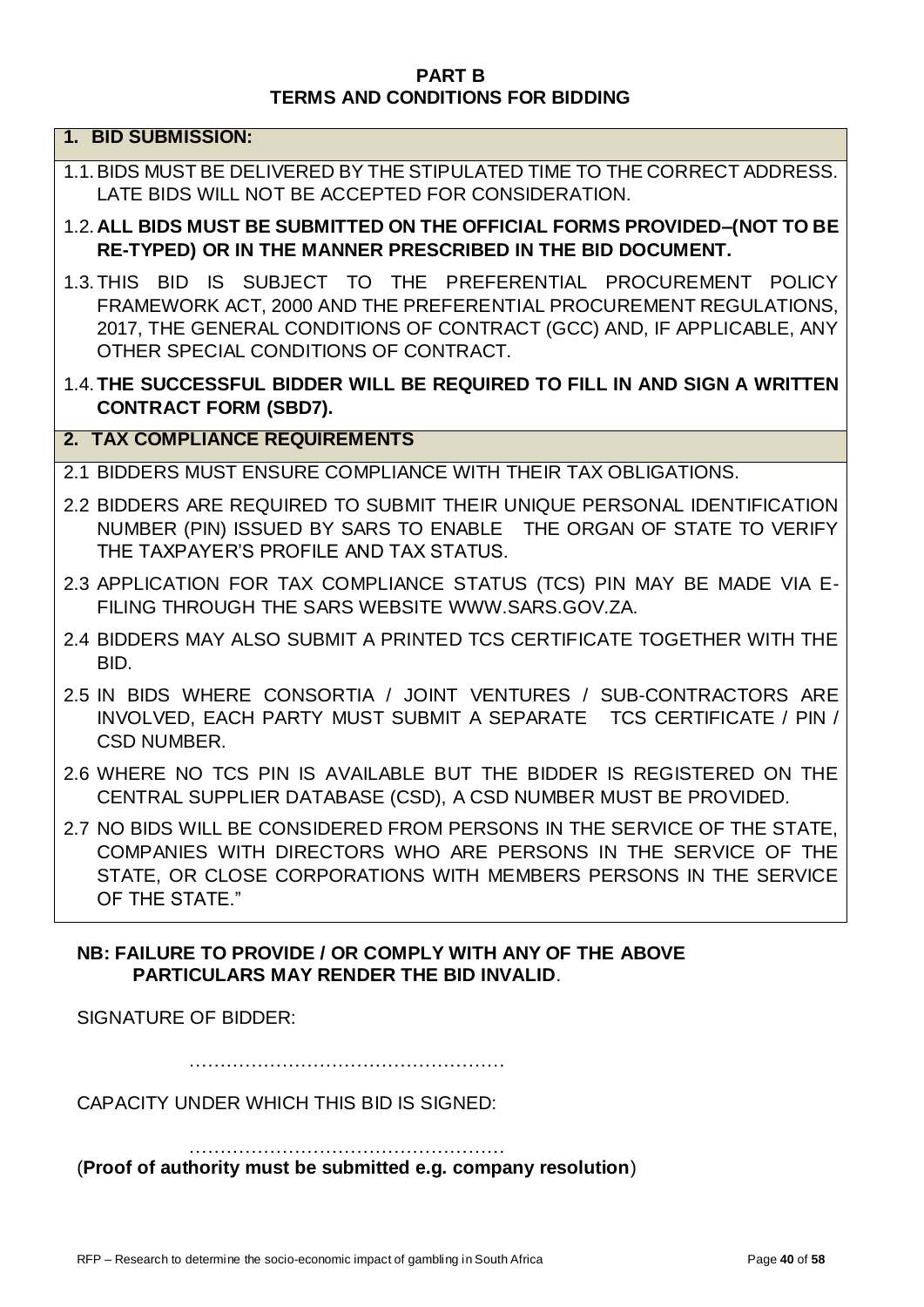## **PRICING SCHEDULE (Professional Services) SBD 3.3**

**Research to determine the socio-economic impact of gambling in South Africa**

| <b>BID NUMBER: NGB 004 (2021/22)</b> | <b>CLOSING DATE: 08 February 2022</b> |
|--------------------------------------|---------------------------------------|
| <b>CLOSING TIME: 11H00 (CAT)</b>     |                                       |

OFFER TO BE VALID FOR **180** DAYS FROM THE CLOSING DATE OF BID.

\*\* (ALL APPLICABLE TAXES INCLUDED)

- 1. The accompanying information must be used for the formulation of proposals.
- 2. Bidders are required to indicate a ceiling price based on the total estimated time for completion of all phases and including all expenses inclusive of all applicable taxes for the project

 $R$ 

- 3. PERSONS WHO WILL BE INVOLVED IN THE PROJECT AND RATES APPLICABLE (CERTIFIED INVOICES MUST BE IN TERMS HEREOF)
- 4. PERSON AND POSITION HOURLY RATE DAILY RATE \_\_\_\_\_\_\_\_\_\_\_\_\_\_\_\_\_\_\_\_\_\_\_\_ R\_\_\_\_\_\_\_\_\_\_\_ \_\_\_\_\_\_\_\_\_\_  $\overline{R}$  and  $\overline{R}$  and  $\overline{R}$  and  $\overline{R}$  and  $\overline{R}$  and  $\overline{R}$  and  $\overline{R}$  and  $\overline{R}$  and  $\overline{R}$  and  $\overline{R}$  and  $\overline{R}$  and  $\overline{R}$  and  $\overline{R}$  and  $\overline{R}$  and  $\overline{R}$  and  $\overline{R}$  and  $\overline{R}$  and \_\_\_\_\_\_\_\_\_\_\_\_\_\_\_\_\_\_\_\_\_\_\_\_ R\_\_\_\_\_\_\_\_\_\_\_ \_\_\_\_\_\_\_\_\_\_  $R$
- 5. PHASES ACCORDING TO WHICH THE PROJECT WILL BE, COST PER PHASE AND MAN-DAYS TO BE SPENT

| days |
|------|
| days |
| days |
| days |
|      |

\*\* "all applicable taxes" includes value- added tax, pay as you earn, income tax, unemployment insurance fund contributions and skills development levies.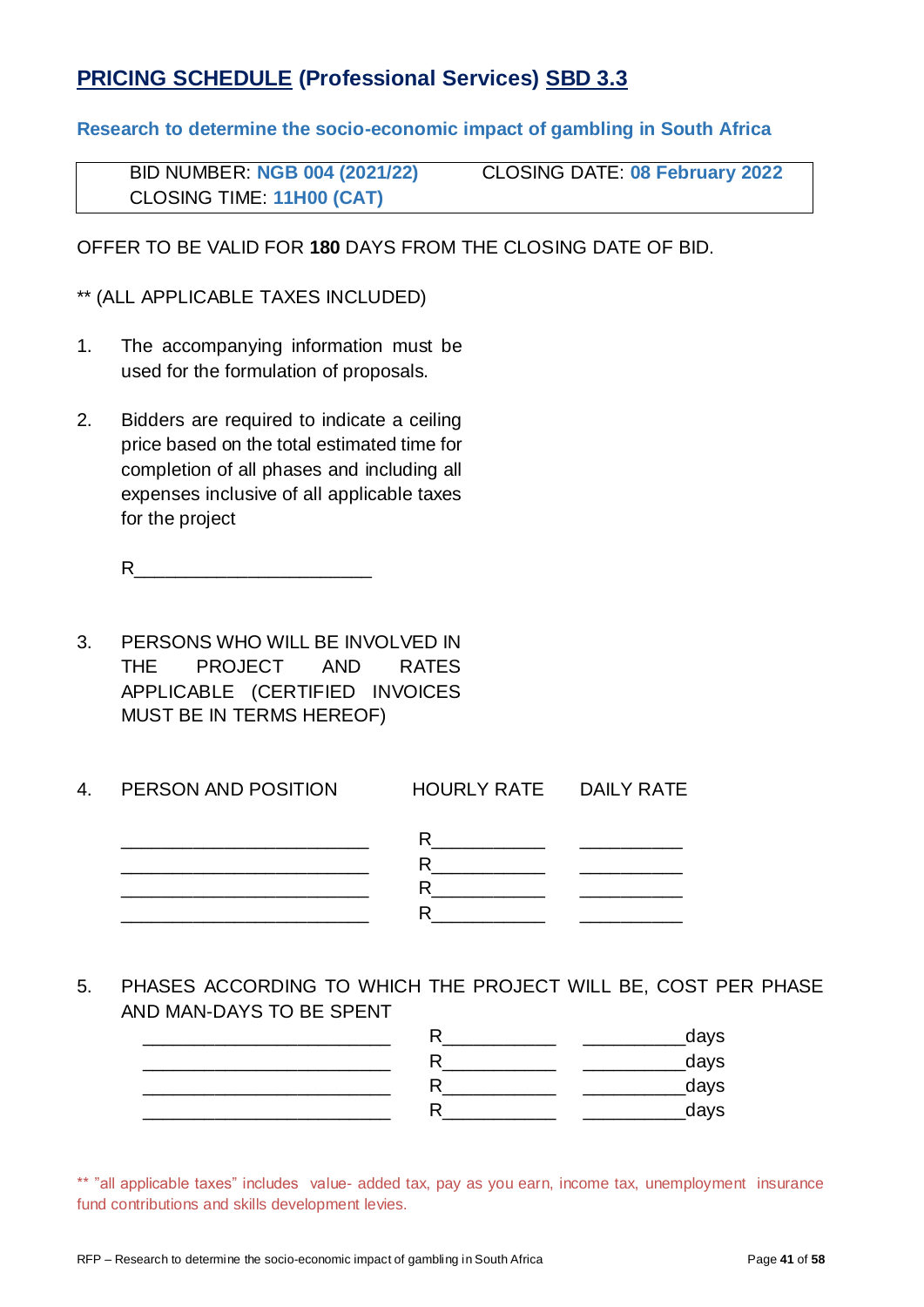5.1 Travel expenses (specify, for example rate/km and total km, class of air travel, etc.). Only actual costs are recoverable. Proof of the expenses incurred must accompany certified invoices.

DESCRIPTION OF EXPENSE TO BE INCURRED RATE QUANTITY AMOUNT

|     | ___ |  |
|-----|-----|--|
| ___ | _   |  |
|     |     |  |
|     |     |  |

| TOTAL: R |  |
|----------|--|
|----------|--|

5.2 Other expenses, for example accommodation (specify, e.g. Three star hotel, bed and breakfast, telephone cost, reproduction cost, etc.). On basis of these particulars, certified invoices will be checked for correctness. Proof of the expenses must accompany invoices.

| DESCRIPTION OF EXPENSE TO BE |               |               |
|------------------------------|---------------|---------------|
| <b>INCURRED</b>              | RATE QUANTITY | <b>AMOUNT</b> |
|                              |               |               |
|                              |               |               |
|                              |               | R             |
|                              |               |               |
|                              |               |               |
|                              |               |               |
|                              |               |               |
|                              |               |               |

**TOTAL: R\_\_\_\_\_\_\_\_\_\_\_\_\_\_\_\_\_\_\_\_\_\_\_**

Period required for commencement with project after acceptance of bid

Estimated man-days for completion of project

\_\_\_\_\_\_\_\_\_\_\_\_\_\_\_\_\_\_\_\_\_\_\_\_\_\_\_

\_\_\_\_\_\_\_\_\_\_\_\_\_\_\_\_\_\_\_\_\_\_\_\_\_\_\_

| Are the rates quoted firm for the full period of contract? |  |
|------------------------------------------------------------|--|
| *YES/NO                                                    |  |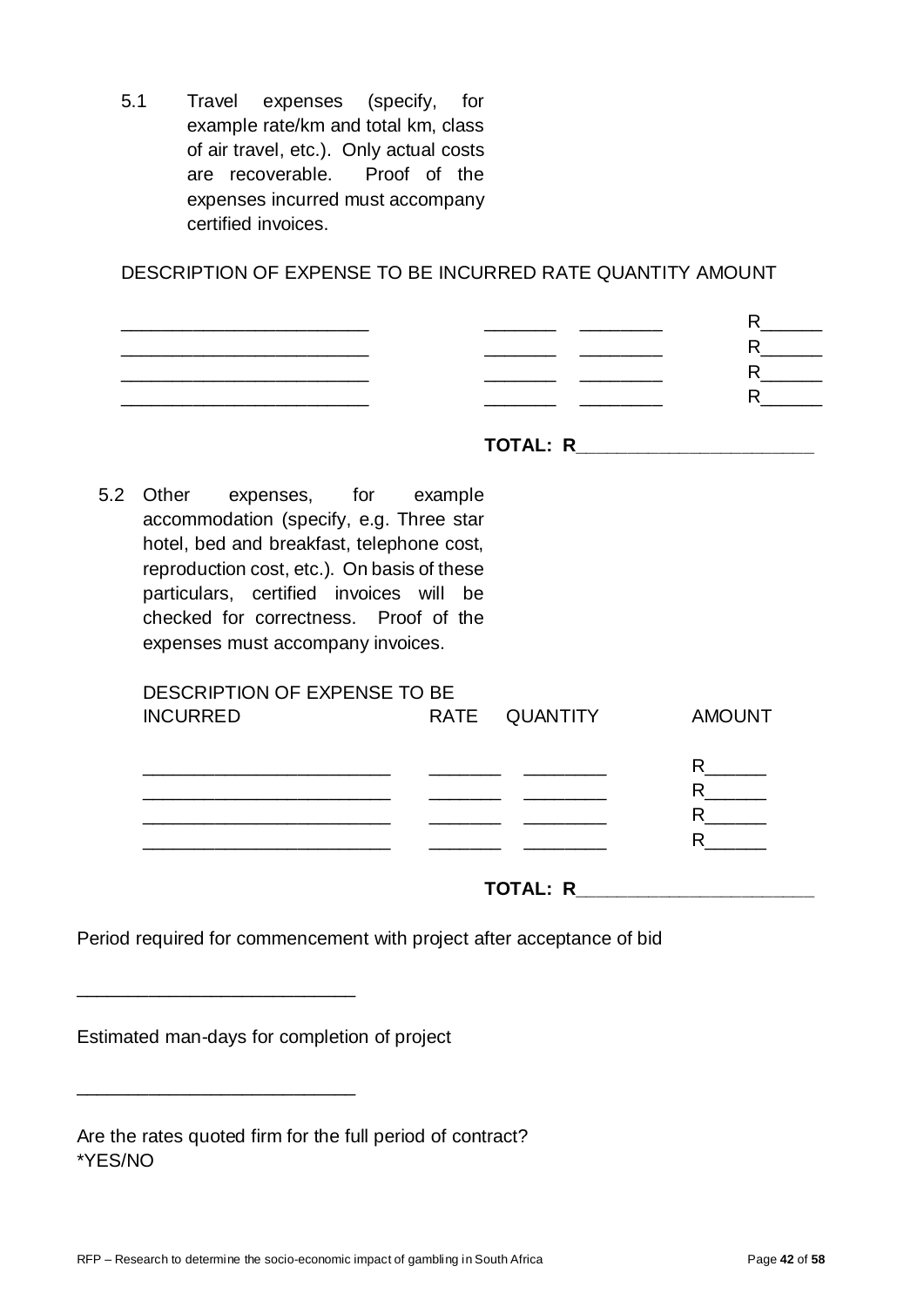If not firm for the full period, provide details of the basis on which adjustments will be applied for, for example consumer price index.

\_\_\_\_\_\_\_\_\_\_\_\_\_\_\_\_\_\_\_\_\_\_\_\_\_\_\_\_ \_\_\_\_\_\_\_\_\_\_\_\_\_\_\_\_\_\_\_\_\_\_\_\_\_\_\_\_ \_\_\_\_\_\_\_\_\_\_\_\_\_\_\_\_\_\_\_\_\_\_\_\_\_\_\_\_

Any queries regarding bidding procedures and technical information may be directed to: Name : Procurement Practitioner Email : [scm@ngb.org.za](mailto:scm@ngb.org.za)

**\_\_\_\_\_\_\_\_\_\_\_\_\_\_\_\_\_\_\_\_\_\_\_\_\_\_\_\_\_\_\_\_\_\_\_\_\_\_\_\_\_\_\_\_\_\_\_\_\_\_\_\_\_\_\_\_\_\_\_\_\_\_\_\_\_**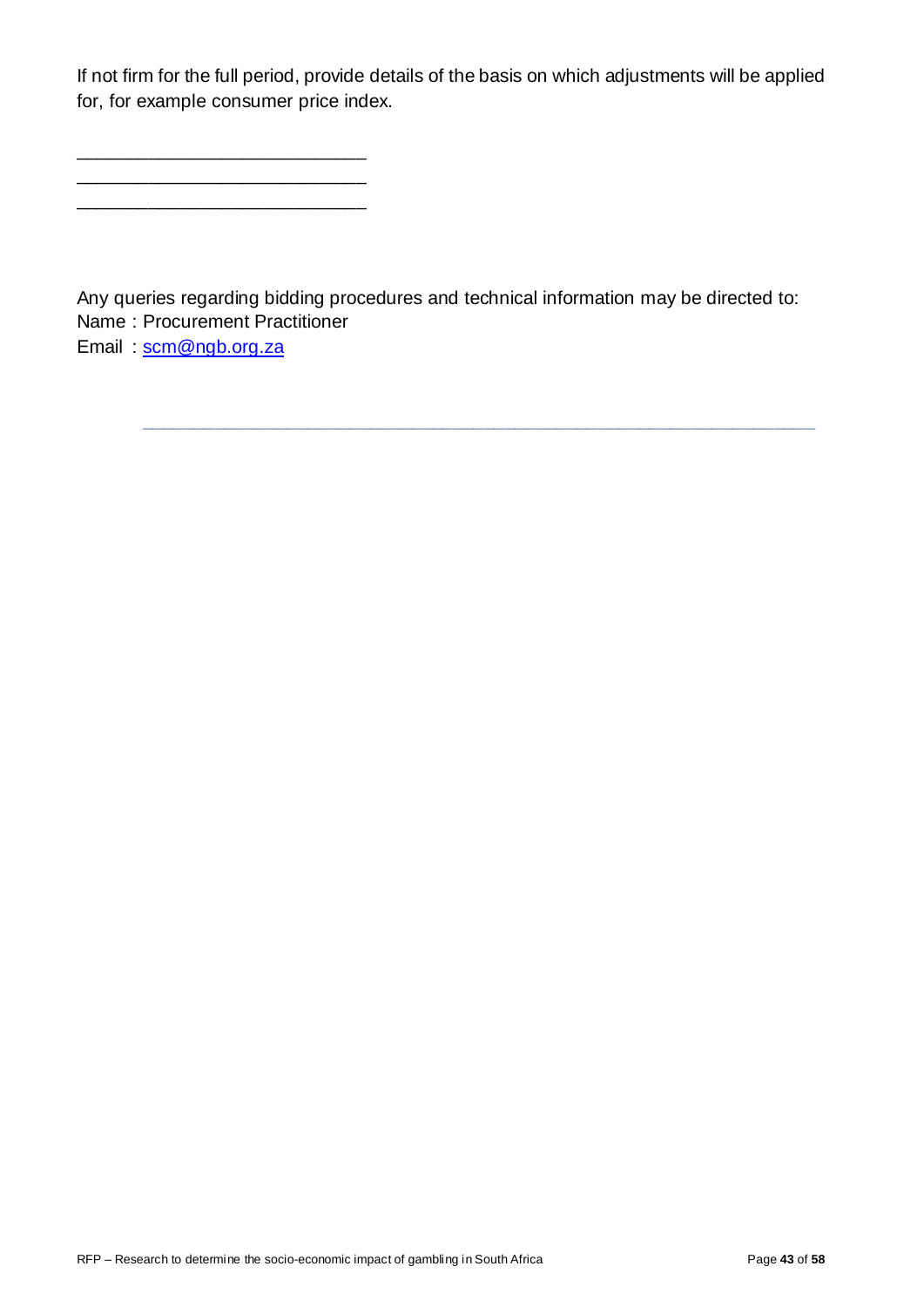#### **DECLARATION OF INTEREST**

#### **SBD 4**

- 1. Any legal person, including persons employed by the state<sup>1</sup>, or persons having a kinship with persons employed by the state, including a blood relationship, may make an offer or offers in terms of this invitation to bid (includes a price quotation, advertised competitive bid, limited bid or proposal). In view of possible allegations of favouritism, should the resulting bid, or part thereof, be awarded to persons employed by the state, or to persons connected with or related to them, it is required that the bidder or his/her authorised representative declare his/her position in relation to the evaluating/adjudicating authority where-
	- the bidder is employed by the state; and/or
	- the legal person on whose behalf the bidding document is signed, has a relationship with persons/a person who are/is involved in the evaluation and or adjudication of the bid(s), or where it is known that such a relationship exists between the person or persons for or on whose behalf the declarant acts and persons who are involved with the evaluation and or adjudication of the bid.
- **2. In order to give effect to the above, the following questionnaire must be completed and submitted with the bid.**

\_\_\_\_\_\_\_\_\_\_\_\_\_\_\_\_\_\_\_\_\_\_\_\_\_\_\_\_\_\_\_\_\_\_\_\_\_\_\_\_\_\_\_\_\_\_\_\_\_\_\_\_\_\_\_\_\_\_\_\_\_\_\_\_\_\_\_

\_\_\_\_\_\_\_\_\_\_\_\_\_\_\_\_\_\_\_\_\_\_\_\_\_\_\_\_\_\_\_\_\_\_\_\_\_\_\_\_\_\_\_\_\_\_\_\_\_\_\_\_\_\_\_\_\_\_\_\_\_\_\_\_\_\_\_

\_\_\_\_\_\_\_\_\_\_\_\_\_\_\_\_\_\_\_\_\_\_\_\_\_\_\_\_\_\_\_\_\_\_\_\_\_\_\_\_\_\_\_\_\_\_\_\_\_\_\_\_\_\_\_\_\_\_\_\_\_\_\_\_\_\_\_

\_\_\_\_\_\_\_\_\_\_\_\_\_\_\_\_\_\_\_\_\_\_\_\_\_\_\_\_\_\_\_\_\_\_\_\_\_\_\_\_\_\_\_\_\_\_\_\_\_\_\_\_\_\_\_\_\_\_\_\_\_\_\_\_\_\_\_

\_\_\_\_\_\_\_\_\_\_\_\_\_\_\_\_\_\_\_\_\_\_\_\_\_\_\_\_\_\_\_\_\_\_\_\_\_\_\_\_\_\_\_\_\_\_\_\_\_\_\_\_\_\_\_\_\_\_\_\_\_\_\_\_\_\_\_

\_\_\_\_\_\_\_\_\_\_\_\_\_\_\_\_\_\_\_\_\_\_\_\_\_\_\_\_\_\_\_\_\_\_\_\_\_\_\_\_\_\_\_\_\_\_\_\_\_\_\_\_\_\_\_\_\_\_\_\_\_\_\_\_\_\_\_

- 2.1 Full Name of bidder or his or her representative:
- 2.2 Identity Number:
- 2.3 Position occupied in the Company (director, trustee, shareholder²):
- 2.4 Company Registration Number:

#### 2.5 Tax PIN Number:

- 2.6 VAT Registration Number:
	- 2.6.1The names of all directors / trustees / shareholders / members, their individual identity numbers, tax reference numbers and, if applicable, employee / persal numbers must be indicated in paragraph 3 below.

*¹"State" means –*

*(b) any municipality or municipal entity;*

 $P$ *arliament.* 

*<sup>(</sup>a) any national or provincial department, national or provincial public entity or constitutional institution within the meaning of the Public Finance Management Act, 1999 (Act No. 1 of 1999);*

*<sup>(</sup>c) provincial legislature;*

*<sup>(</sup>d) national Assembly or the national Council of provinces; or*

*²"Shareholder" means a person who owns shares in the company and is actively involved in the management of the enterprise or business and exercises control over the enterprise.*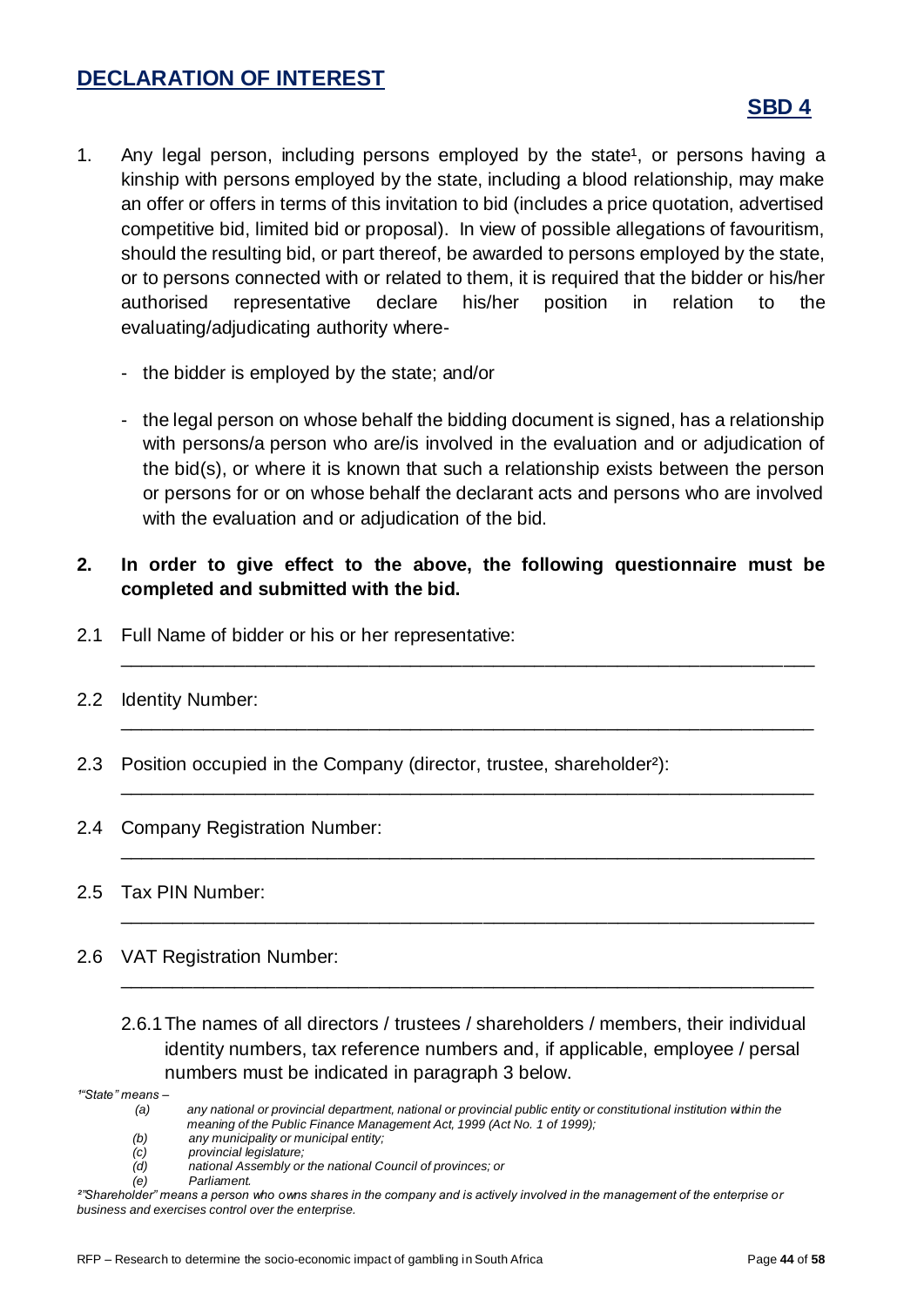|         | Are you or any person connected with the bidder<br>presently employed by the state?                                                                                                                                      | <b>YES / NO</b> |
|---------|--------------------------------------------------------------------------------------------------------------------------------------------------------------------------------------------------------------------------|-----------------|
| 2.7.1   | If so, furnish the following particulars:                                                                                                                                                                                |                 |
|         | Name of person / director / trustee / shareholder/ member:                                                                                                                                                               |                 |
|         | Name of state institution at which you or the person<br>connected to the bidder is employed:                                                                                                                             |                 |
|         | Position occupied in the state institution:                                                                                                                                                                              |                 |
|         | Any other particulars:                                                                                                                                                                                                   |                 |
| 2.7.2   | If you are presently employed by the state, did you<br>obtain the appropriate authority to undertake<br>remunerative work outside employment in the<br>public sector?                                                    | <b>YES / NO</b> |
|         | 2.7.2.1 If yes, did you attached proof of such<br>authority to the bid document?                                                                                                                                         | YES / NO        |
|         | (Note: Failure to submit proof of such authority, where<br>applicable, may result in the disqualification of the bid.)                                                                                                   |                 |
|         | 2.7.2.2 If no, furnish reasons for non-submission<br>of such proof:                                                                                                                                                      |                 |
| months? | Did you or your spouse, or any of the company's directors<br>/ trustees / shareholders / members or their spouses<br>conduct business with the state in the previous twelve                                              | YES / NO        |
| 2.8.1   | If so, furnish particulars:                                                                                                                                                                                              |                 |
|         |                                                                                                                                                                                                                          |                 |
|         | Do you, or any person connected with the bidder, have any<br>relationship (family, friend, other) with a person employed<br>by the state and who may be involved with the evaluation<br>and or adjudication of this bid? | YES / NO        |
|         |                                                                                                                                                                                                                          |                 |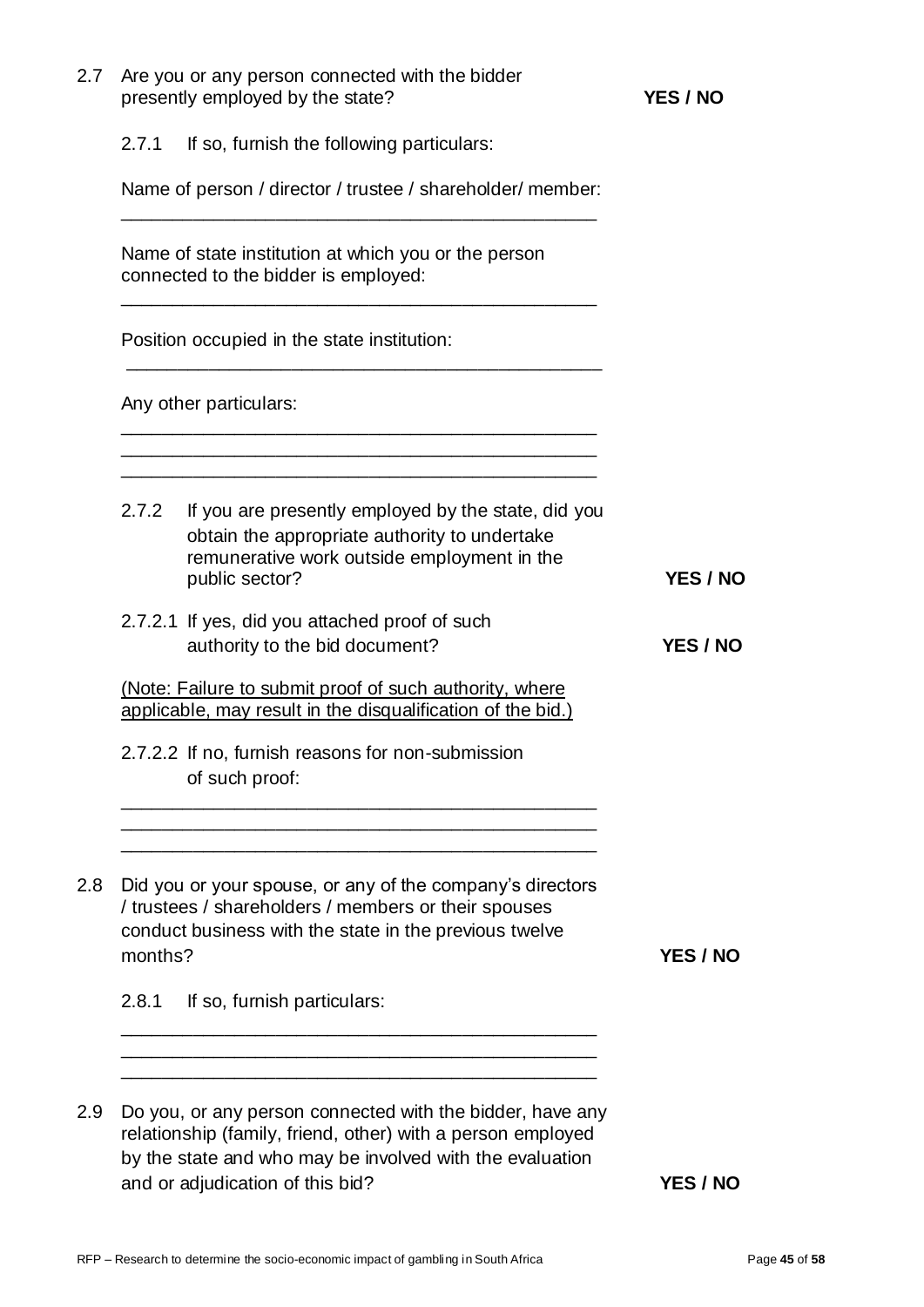2.9.1 If so, furnish particulars.

| 2.10 Are you, or any person connected with the bidder, aware<br>of any relationship family, friend, other) between any<br>other bidder and any person employed by the state who<br>may be involved with the evaluation and or adjudication<br>of this bid? | <b>YES / NO</b> |
|------------------------------------------------------------------------------------------------------------------------------------------------------------------------------------------------------------------------------------------------------------|-----------------|
| 2.10.1 If so, furnish particulars.                                                                                                                                                                                                                         |                 |
| 2.11 Do you or any of the directors / trustees / shareholders /<br>members of the company have any interest in any other<br>related companies whether or not they are bidding for this<br>contract?                                                        | <b>YES / NO</b> |
| If so, furnish particulars:<br>2.11.1                                                                                                                                                                                                                      |                 |

#### **3. Full details of directors / trustees / members / shareholders.**

\_\_\_\_\_\_\_\_\_\_\_\_\_\_\_\_\_\_\_\_\_\_\_\_\_\_\_\_\_\_\_\_\_\_\_\_\_\_\_\_\_\_\_\_\_\_ \_\_\_\_\_\_\_\_\_\_\_\_\_\_\_\_\_\_\_\_\_\_\_\_\_\_\_\_\_\_\_\_\_\_\_\_\_\_\_\_\_\_\_\_\_\_

| <b>Full Name</b> | <b>Identity Number</b> | <b>Personal Tax</b><br><b>Reference</b><br><b>Number</b> | <b>State Employee</b><br>Number / Persal<br><b>Number</b> |
|------------------|------------------------|----------------------------------------------------------|-----------------------------------------------------------|
|                  |                        |                                                          |                                                           |
|                  |                        |                                                          |                                                           |
|                  |                        |                                                          |                                                           |
|                  |                        |                                                          |                                                           |
|                  |                        |                                                          |                                                           |
|                  |                        |                                                          |                                                           |
|                  |                        |                                                          |                                                           |
|                  |                        |                                                          |                                                           |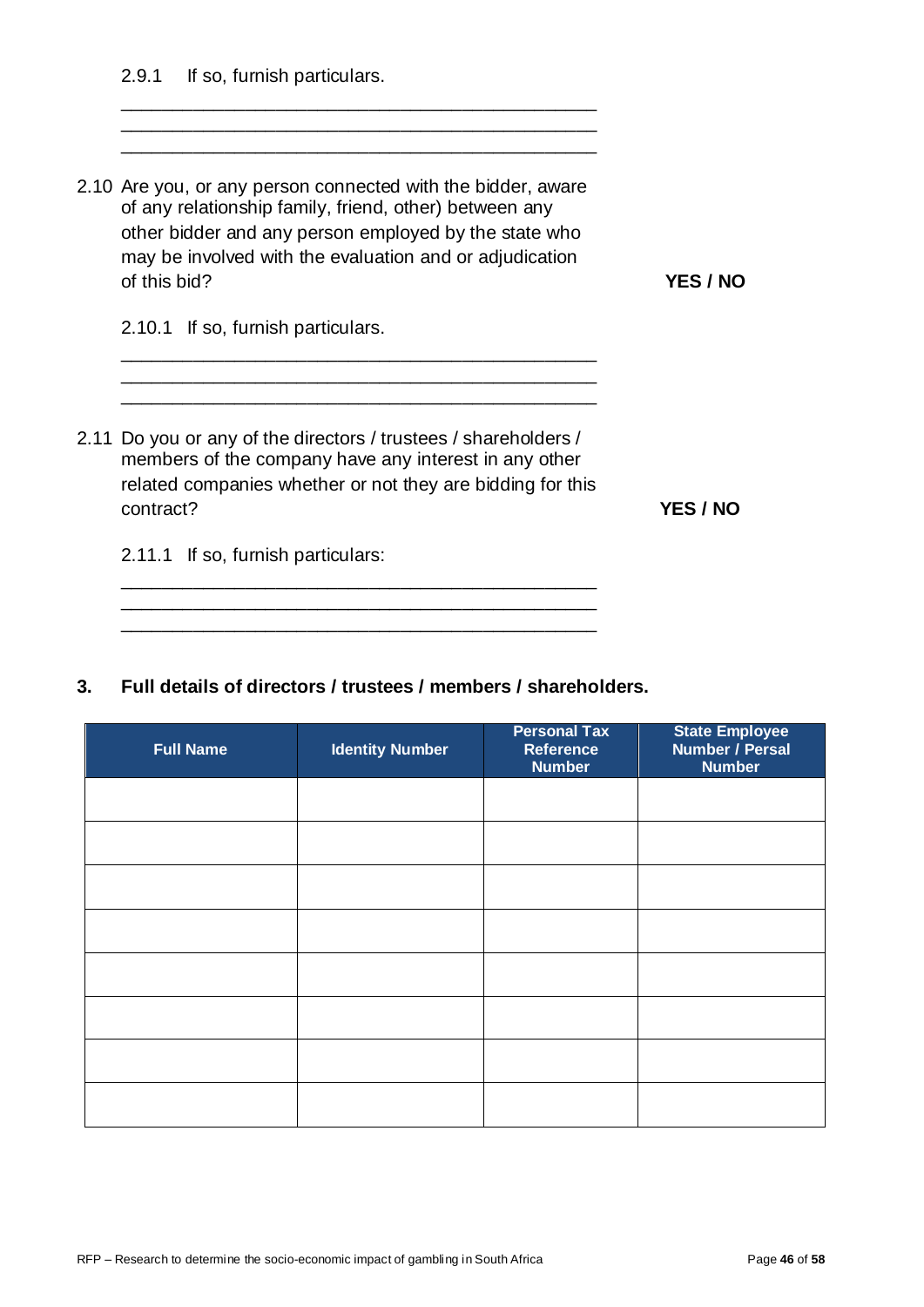#### **4. DECLARATION**

#### I, THE UNDERSIGNED (NAME) \_\_\_\_\_\_\_\_\_\_\_\_\_\_\_\_\_\_\_\_\_\_\_\_\_\_\_\_\_\_\_\_\_\_\_\_\_\_

CERTIFY THAT THE INFORMATION FURNISHED IN PARAGRAPHS 2 and 3 OF SBD 4 ABOVE IS CORRECT.

I ACCEPT THAT THE STATE MAY REJECT THE BID OR ACT AGAINST ME IN TERMS OF PARAGRAPH 23 OF THE GENERAL CONDITIONS OF CONTRACT SHOULD THIS DECLARATION PROVE TO BE FALSE.

\_\_\_\_\_\_\_\_\_\_\_\_\_\_\_\_\_\_\_\_\_\_\_\_\_\_\_ \_\_\_\_\_\_\_\_\_\_\_\_\_\_\_\_\_\_\_\_\_\_\_\_\_\_

\_\_\_\_\_\_\_\_\_\_\_\_\_\_\_\_\_\_\_\_\_\_\_\_\_\_\_ \_\_\_\_\_\_\_\_\_\_\_\_\_\_\_\_\_\_\_\_\_\_\_\_\_\_

**\_\_\_\_\_\_\_\_\_\_\_\_\_\_\_\_\_\_\_\_\_\_\_\_\_\_\_\_\_\_\_\_\_\_\_\_\_\_\_\_\_\_\_\_\_\_\_\_\_\_\_\_\_\_\_\_\_\_\_\_\_\_\_\_\_\_**

Signature Date

Position **Name of bidder**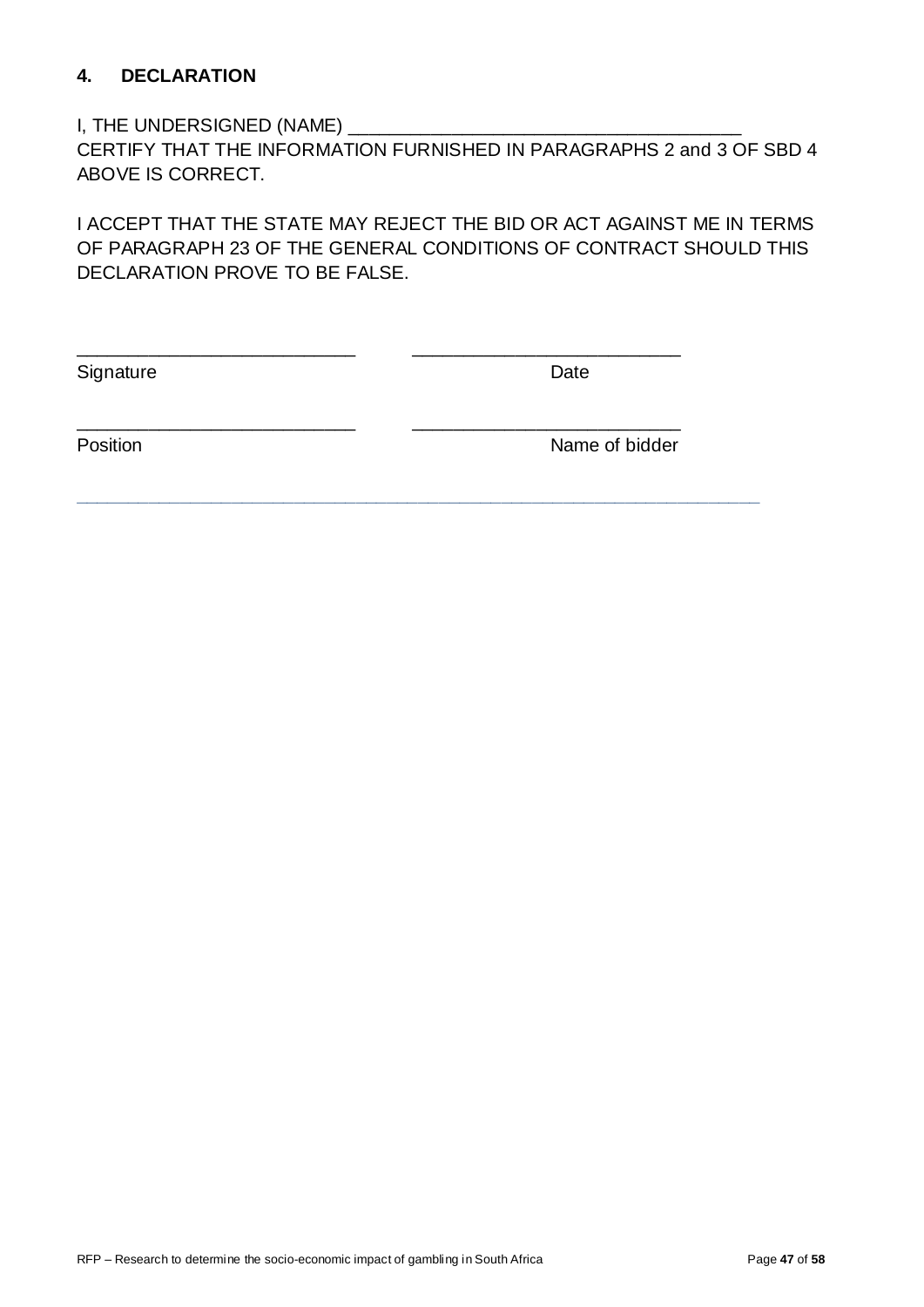# **PREFERENCE POINTS CLAIM FORM IN TERMS OF THE PREFERENTIAL PROCUREMENT REGULATIONS 2017**

#### **SBD 6.1**

This preference form must form part of all bids invited. It contains general information and serves as a claim form for preference points for Broad-Based Black Economic Empowerment (B-BBEE) Status Level of Contribution

#### **NB: BEFORE COMPLETING THIS FORM, BIDDERS MUST STUDY THE GENERAL CONDITIONS, DEFINITIONS AND DIRECTIVES APPLICABLE IN RESPECT OF B-BBEE, AS PRESCRIBED IN THE PREFERENTIAL PROCUREMENT REGULATIONS, 2017.**

#### **1. GENERAL CONDITIONS**

- 1.1 The following preference point systems are applicable to all bids:
	- the 80/20 system for requirements with a Rand value of up to R50 000 000 (all applicable taxes included); and
	- the 90/10 system for requirements with a Rand value above R50 000 000 (all applicable taxes included).

#### 1.2

- a) The value of this bid is estimated to not exceed R50 000 000 (all applicable taxes included) and therefore the 80/20 preference point system shall be applicable; or
- b) Either the 80/20 or 90/10 preference point system will be applicable to this tender (*delete whichever is not applicable for this tender*).
- 1.3 Points for this bid shall be awarded for:
	- (a) Price; and
	- (b) B-BBEE Status Level of Contributor.
- 1.4 The maximum points for this bid are allocated as follows:

|                                                             | <b>POINTS</b> |
|-------------------------------------------------------------|---------------|
| <b>PRICE</b>                                                | 80            |
| <b>B-BBEE STATUS LEVEL OF</b>                               |               |
| <b>CONTRIBUTOR</b>                                          | 20            |
| <b>Total points for Price and B-BBEE must</b><br>not exceed |               |

- 1.5 Failure on the part of a bidder to submit proof of B-BBEE Status level of contributor together with the bid, will be interpreted to mean that preference points for B-BBEE status level of contribution are not claimed.
- 1.6 The purchaser reserves the right to require of a bidder, either before a bid is adjudicated or at any time subsequently, to substantiate any claim in regard to preferences, in any manner required by the purchaser.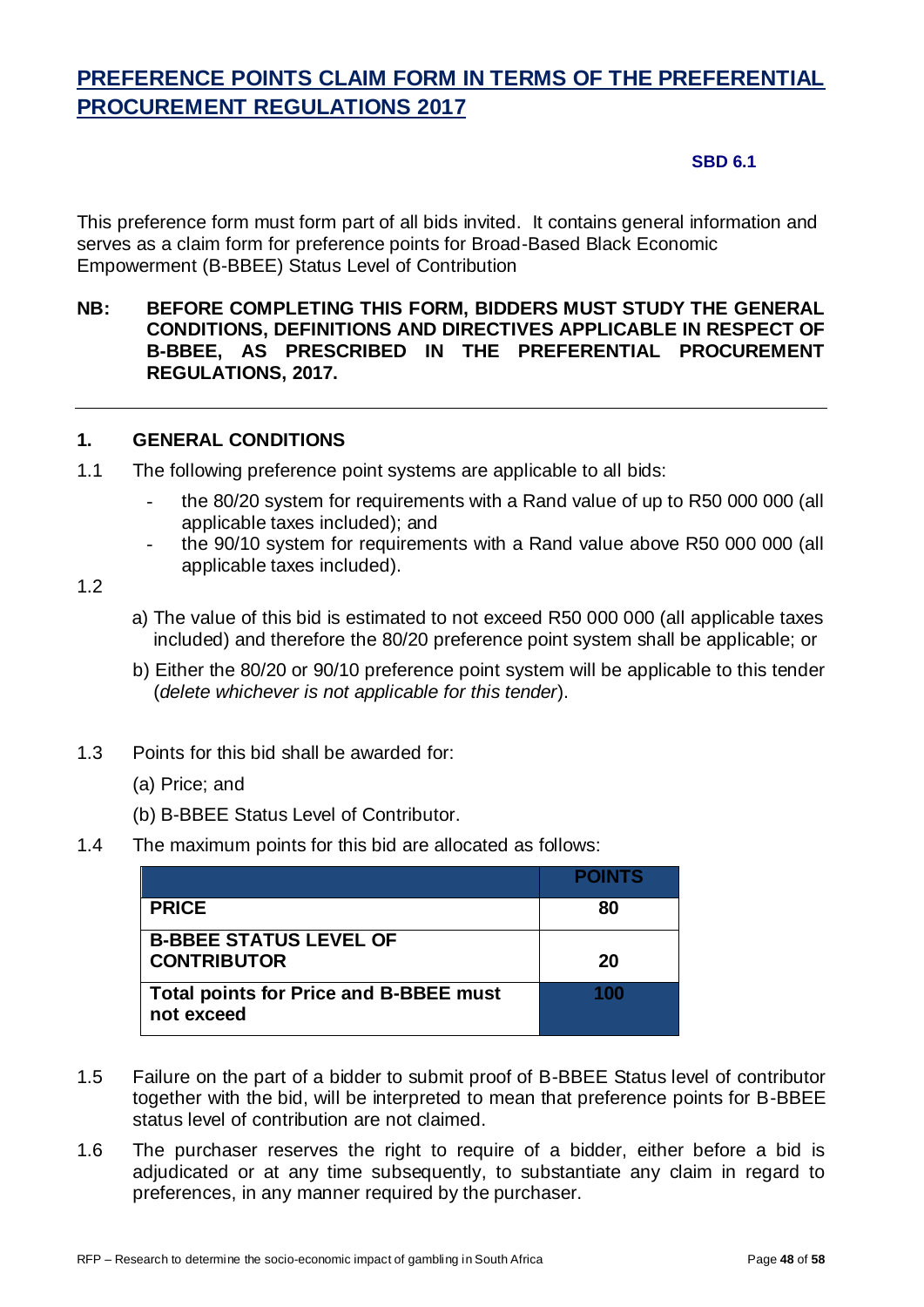#### **2. DEFINITIONS**

- (a) **"B-BBEE"** means broad-based black economic empowerment as defined in section 1 of the Broad-Based Black Economic Empowerment Act;
- (b) "**B-BBEE status level of contributor"** means the B-BBEE status of an entity in terms of a code of good practice on black economic empowerment, issued in terms of section 9(1) of the Broad-Based Black Economic Empowerment Act;
- (c) **"bid"** means a written offer in a prescribed or stipulated form in response to an invitation by an organ of state for the provision of goods or services, through price quotations, advertised competitive bidding processes or proposals;
- (d) **"Broad-Based Black Economic Empowerment Act"** means the Broad-Based Black Economic Empowerment Act, 2003 (Act No. 53 of 2003);
- **(e) "EME"** means an Exempted Micro Enterprise in terms of a code of good practice on black economic empowerment issued in terms of section 9 (1) of the Broad-Based Black Economic Empowerment Act;
- (f) **"functionality"** means the ability of a tenderer to provide goods or services in accordance with specifications as set out in the tender documents.
- (g) **"prices"** includes all applicable taxes less all unconditional discounts;
- (h) **"proof of B-BBEE status level of contributor"** means:
	- **1)** B-BBEE Status level certificate issued by an authorized body or person;
	- **2)** A sworn affidavit as prescribed by the B-BBEE Codes of Good Practice;
	- **3)** Any other requirement prescribed in terms of the B-BBEE Act;
- (i) **"QSE"** means a qualifying small business enterprise in terms of a code of good practice on black economic empowerment issued in terms of section 9 (1) of the Broad-Based Black Economic Empowerment Act;
- *(j)* **"rand value"** means the total estimated value of a contract in Rand, calculated at the time of bid invitation, and includes all applicable taxes;

#### **3. POINTS AWARDED FOR PRICE**

#### 3.1 **THE 80/20 OR 90/10 PREFERENCE POINT SYSTEMS**

A maximum of 80 or 90 points is allocated for price on the following basis: **80/20 or 90/10**

$$
Ps = 80\left(1 - \frac{Pt - P \min P}{ \min}\right) \qquad \text{or} \qquad \qquad Ps = 90\left(1 - \frac{Pt - P \min P}{ \min}\right)
$$

**Where** 

Ps = Points scored for price of bid under consideration

 $Pt =$  Price of bid under consideration

Pmin = Price of lowest acceptable bid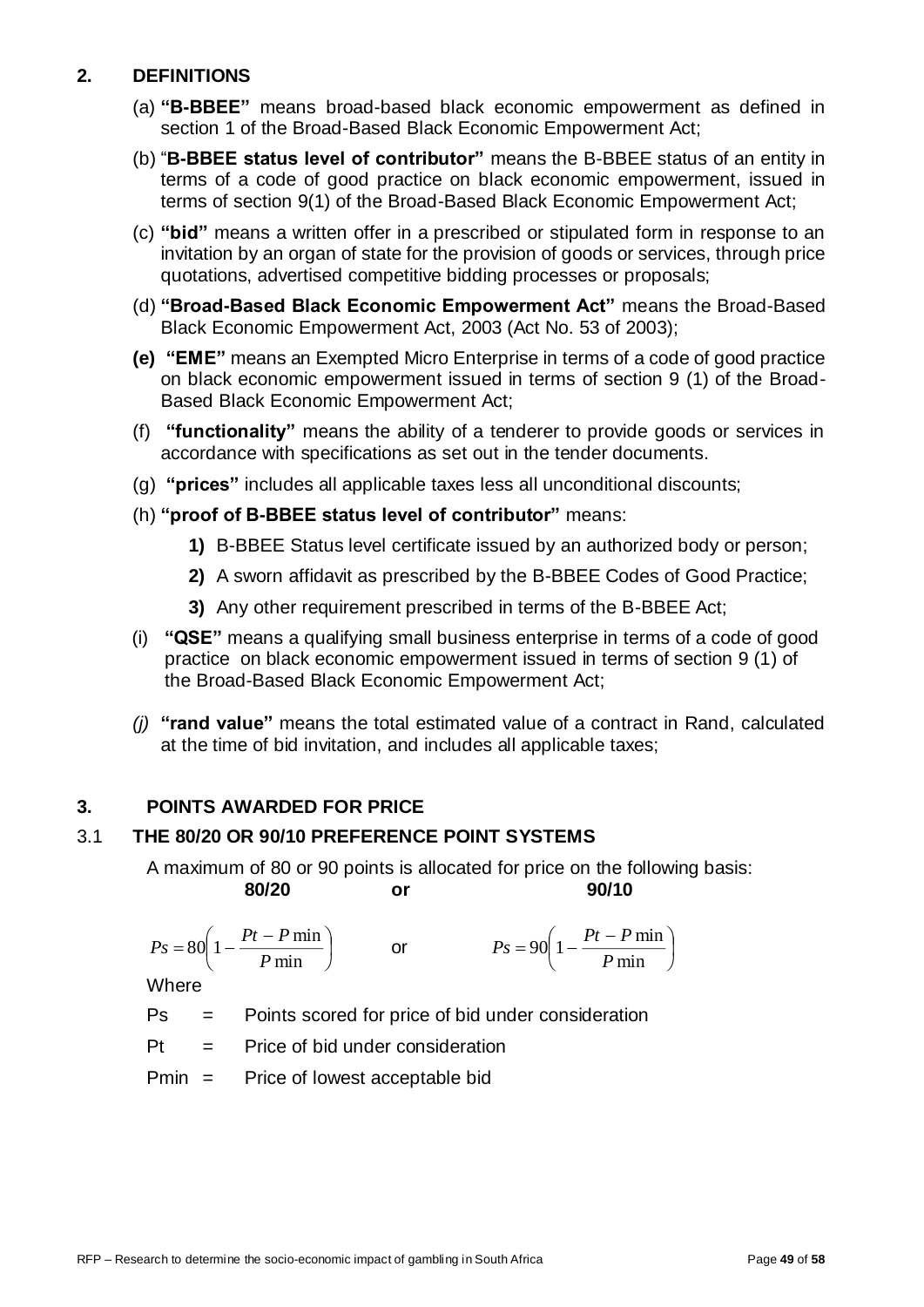#### **4. POINTS AWARDED FOR B-BBEE STATUS LEVEL OF CONTRIBUTOR**

4.1 In terms of Regulation 6 (2) and 7 (2) of the Preferential Procurement Regulations, preference points must be awarded to a bidder for attaining the B-BBEE status level of contribution in accordance with the table below:

| <b>B-BBEE Status Level</b><br>of Contributor | <b>Number of points</b><br>(90/10 system) | <b>Number of points</b><br>(80/20 system) |
|----------------------------------------------|-------------------------------------------|-------------------------------------------|
|                                              | 10                                        | 20                                        |
| 2                                            | 9                                         | 18                                        |
| 3                                            | 6                                         | 14                                        |
| 4                                            | 5                                         | 12                                        |
| 5                                            | 4                                         | 8                                         |
| 6                                            | 3                                         | 6                                         |
|                                              | 2                                         | 4                                         |
| 8                                            |                                           | 2                                         |
| Non-compliant<br>contributor                 |                                           |                                           |

#### **5. BID DECLARATION**

5.1 Bidders who claim points in respect of B-BBEE Status Level of Contribution must complete the following:

#### **6. B-BBEE STATUS LEVEL OF CONTRIBUTOR CLAIMED IN TERMS OF PARAGRAPHS 1.4 AND 4.1**

6.1 B-BBEE Status Level of Contributor: . = ………(maximum of 10 or 20 points)

(Points claimed in respect of paragraph 7.1 must be in accordance with the table reflected in paragraph 4.1 and must be substantiated by relevant proof of B-BBEE status level of contributor.

#### **7. SUB-CONTRACTING**

7.1 Will any portion of the contract be sub-contracted?

(*Tick applicable box*)



7.1.1 If yes, indicate:

|         | i) What percentage | ot of  | the   | contract | will | be.    |
|---------|--------------------|--------|-------|----------|------|--------|
| ii) The | name               |        |       | the      |      | sub-   |
|         | iii) The B-BBEE    | status | level | – ∩t     | the. | $sub-$ |

iv) Whether the sub-contractor is an EME or QSE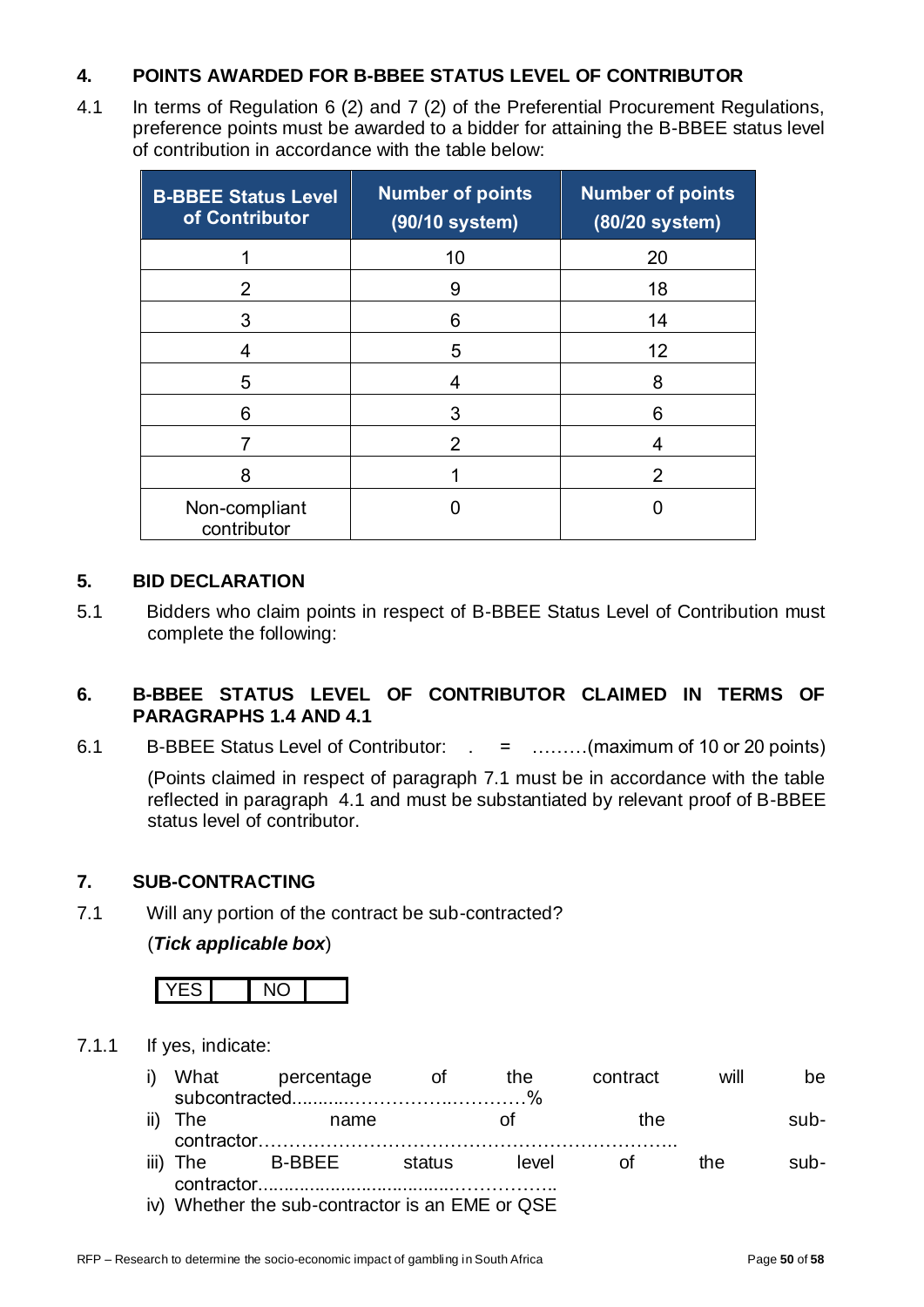#### *(Tick applicable box*)

YES NO

v) Specify, by ticking the appropriate box, if subcontracting with an enterprise in terms of Preferential Procurement Regulations,2017:

| Designated Group: An EME or QSE which is at    | <b>EME</b> | QSE |
|------------------------------------------------|------------|-----|
| last 51% owned by:                             |            |     |
| <b>Black people</b>                            |            |     |
| Black people who are youth                     |            |     |
| Black people who are women                     |            |     |
| Black people with disabilities                 |            |     |
| Black people living in rural or underdeveloped |            |     |
| areas or townships                             |            |     |
| Cooperative owned by black people              |            |     |
| Black people who are military veterans         |            |     |
| <b>OR</b>                                      |            |     |
| Any EME                                        |            |     |
| Any QSE                                        |            |     |

#### 8. **DECLARATION WITH REGARD TO COMPANY/FIRM**

| 8.1 | Name                                                                                                                                                                                                            | <b>of</b>    |
|-----|-----------------------------------------------------------------------------------------------------------------------------------------------------------------------------------------------------------------|--------------|
| 8.2 | <b>VAT</b>                                                                                                                                                                                                      | registration |
| 8.3 | Company                                                                                                                                                                                                         | registration |
| 8.4 | <b>TYPE OF COMPANY/ FIRM</b>                                                                                                                                                                                    |              |
|     | Partnership/Joint Venture / Consortium<br>$\mathbf{L}$<br>One person business/sole propriety<br>$\Box$<br>Close corporation<br>$\mathbf{L}$<br>Company<br>(Pty) Limited<br>$\Box$<br><b>TICK APPLICABLE BOX</b> |              |
| 8.5 | DESCRIBE PRINCIPAL BUSINESS ACTIVITIES                                                                                                                                                                          |              |
|     |                                                                                                                                                                                                                 |              |
|     |                                                                                                                                                                                                                 |              |
|     |                                                                                                                                                                                                                 |              |
|     |                                                                                                                                                                                                                 |              |
| 8.6 | <b>COMPANY CLASSIFICATION</b>                                                                                                                                                                                   |              |
|     | Manufacturer<br>П<br>Supplier<br>Professional service provider<br>$\Box$                                                                                                                                        |              |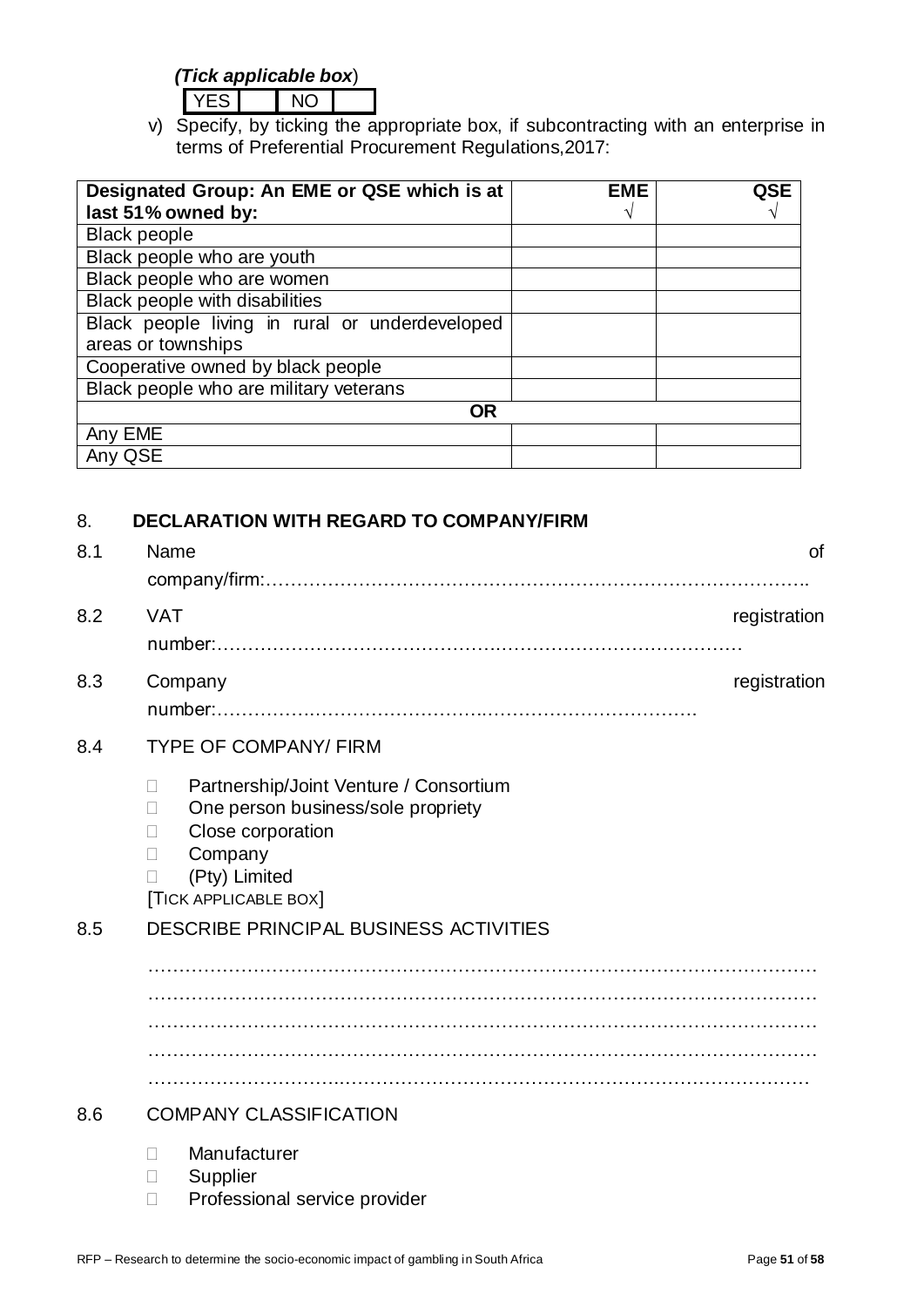□ Other service providers, e.g. transporter, etc. [*TICK APPLICABLE BOX*]

- 8.7 Total number of years the company/firm has been in business:……………………………
- 8.8 I/we, the undersigned, who is / are duly authorised to do so on behalf of the company/firm, certify that the points claimed, based on the B-BBE status level of contributor indicated in paragraphs 1.4 and 6.1 of the foregoing certificate, qualifies the company/ firm for the preference(s) shown and I / we acknowledge that:
	- i) The information furnished is true and correct;
	- ii) The preference points claimed are in accordance with the General Conditions as indicated in paragraph 1 of this form;
	- iii) In the event of a contract being awarded as a result of points claimed as shown in paragraphs 1.4 and 6.1, the contractor may be required to furnish documentary proof to the satisfaction of the purchaser that the claims are correct;
	- iv) If the B-BBEE status level of contributor has been claimed or obtained on a fraudulent basis or any of the conditions of contract have not been fulfilled, the purchaser may, in addition to any other remedy it may have –
		- (a) disqualify the person from the bidding process;
		- (b) recover costs, losses or damages it has incurred or suffered as a result of that person's conduct;
		- (c) cancel the contract and claim any damages which it has suffered as a result of having to make less favourable arrangements due to such cancellation;
		- (d) recommend that the bidder or contractor, its shareholders and directors, or only the shareholders and directors who acted on a fraudulent basis, be restricted by the National Treasury from obtaining business from any organ of state for a period not exceeding 10 years, after the *audi alteram partem* (hear the other side) rule has been applied; and
		- (e) forward the matter for criminal prosecution.

| <b>WITNESSES</b> |                            |
|------------------|----------------------------|
|                  | SIGNATURE(S) OF BIDDERS(S) |
| ົ                | DATE:<br><b>ADDRESS</b>    |
|                  |                            |
|                  |                            |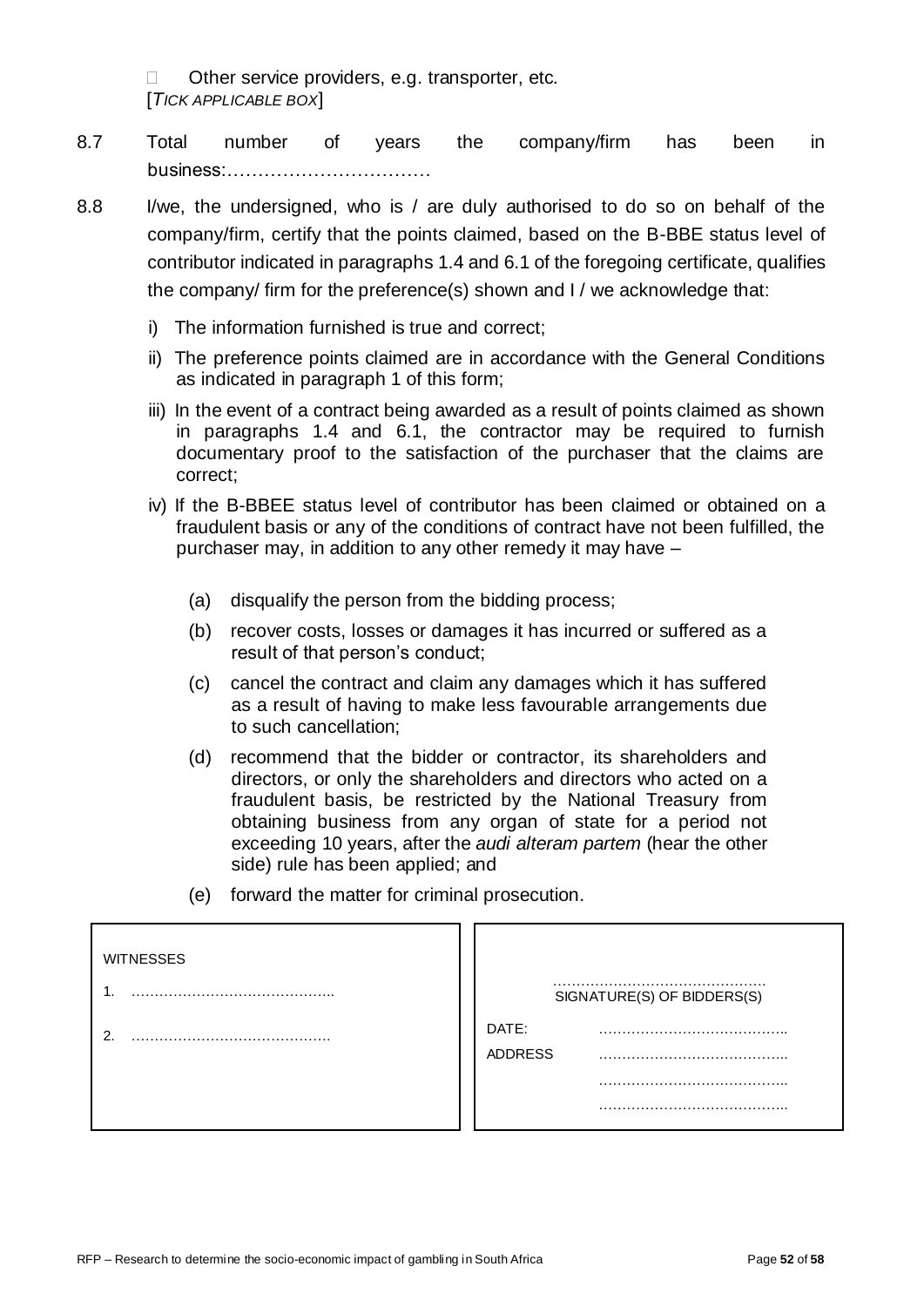# **DECLARATION OF BIDDER'S PAST SUPPLY CHAIN MANAGEMENT PRACTICES**

#### **SBD 8**

- 1. This Standard Bidding Document must form part of all bids invited.
- 2. It serves as a declaration to be used by institutions in ensuring that when goods and services are being procured, all reasonable steps are taken to combat the abuse of the supply chain management system.
- 3. The bid of any bidder may be disregarded if that bidder, or any of its directors have
	- a. abused the institution's supply chain management system;
	- b. committed fraud or any other improper conduct in relation to such system; or
	- c. failed to perform on any previous contract.
- **4. In order to give effect to the above, the following questionnaire must be completed and submitted with the bid.**

| Item  | <b>Question</b>                                                                                                                                                                                                                                                                                                                                                                                                                                                                                                                                                                                                                                 | <b>Yes</b> | <b>No</b> |
|-------|-------------------------------------------------------------------------------------------------------------------------------------------------------------------------------------------------------------------------------------------------------------------------------------------------------------------------------------------------------------------------------------------------------------------------------------------------------------------------------------------------------------------------------------------------------------------------------------------------------------------------------------------------|------------|-----------|
| 4.1   | Is the bidder or any of its directors listed on the National Treasury's<br>Database of Restricted Suppliers as companies or persons<br>prohibited from doing business with the public sector?<br>(Companies or persons who are listed on this Database were<br>informed in writing of this restriction by the Accounting<br>Officer/Authority of the institution that imposed the restriction after<br>the audi alteram partem rule was applied).<br>The Database of Restricted Suppliers now resides on the National<br>Treasury's website(www.treasury.gov.za) and can be accessed by<br>clicking on its link at the bottom of the home page. | Yes        | <b>No</b> |
| 4.1.1 | If so, furnish particulars:                                                                                                                                                                                                                                                                                                                                                                                                                                                                                                                                                                                                                     |            |           |
| 4.2   | Is the bidder or any of its directors listed on the Register for Tender<br>Defaulters in terms of section 29 of the Prevention and Combating<br>of Corrupt Activities Act (No 12 of 2004)?<br>The Register for Tender Defaulters can be accessed on the<br>National Treasury's website (www.treasury.gov.za) by clicking on<br>its link at the bottom of the home page.                                                                                                                                                                                                                                                                         | Yes        | <b>No</b> |
| 4.2.1 | If so, furnish particulars:                                                                                                                                                                                                                                                                                                                                                                                                                                                                                                                                                                                                                     |            |           |
| 4.3   | Was the bidder or any of its directors convicted by a court of law<br>(including a court outside of the Republic of South Africa) for fraud<br>or corruption during the past five years?                                                                                                                                                                                                                                                                                                                                                                                                                                                        | Yes        | <b>No</b> |
| 4.3.1 | If so, furnish particulars:                                                                                                                                                                                                                                                                                                                                                                                                                                                                                                                                                                                                                     |            |           |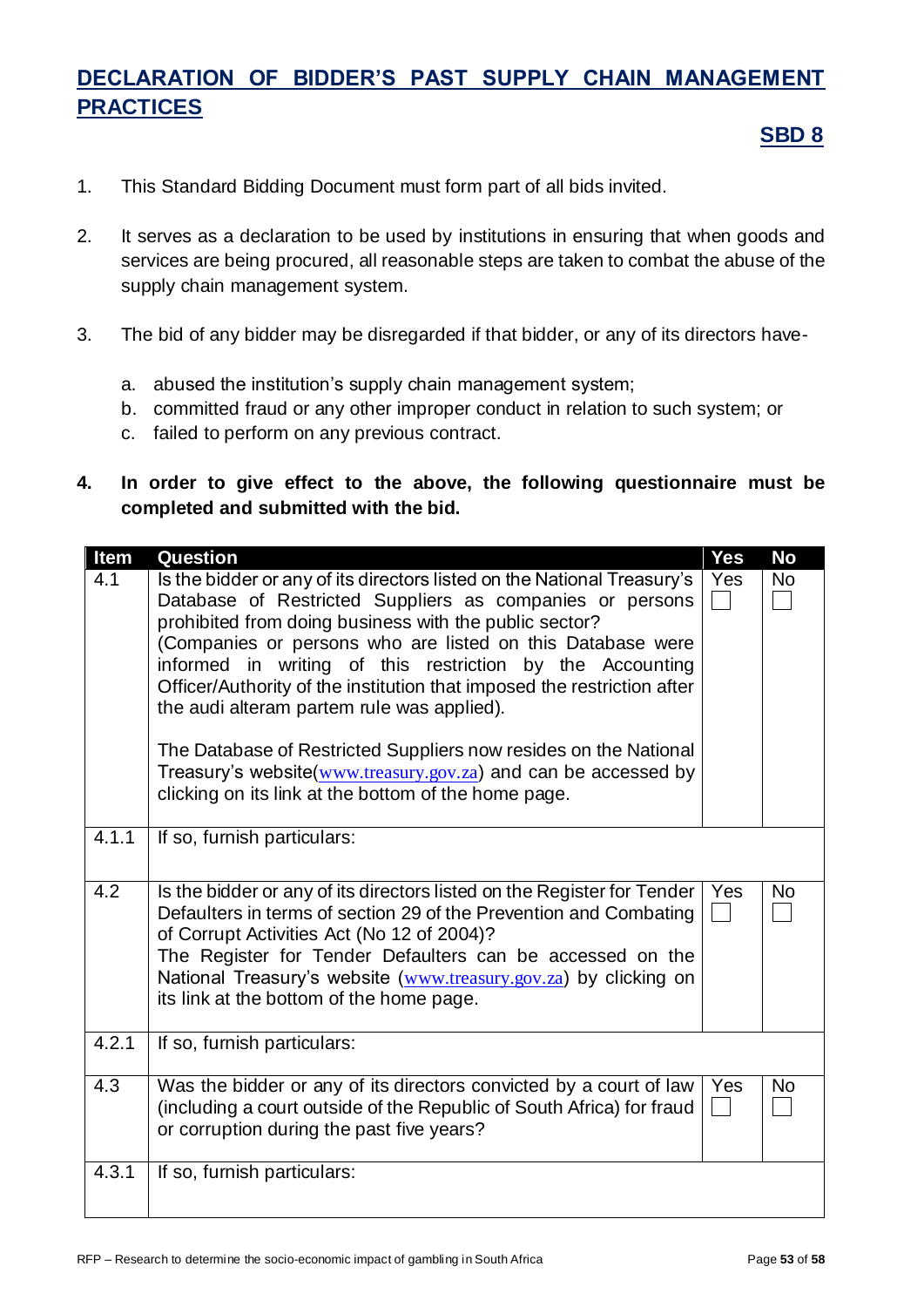| ∥ Item | <b>Question</b>                                                                                                                                                                      | <b>Yes</b> | <b>No</b> |
|--------|--------------------------------------------------------------------------------------------------------------------------------------------------------------------------------------|------------|-----------|
| 4.4    | Was any contract between the bidder and any organ of state   Yes<br>terminated during the past five years on account of failure to $\Box$<br>perform on or comply with the contract? |            | No        |
| 4.4.1  | If so, furnish particulars:                                                                                                                                                          |            |           |

#### **CERTIFICATION**

I, THE UNDERSIGNED (FULL NAME) CERTIFY THAT THE INFORMATION FURNISHED ON THIS DECLARATION FORM IS TRUE AND CORRECT.

I ACCEPT THAT, IN ADDITION TO CANCELLATION OF A CONTRACT, ACTION MAY BE TAKEN AGAINST ME SHOULD THIS DECLARATION PROVE TO BE FALSE.

**\_\_\_\_\_\_\_\_\_\_\_\_\_\_\_\_\_\_\_\_\_\_\_\_\_\_\_\_\_\_\_\_\_\_\_\_\_\_\_\_\_\_\_\_\_\_\_\_\_\_\_\_\_\_\_\_\_\_\_\_\_\_\_\_\_\_\_\_\_**

\_\_\_\_\_\_\_\_\_\_\_\_\_\_\_\_\_\_\_\_\_\_\_\_\_\_\_ \_\_\_\_\_\_\_\_\_\_\_\_\_\_\_\_\_\_\_\_\_\_\_\_\_\_

\_\_\_\_\_\_\_\_\_\_\_\_\_\_\_\_\_\_\_\_\_\_\_\_\_\_\_ \_\_\_\_\_\_\_\_\_\_\_\_\_\_\_\_\_\_\_\_\_\_\_\_\_\_

Signature Date

Position **Name of bidder**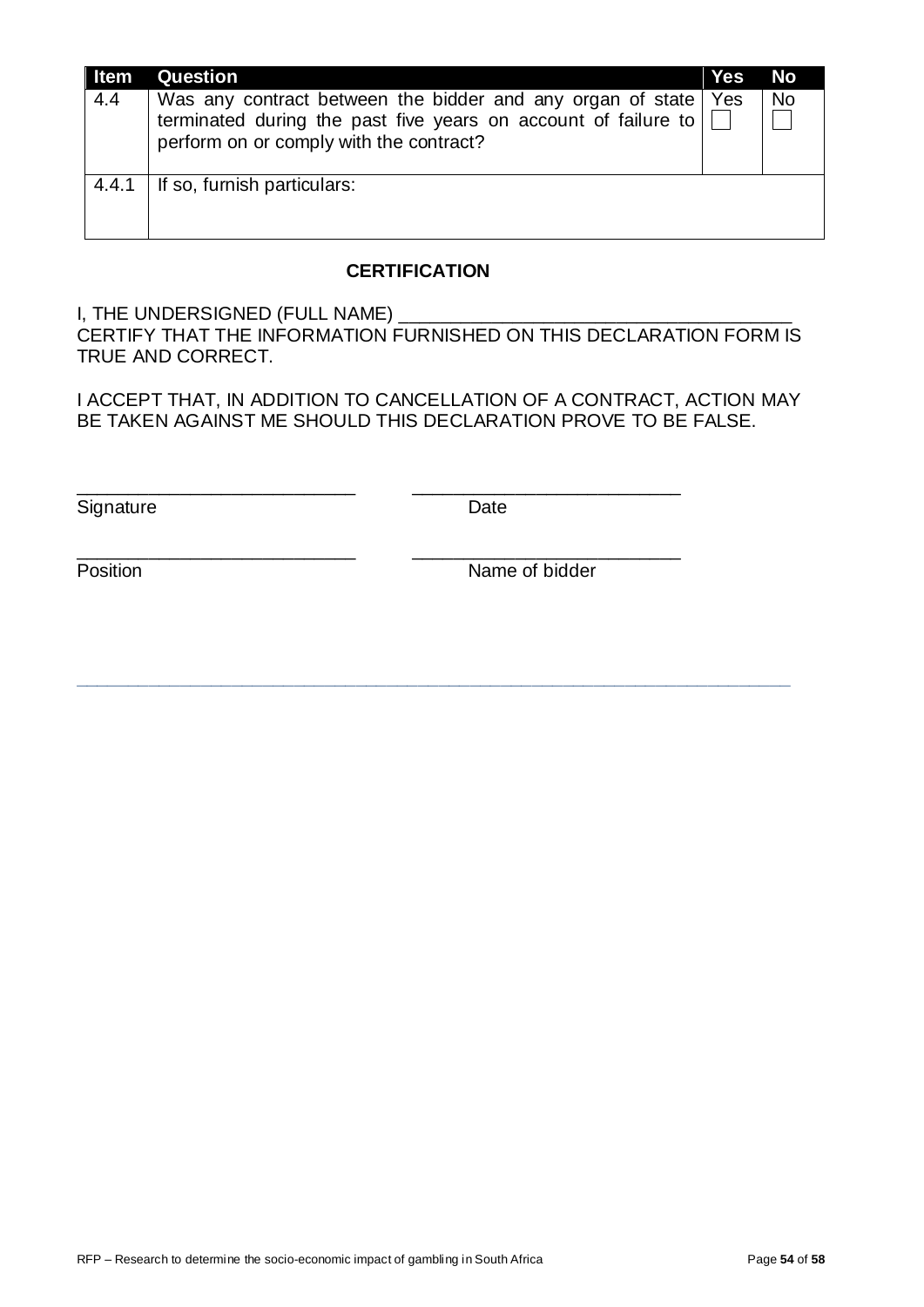# **CERTIFICATE OF INDEPENDENT BID DETERMINATION**

- 1. This Standard Bidding Document (SBD) must form part of all bids<sup>1</sup> invited.
- 2. Section 4 (1) (b) (iii) of the Competition Act No. 89 of 1998, as amended, prohibits an agreement between, or concerted practice by, firms, or a decision by an association of firms, if it is between parties in a horizontal relationship and if it involves collusive bidding (or bid rigging).² Collusive bidding is a pe se prohibition meaning that it cannot be justified under any grounds.
- 3. Treasury Regulation 16A9 prescribes that accounting officers and accounting authorities must take all reasonable steps to prevent abuse of the supply chain management system and authorizes accounting officers and accounting authorities to:
	- a. disregard the bid of any bidder if that bidder, or any of its directors have abused the institution's supply chain management system and or committed fraud or any other improper conduct in relation to such system.
	- b. cancel a contract awarded to a supplier of goods and services if the supplier committed any corrupt or fraudulent act during the bidding process or the execution of that contract.
- 4. This SBD serves as a certificate of declaration that would be used by institutions to ensure that, when bids are considered, reasonable steps are taken to prevent any form of bid-rigging.
- 5. In order to give effect to the above, the attached Certificate of Bid Determination (SBD 9) must be completed and submitted with the bid:

<sup>1</sup> Includes price quotations, advertised competitive bids, limited bids and proposals.

**SBD 9**

² Bid rigging (or collusive bidding) occurs when businesses, that would otherwise be expected to compete, secretly conspire to raise prices or lower the quality of goods and / or services for purchasers who wish to acquire goods and / or services through a bidding process. Bid rigging is, therefore, an agreement between competitors not to compete.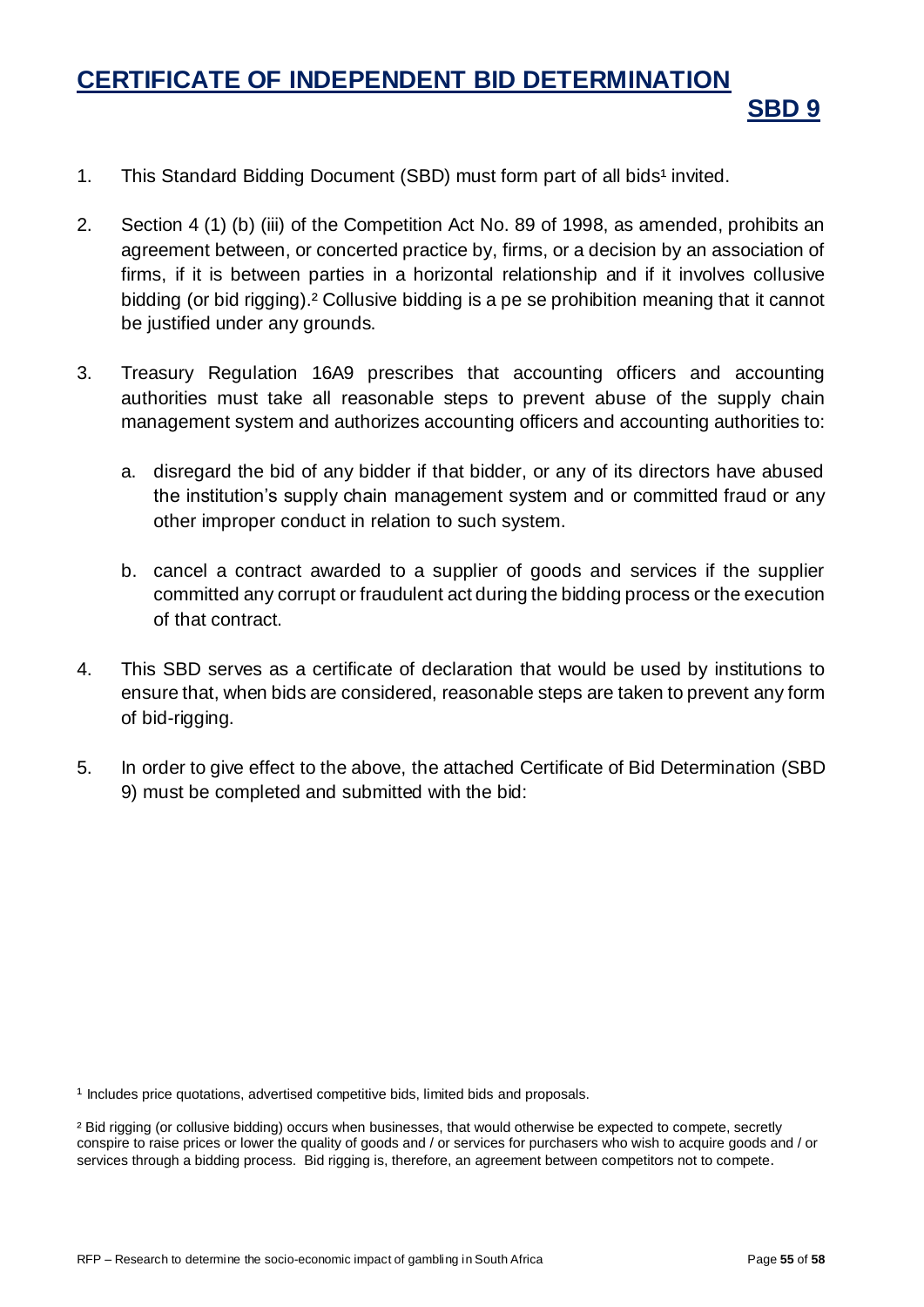#### **CERTIFICATE OF INDEPENDENT BID DETERMINATION**

I, the undersigned, in submitting the accompanying bid:

(Bid Number and Description)

\_\_\_\_\_\_\_\_\_\_\_\_\_\_\_\_\_\_\_\_\_\_\_\_\_\_\_\_\_\_\_\_\_\_\_\_\_\_\_\_\_\_\_\_\_\_\_\_\_\_\_\_\_\_\_\_\_\_\_\_\_\_\_\_

in response to the invitation for the bid made by:

\_\_\_\_\_\_\_\_\_\_\_\_\_\_\_\_\_\_\_\_\_\_\_\_\_\_\_\_\_\_\_\_\_\_\_\_\_\_\_\_\_\_\_\_\_\_\_\_\_\_\_\_\_\_\_\_\_\_\_\_\_\_\_\_ (Name of Institution)

do hereby make the following statements that I certify to be true and complete in every respect:

I certify, on behalf of: \_\_\_\_\_\_\_\_\_\_\_\_\_\_\_\_\_\_\_\_\_\_\_\_\_\_\_\_\_\_\_\_\_\_\_\_\_\_\_\_\_\_ that:

(Name of Bidder)

- 1. I have read and I understand the contents of this Certificate;
- 2. I understand that the accompanying bid will be disqualified if this Certificate is found not to be true and complete in every respect;
- 3. I am authorized by the bidder to sign this Certificate, and to submit the accompanying bid, on behalf of the bidder;
- 4. Each person whose signature appears on the accompanying bid has been authorized by the bidder to determine the terms of, and to sign the bid, on behalf of the bidder;
- 5. For the purposes of this Certificate and the accompanying bid, I understand that the word "competitor" shall include any individual or organization, other than the bidder, whether or not affiliated with the bidder, who:
	- (a) has been requested to submit a bid in response to this bid invitation;
	- (b) could potentially submit a bid in response to this bid invitation, based on their qualifications, abilities or experience; and
	- (c) provides the same goods and services as the bidder and/or is in the same line of business as the bidder
- 6. The bidder has arrived at the accompanying bid independently from, and without consultation, communication, agreement or arrangement with any competitor. However communication between partners in a joint venture or consortium<sup>3</sup> will not be construed as collusive bidding.
- 7. In particular, without limiting the generality of paragraphs 6 above, there has been no consultation, communication, agreement or arrangement with any competitor regarding:
	- (a) prices;
	- (b) geographical area where product or service will be rendered (market allocation)
	- (c) methods, factors or formulas used to calculate prices;
	- (d) the intention or decision to submit or not to submit, a bid;
	- (e) the submission of a bid which does not meet the specifications and conditions of the bid; or
	- (f) bidding with the intention not to win the bid.
- 8. In addition, there have been no consultations, communications, agreements or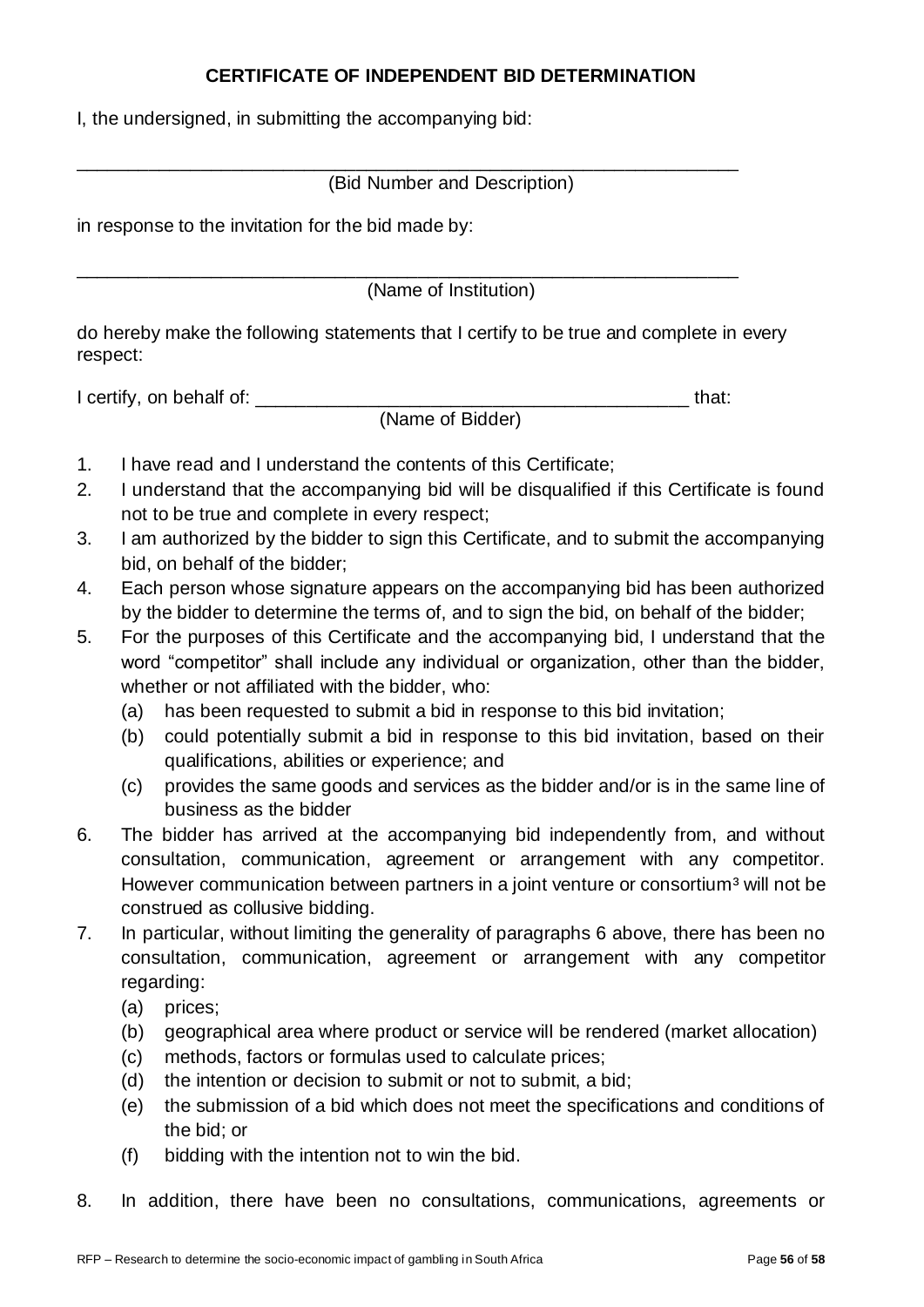arrangements with any competitor regarding the quality, quantity, specifications and conditions or delivery particulars of the products or services to which this bid invitation relates.

- 9. The terms of the accompanying bid have not been, and will not be, disclosed by the bidder, directly or indirectly, to any competitor, prior to the date and time of the official bid opening or of the awarding of the contract.
- 10. I am aware that, in addition and without prejudice to any other remedy provided to combat any restrictive practices related to bids and contracts, bids that are suspicious will be reported to the Competition Commission for investigation and possible imposition of administrative penalties in terms of section 59 of the Competition Act No 89 of 1998 and or may be reported to the National Prosecuting Authority (NPA) for criminal investigation and or may be restricted from conducting business with the public sector for a period not exceeding ten (10) years in terms of the Prevention and Combating of Corrupt Activities Act No 12 of 2004 or any other applicable legislation.

\_\_\_\_\_\_\_\_\_\_\_\_\_\_\_\_\_\_\_\_\_\_\_\_\_\_\_ \_\_\_\_\_\_\_\_\_\_\_\_\_\_\_\_\_\_\_\_\_\_\_\_\_\_

**\_\_\_\_\_\_\_\_\_\_\_\_\_\_\_\_\_\_\_\_\_\_\_\_\_\_\_\_\_\_\_\_\_\_\_\_\_\_\_\_\_\_\_\_\_\_\_\_\_\_\_\_\_\_\_\_\_\_\_\_\_\_\_\_\_\_\_\_\_**

Signature Date Date

\_\_\_\_\_\_\_\_\_\_\_\_\_\_\_\_\_\_\_\_\_\_\_\_\_\_\_ \_\_\_\_\_\_\_\_\_\_\_\_\_\_\_\_\_\_\_\_\_\_\_\_\_\_ Position **Name of bidder** 

³ Joint venture or Consortium means an association of persons for the purpose of combining their expertise, property, capital, efforts, skill and knowledge in an activity for the execution of a contract.